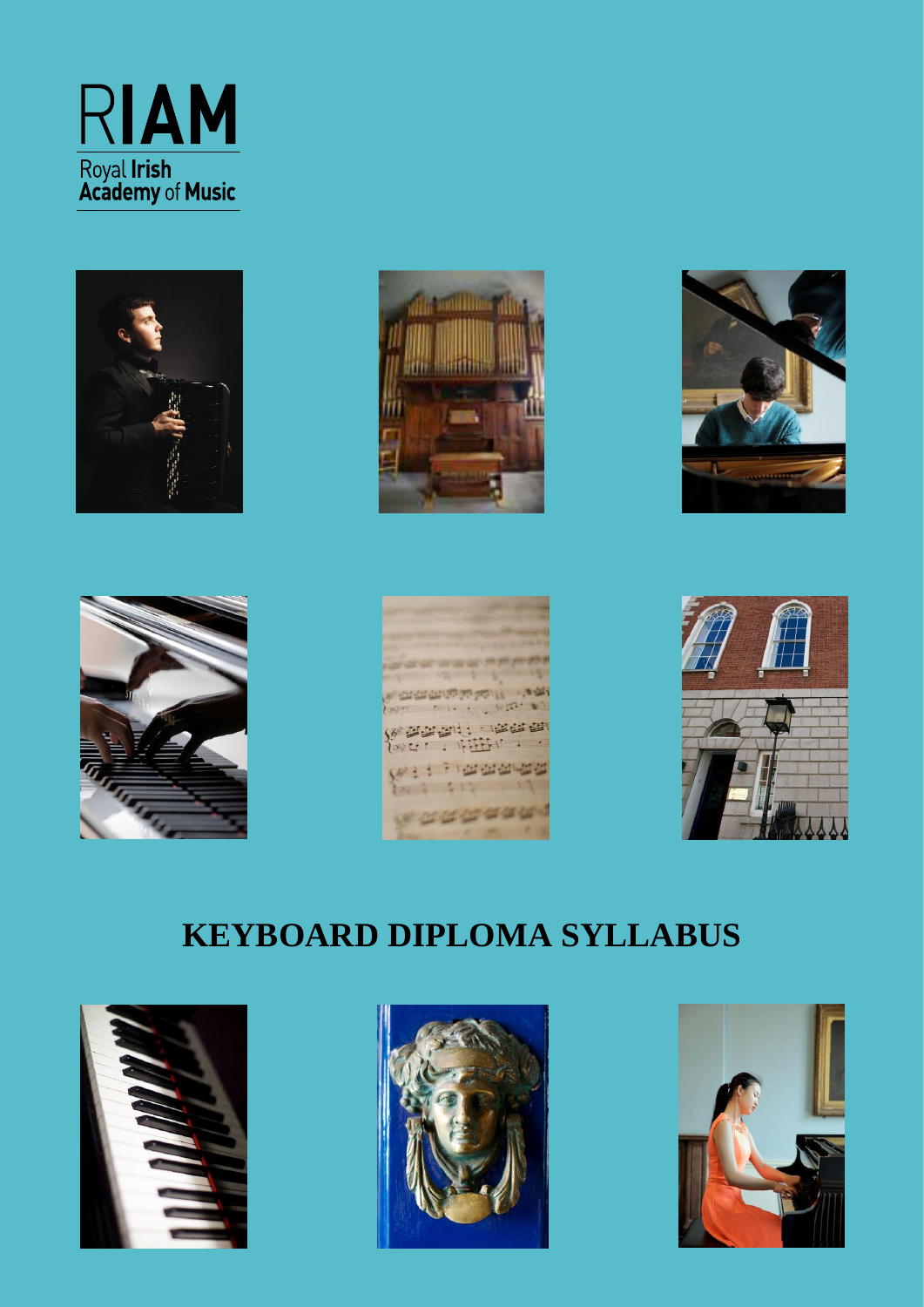# **CONTENTS**

| <b>Introduction</b>                    | 3  |                                         |     |
|----------------------------------------|----|-----------------------------------------|-----|
| <b>General Regulations</b>             | 4  |                                         |     |
| <b>Associate Examination Structure</b> | 7  | <b>Licentiate Examination Structure</b> | -24 |
| <b>Teacher Diploma:</b>                |    | <b>Teacher Diploma:</b>                 |     |
| <b>Classical Accordion</b>             | 10 | <b>Classical Accordion</b>              | 26  |
| Organ                                  | 10 | Harpsichord                             | 27  |
| Pianoforte                             | 11 | Organ                                   | 28  |
|                                        |    | Pianoforte                              | 30  |
| <b>Performer Diploma:</b>              |    | <b>Performer Diploma:</b>               |     |
| Accompaniment                          | 14 | Accompaniment                           | 33  |
| <b>Classical Accordion</b>             | 14 | <b>Classical Accordion</b>              | 34  |
| Harpsichord                            | 15 | Harpsichord                             | 34  |
| Organ                                  | 15 | Organ                                   | 34  |
| Pianoforte                             | 15 | Pianoforte                              | 34  |
| <b>Repertoire List:</b>                |    | <b>Repertoire List:</b>                 |     |
| <b>Classical Accordion</b>             | 17 | <b>Classical Accordion Teacher</b>      | 35  |
| Harpsichord                            | 18 | <b>Classical Accordion Performer</b>    | 36  |
|                                        |    |                                         |     |

| <b>Classical Accordion</b> | 17 | <b>Classical Accordion Teacher</b>   | 35 |
|----------------------------|----|--------------------------------------|----|
| <b>Harpsichord</b>         | 18 | <b>Classical Accordion Performer</b> | 36 |
| Organ                      | 19 | <b>Harpsichord Teacher</b>           | 37 |
| Pianoforte                 | 20 | <b>Harpsichord Performer</b>         | 38 |
|                            |    | Organ                                | 39 |
|                            |    | Pianoforte                           | 40 |
|                            |    |                                      |    |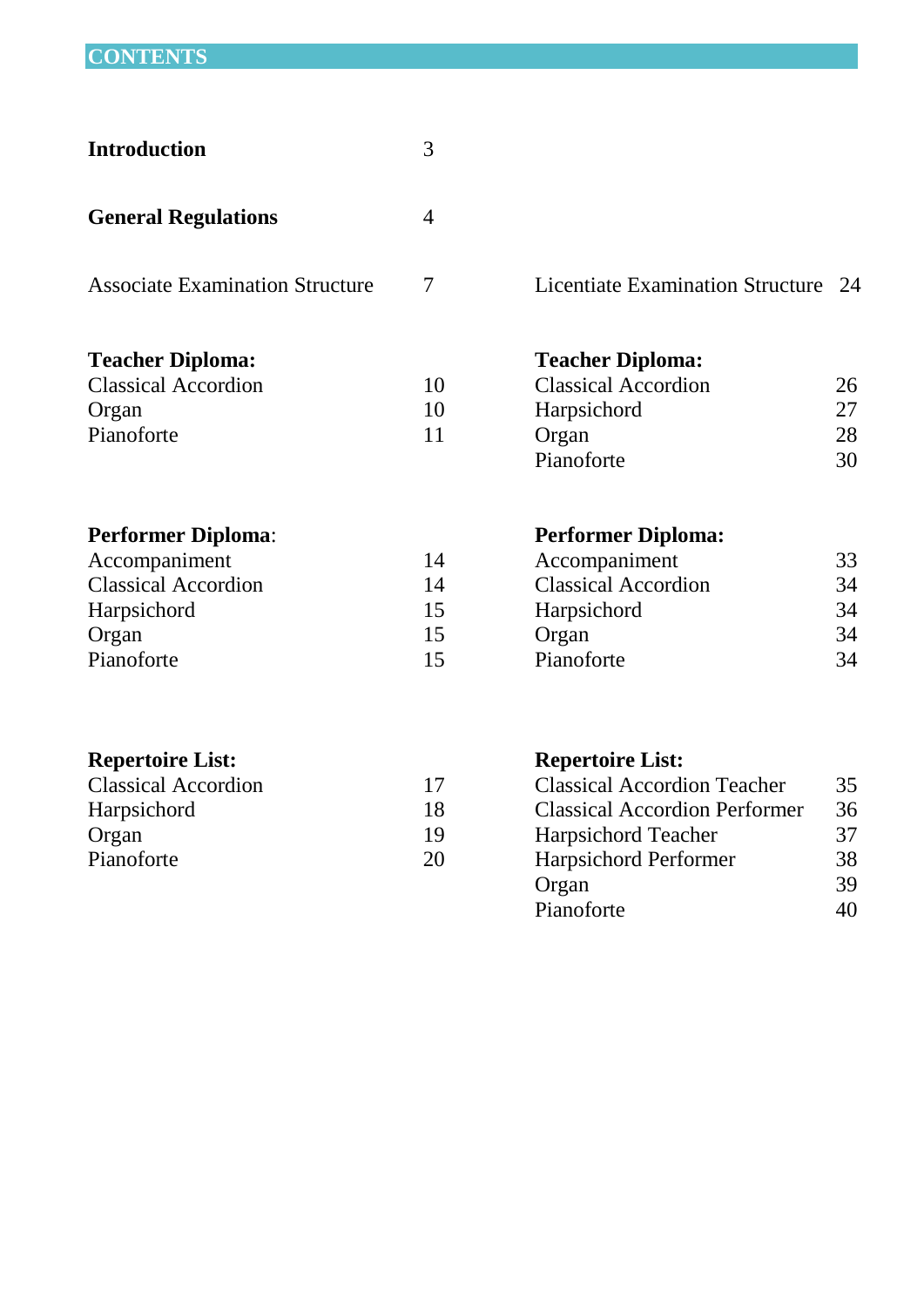#### **DIPLOMAS OF THE ROYAL IRISH ACADEMY OF MUSIC ASSOCIATE (ARIAM)/LICENTIATE (LRIAM)**

The Royal Irish Academy of Music Diploma programmes are intended to provide a framework for the development of performing and teaching skills and to address the needs of many musicians. Having achieved this validation, successful candidates will have greatly enhanced their reputation and employment opportunities and the assurance provided, both for performers and teachers, will inspire greater confidence and personal satisfaction.

A warm welcome to all aspiring candidates and we wish you every success!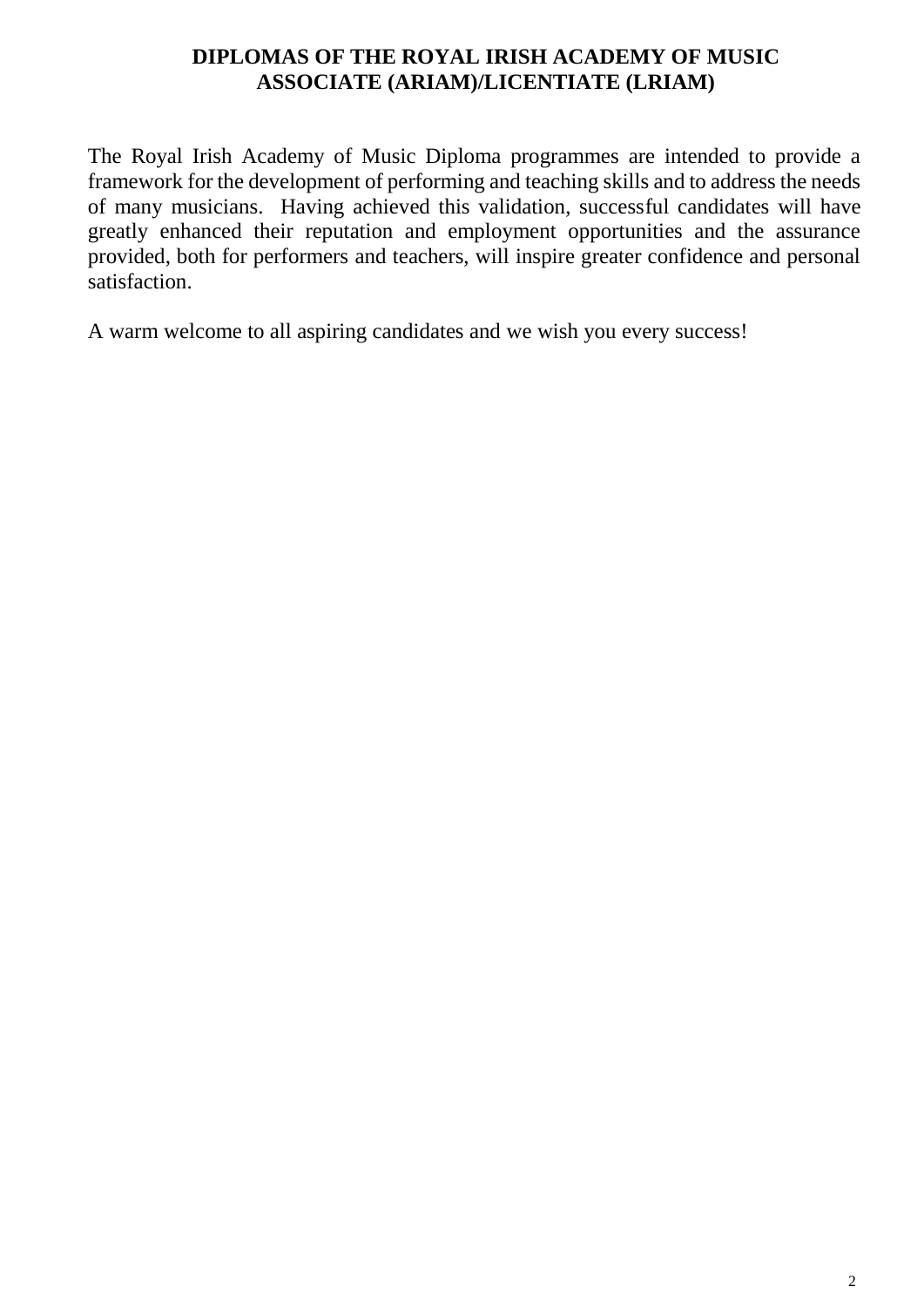#### **Age Limits**

Candidates for both Teaching Diplomas must be over eighteen years of age on  $1<sup>st</sup>$  July for June/July examination session and 31<sup>st</sup> December for the November/December examination session. There is no age limit for the Performance Diploma.

#### **Examination Structure**

The Diploma of Associate/Licentiate Teacher or Performer can be entered by extern and intern students.

Candidates entering The Diploma of Associate Teacher or Performer and The Diploma of Licentiate Teacher may present themselves for examination in both components i.e. Musicianship and Practical in one examination session or may wish to present themselves for one component at a time within the given time frame. (Please note in the Musicianship component, candidates must enter the entire component - Sections I  $&$  II on first entry). If a candidate fails either of the Musicianship sections, they must re-take the relevant 'failed' section within the time frame outlined below and an exemption will be given for the section in which the candidate has passed.

It is the candidate's responsibility to adhere to the current syllabus including any amendments.

#### **Time Frame for completing an Associate Diploma**

The time frame for completion of the entire Diploma dating from the candidate's first attempt is **four** years. While there are two examination periods per academic year, a student may only sit each component a maximum of four times within the four year time frame.

Exemption will be granted in the section or sections of the examination in which candidates are successful for a period of four years from first entering. Exemptions will automatically become invalid should candidates not successfully attain a diploma within the given time frame.

### **Time Frame for completing a Licentiate Diploma**

The time frame for completion of the entire Diploma dating from the candidate's first attempt is **two** years.

Exemption will be granted in the section or sections of the examination in which candidates are successful for a period of two years from first entering. Exemptions will automatically become invalid should candidates not successfully attain a diploma within the given time frame.

### **Guidelines for entering ARIAM (Teacher & Performer)**

 Candidates are advised to have attained at least Grade 8 with a mark of 85% or more with RIAM Local Centre or comparable exam board.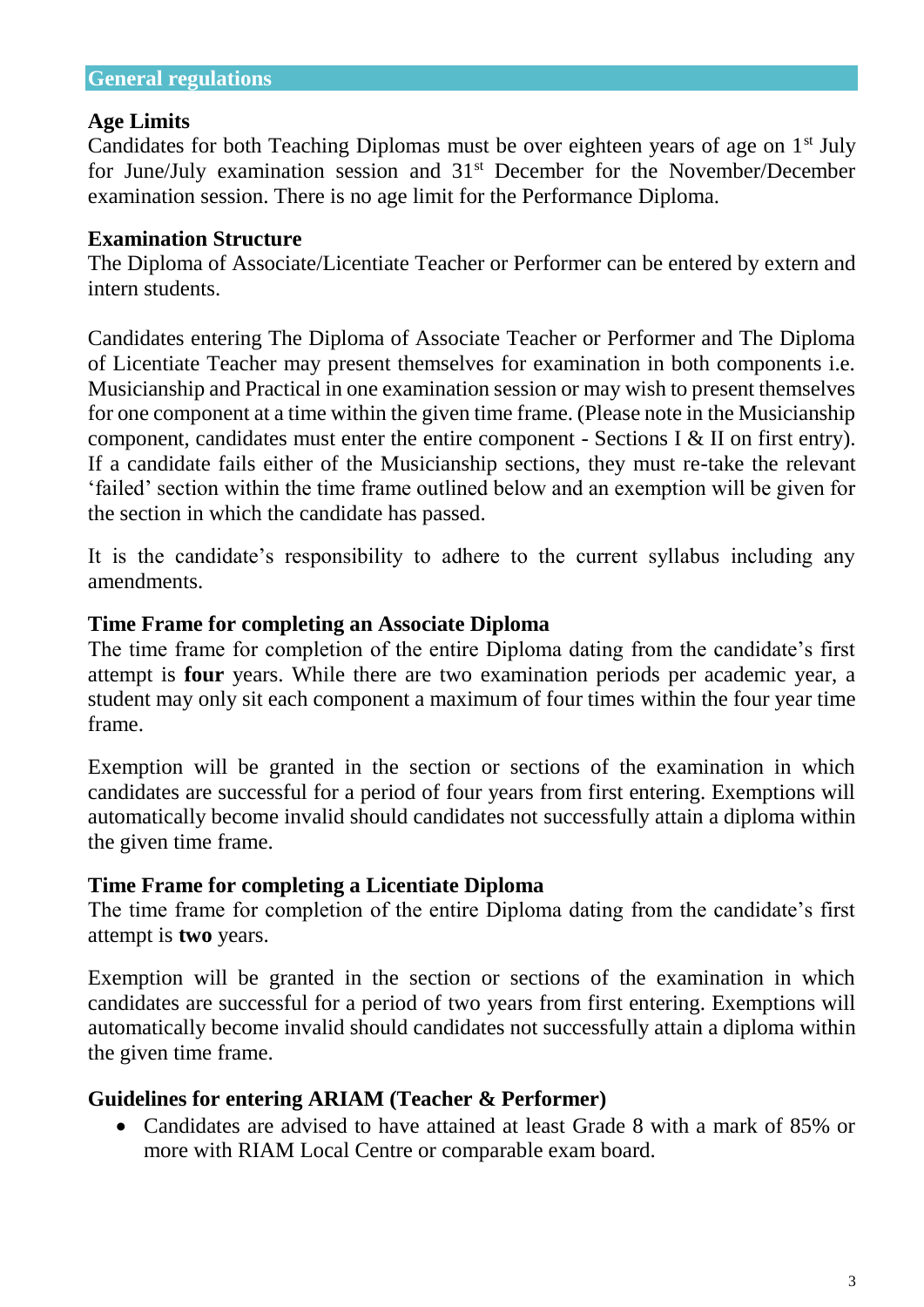### **Guidelines for entering LRIAM (Teacher & Performer)**

 Candidates are advised to have attained an ARIAM or equivalent recognised diploma or to have attained an equivalent standard through their professional experience.

### **Examination Dates**

Examinations are held at the Royal Irish Academy of Music twice yearly during **June/July** and **November/December**. [Please note that Diploma examinations are only held at the Royal Irish Academy of Music]. Entry forms and details of fee structure are available from the General Office, RIAM 36-38 Westland Row, Dublin 2.

Completed entry form and full fees should be received by the General Office not later than:

- $\bullet$  4.00 pm on May 1<sup>st</sup> for the June/July examination session
- $\bullet$  4.00 pm on October 10<sup>th</sup> for the November/December examination session

Should either of these dates fall on a weekend or Bank Holiday the deadline for entries will close on the previous Friday at 4.00 pm. **No late entries will be accepted.**

### **Accompanists**

All candidates must provide their own accompanists. The RIAM can provide a list of approved accompanists and fee structures if required. Applications for this must be made to the General Office, in writing, at the time of entry.

### **Examination Notification**

Candidates must attend for examination on the date/time shown on their letter of notification.

Notifications will be sent at least two weeks prior to examination date. The RIAM must be notified of any unavailable dates which the candidates may have within the examination period. This must be done, in writing, at the time of application. Although no guarantee can be given, the RIAM will endeavour to accommodate candidate's requests wherever possible.

### **Conduct of Examinations**

Please note the following:

- i Photocopies of music texts may not be used in examinations unless prior written permission has been obtained from the publisher, in which case the permission must be shown to the examiner before the exam. Any other exceptions (e.g. copying a single page for difficult page turns etc.) should be in line with the Code of Fair Practice (1992) published by the Music Publishers' Association ( $3<sup>rd</sup>$  Floor, Strandgate, 18-20 York Building London WC2N 6JU).
- ii Examiners reserve the right to hear all or part of each prepared work.
- iii Candidates may be required to provide proof of identification when presenting themselves for examination.
- iv The pass mark in the Aural section is 60%. The pass mark in all other sections is 75%. Candidates who receive a mark of 85% or over in all sections are deemed to have passed with Honours.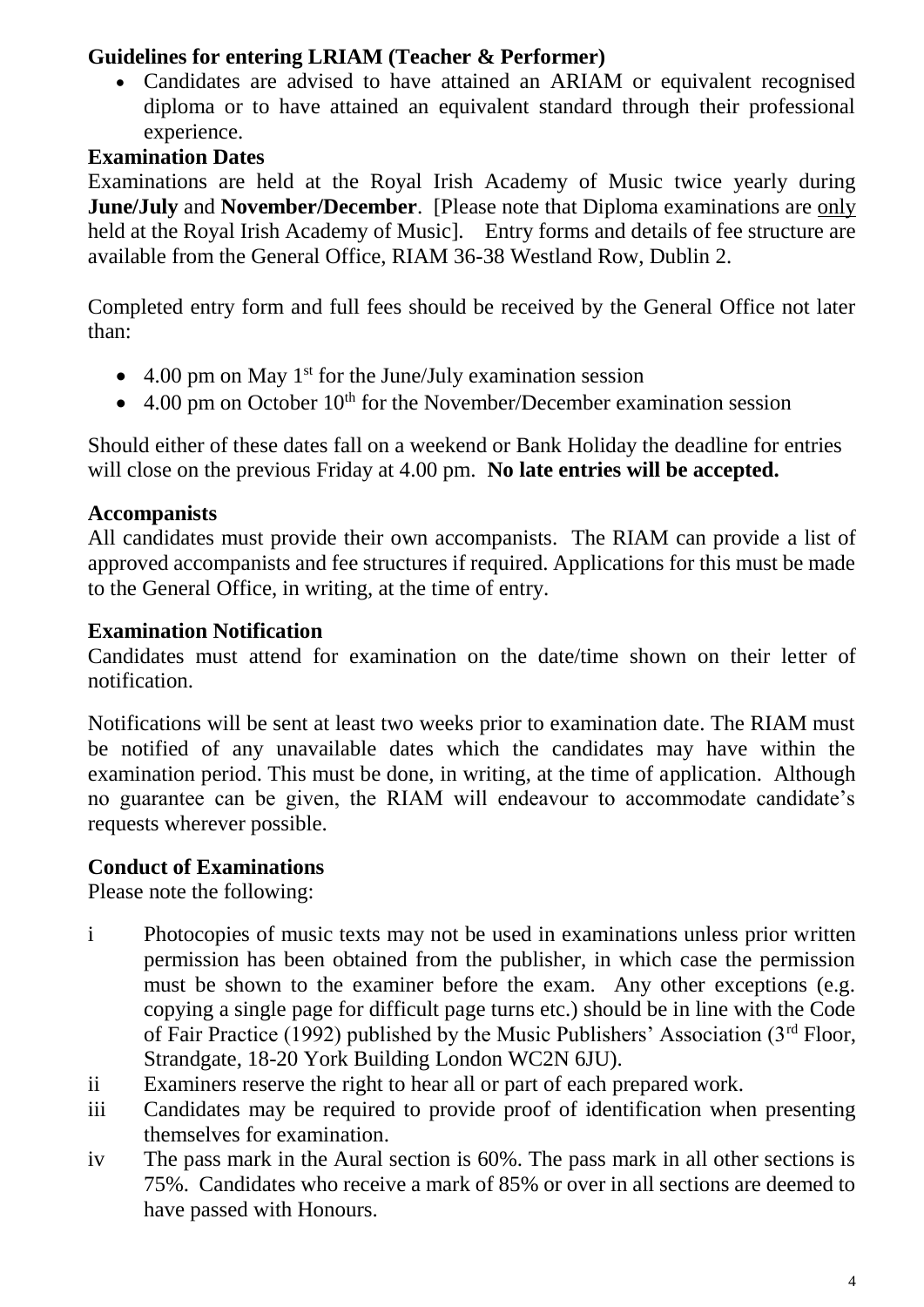### **Absence**

Candidates who are unable to attend due to unforeseen circumstances should inform the General Office immediately. Any candidate failing to attend the examination(s) on the day and time appointed will forfeit the entry fee. In cases of serious illness/injury candidates will be allowed to re-enter within a twelve month period on payment of a registration fee of  $\epsilon$ 50.00, provided written notification is received within 14 days of the scheduled examination, accompanied by a medical certificate. In other cases of re-entry the full fee must be paid although the RIAM will be sympathetic to bona fide cases in which appropriate evidence is provided.

### **Results**

The results of the examination with particulars of the marks gained will be forwarded to candidates as soon as possible. Diploma certificates for successful candidates will be forwarded with the examination results. Correspondence will not be entered into in any circumstance regarding the decision of the examiners, which must, in every case, be considered final.

### **Use of Letters**

Successful candidates will have the right to use the following letters after their names:

Associate A.R.I.A.M Licentiate L.R.I.A.M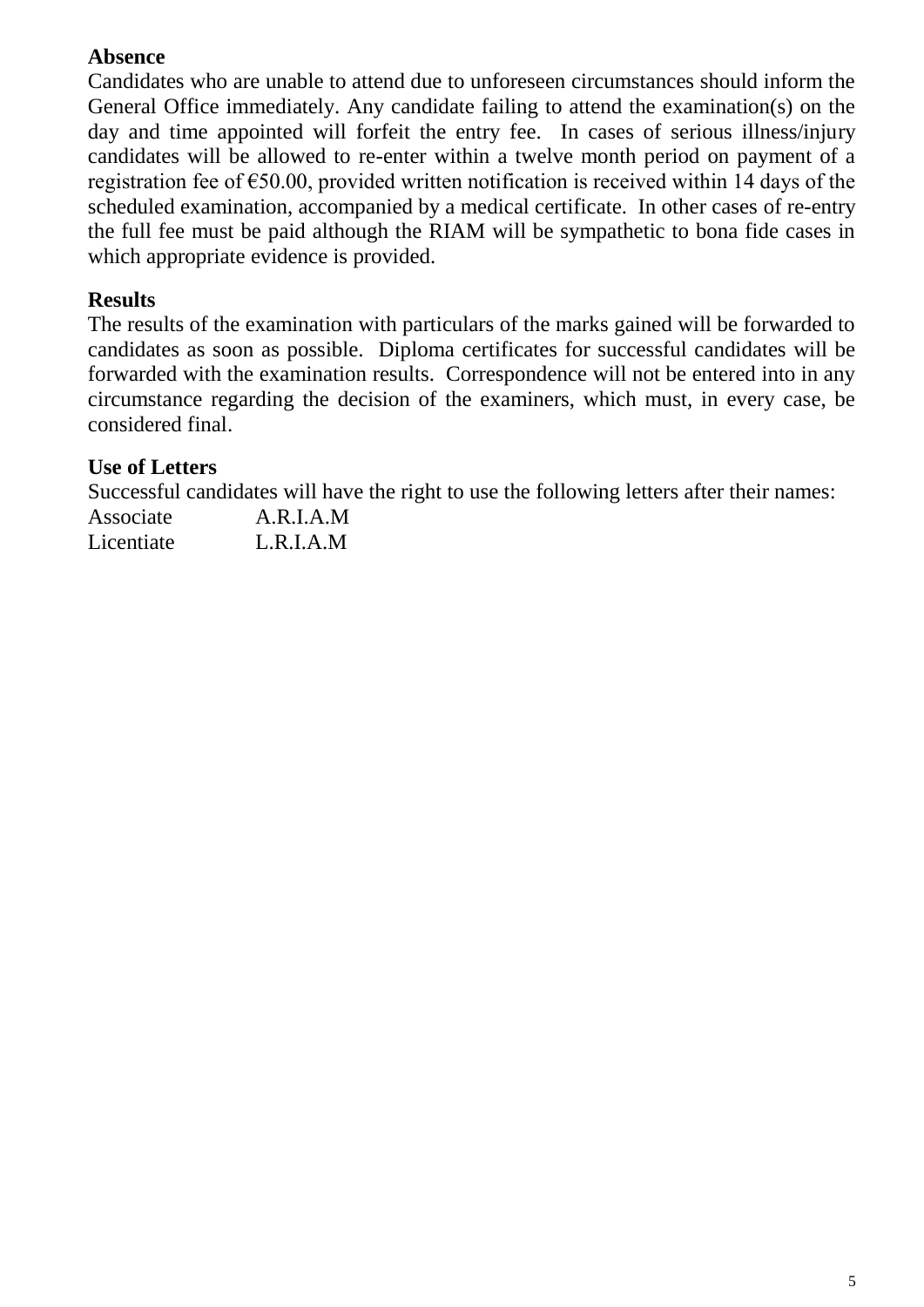#### **The Diploma in all Instruments and Voice is divided into three Sections, which are as follows:**

|                       |                                  | <b>Maximum Marks</b> | Pass Mark |
|-----------------------|----------------------------------|----------------------|-----------|
|                       | Section 1 Theoretical Papers (2) | 200                  | 150       |
|                       | <b>Section II</b> Aural Tests    | 100                  | 60        |
| Section III Practical |                                  | 200                  | 150       |

#### **Section I - Theoretical [200 Marks]**

#### **Paper I: Rudiments, Harmony and Counterpoint - 3 hour Paper [100 Marks]** *Rudiments*

A general knowledge of rudiments will be required, including Intervals, Scales, Keys, Clefs, Transposition, Notation, Ornaments and French, Italian and German terms in general use.

#### *Harmony*

Common chords and the dominant  $7<sup>th</sup>$  and their inversions in four parts. Diminished chords in first inversion. Modulation to nearly related keys. Suspensions in upper parts. Auxiliary notes, accented and unaccented passing notes. Applied technique of above for SATB, either by adding ATB to a given soprano part, or by adding SAT to a given bass, or a combination of both (eight to twelve bars).

#### *Counterpoint*

Counterpoint in two parts, vocal and instrumental, using the above harmonic resources (eight to twelve bars)

#### **Paper II: General Music Knowledge - 2 hour Paper [100 Marks]**

The works and styles of the leading composers from 1650 to the present day; a general knowledge of the basic forms of music during the specified period; the instruments of the orchestra. A choice of questions will be given.

#### **Section Ii - Aural Tests [100 Marks]**

Candidates must choose either Syllabus **A** or **B** and indicate at the time of entry from which syllabus they wish to be examined.

#### **Syllabus A**

The following is required of the candidate:

1 Intervals

To identify any harmonic interval within an octave (played three times by the examiner).

#### 2 Rhythm

To write down the rhythmic outline only of a four bar melody, the opening of which is given (played four times by the examiner).

 $3/4$ ,  $4/4$ ,  $6/8$ , note values  $\circ$  -  $\xi$ , no rests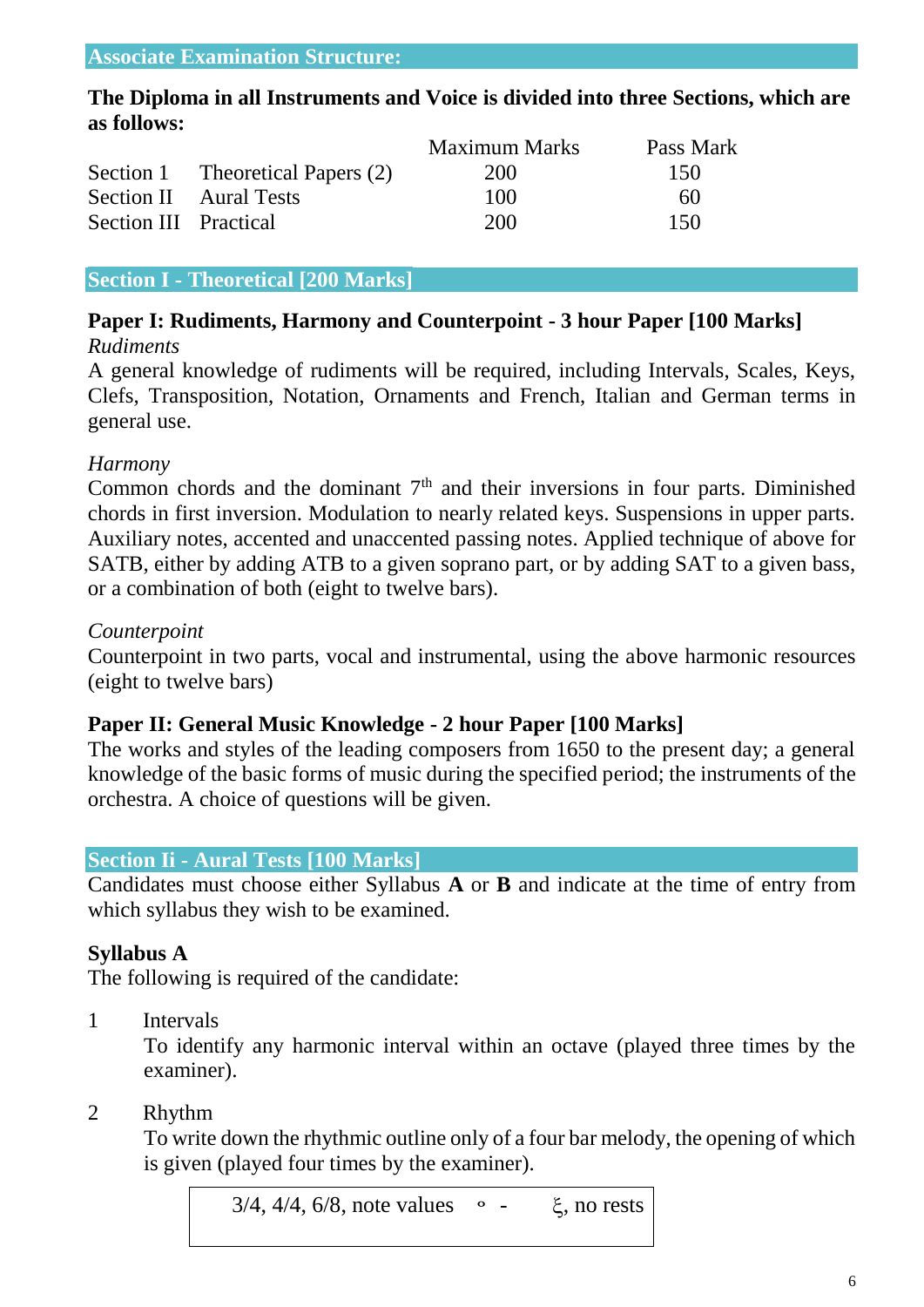### 3 Melody

To write down a four bar melody, the opening of which is given (played four times by the examiner).

3/4, 4/4, 6/8, note values - **♪**, no rests

### 4 Two-part dictation

To write down the Bass line of a two-part extract of which the Treble and the opening of the Bass line are given (played four times by the examiner).

3/4, 4/4, 6/8, note values - **♪**, no rests

### 5 Cadences

To identify cadences as Perfect, Plagal, Imperfect, or Interrupted as they occur in a harmonic passage (played three times by the examiner). Undecorated root position chords will form the cadential points.

- 6 Observation of changes in pitch and rhythm To recognise and identify some alterations in pitch/rhythm to a given two-part extract, and to rewrite said extract incorporating the changes (test to be played four times by the examiner).
- 7 Form and Style

To comment on or answer specific questions relating to the formal structure and style of one or two musical extracts (test to be played twice through the use of disc or other means, by the examiner).

8 Instrumental timbre

To comment on the instrumental colour or answer specific questions relating to the identification of instruments playing in one musical extract (test to be played twice through the use of disc or other means, by the examiner).

### **Syllabus B**

The following is required of the candidate:

1 Intervals

To identify any harmonic interval within an octave (played three times by the examiner).

### 2 Rhythm

To write down the rhythmic outline only of a four bar melody, the opening of which is given (played four times by the examiner).

 $3/4$ ,  $4/4$ ,  $6/8$ , note values  $\circ$  -  $\xi$ , no rests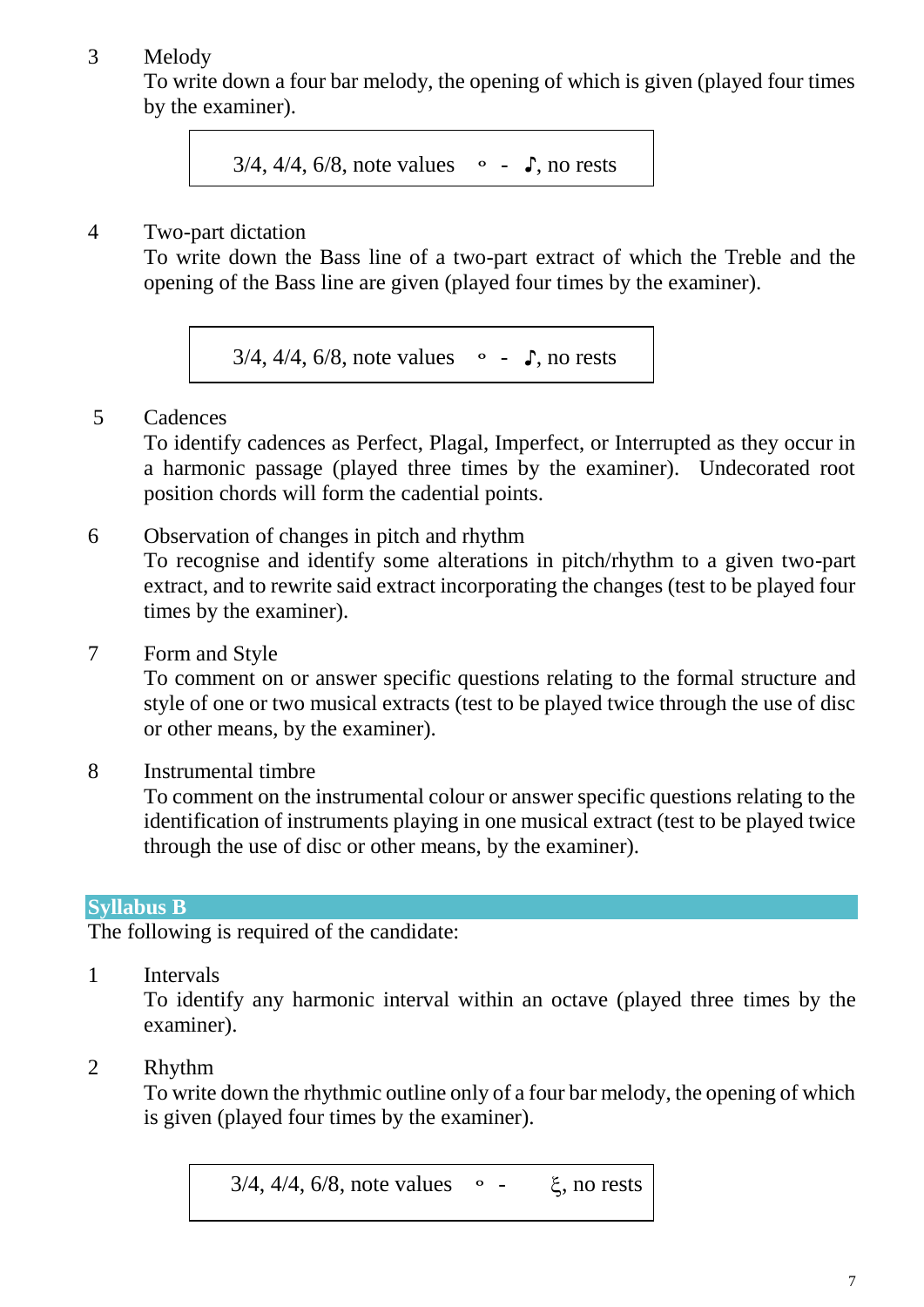3 Melody

To sing at sight a melody in major or minor keys 6-8 bars long. Leaps to go to the notes of Chords I and V respectively. No modulation.

4 Memory

To sing from memory the lower part of a two part extract. Four bars long (played four times by the examiner).

5 Cadences

To identify cadences as Perfect, Plagal, Imperfect, or Interrupted as they occur in a harmonic passage (played three times by the examiner). Undecorated root position chords will form the cadential points.

- 6 Observation of changes in pitch and rhythm To recognise and identify some alterations in pitch/rhythm to a given two-part extract, and to rewrite said extract incorporating the changes (test to be played four times by the examiner).
- 7 Form and Style

To comment on or answer specific questions relating to the formal structure and style of one or two musical extracts (test to be played twice through the use of disc or other means, by the examiner).

8 Instrumental timbre

To comment on the instrumental colour or answer specific questions relating to the identification of instruments playing in one musical extract (test to be played twice through the use of disc or other means, by the examiner).

| <b>Section Iii - Teacher Practical [200 Marks]</b> |           |  |
|----------------------------------------------------|-----------|--|
| Performance                                        | 100 Marks |  |
| <b>Technical Requirements</b> 40 Marks             |           |  |
| Teaching                                           | 60 Marks  |  |

| <b>Section III - Performer Practical [200 Marks]</b> |  |  |
|------------------------------------------------------|--|--|
|------------------------------------------------------|--|--|

Performance 140 Marks Technical Requirements 60 Marks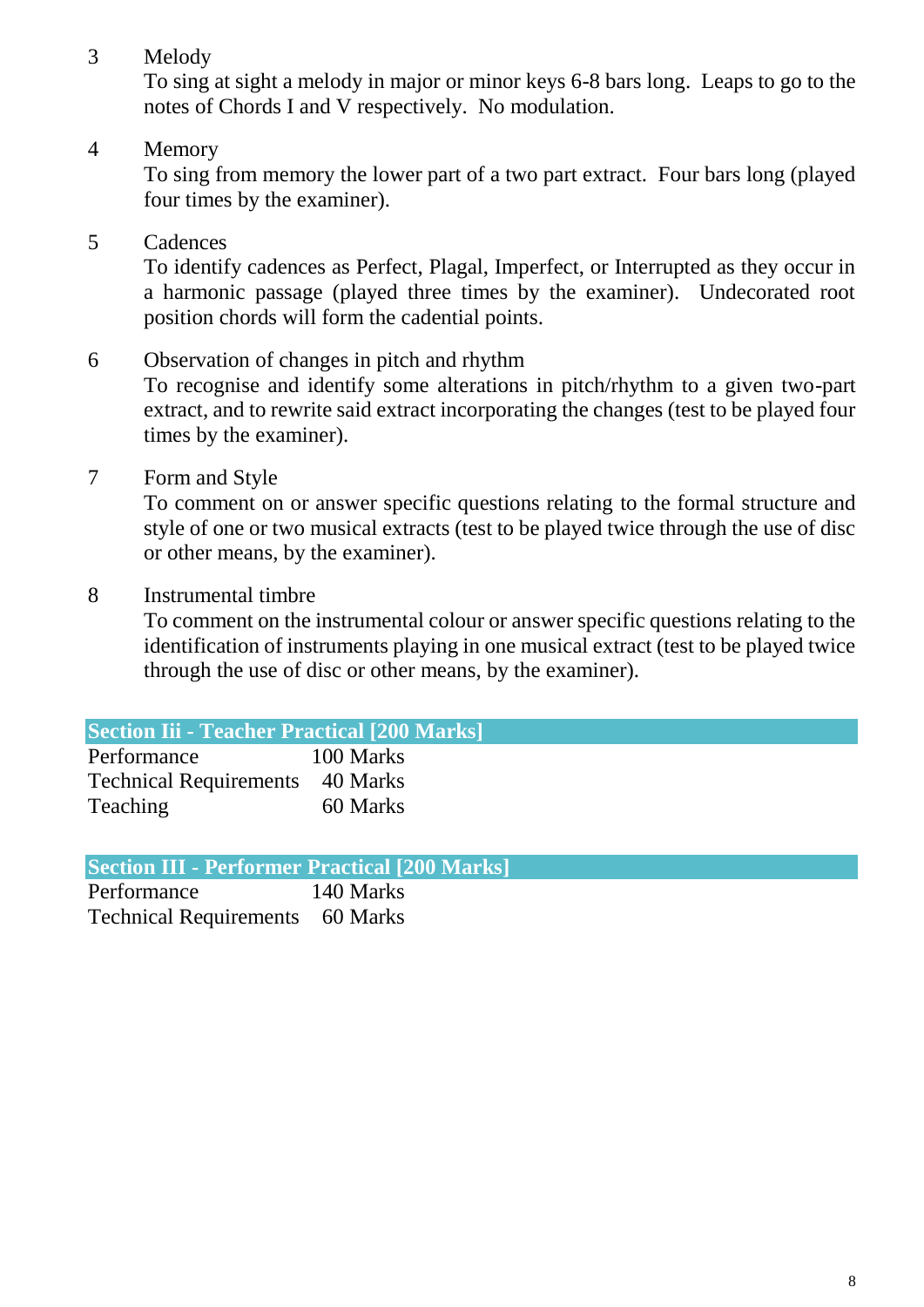### **DIPLOMA OF ASSOCIATE -TEACHER PRACTICAL [SECTION III]**

#### **CLASSICAL ACCORDION**

The following is required of the candidate:

### **Performance [100 Marks]**

To present a varied programme comprising three pieces, one piece to be chosen from each of the lists given. (See page 18 for Repertoire Lists).

### **Technical Requirements [40 Marks]**

a) Scales and arpeggios:

To play from memory any of the following scales and arpeggios as requested by the examiners.

All scales and arpeggios to be prepared legato and staccato.

Similar motion: Compass two octaves in all keys, major, both forms of minor. Chromatic scales compass two octaves.

Contrary motion: Compass two octaves in all keys. Major and chromatic scales.

b) Sight Reading

To play at sight a short piece of suitable difficulty.

### **Teaching - Viva Voce [60 Marks]**

The purpose of this section is to assess the candidate's knowledge and understanding of the principles of teaching and to assess the candidate's ability to communicate these principles both verbally and through musical demonstration.

The viva voce will be conducted in a relaxed manner with the examiners looking for a practical and personal approach combining intelligent problem solving with the ability to engage and motivate pupils. The principles of successful teaching are not cast in stone and there will rarely be a single 'right' answer to a question posed by the examiners. Candidates should be prepared to act as a teacher to one of the examiners for the purpose of illustrating a teaching principle.

Areas for discussion may include, for example, posture, articulation, phrasing, stylistic awareness, practice-methods and lesson-planning.

Candidates will be required to display good knowledge of repertoire suitable for all stages of a pupil's development ranging in ability from beginner to Grade VI. Candidates will also be expected to have knowledge of current teaching materials available

Candidates will be required to answer simple questions on the mechanism of the Accordion.

### **Sample Viva Voce Questions**

Please note that the purpose of these questions is to give prospective candidates a general idea of what to expect in the viva voce section. These questions are by no means exhaustive and are only a representative sample.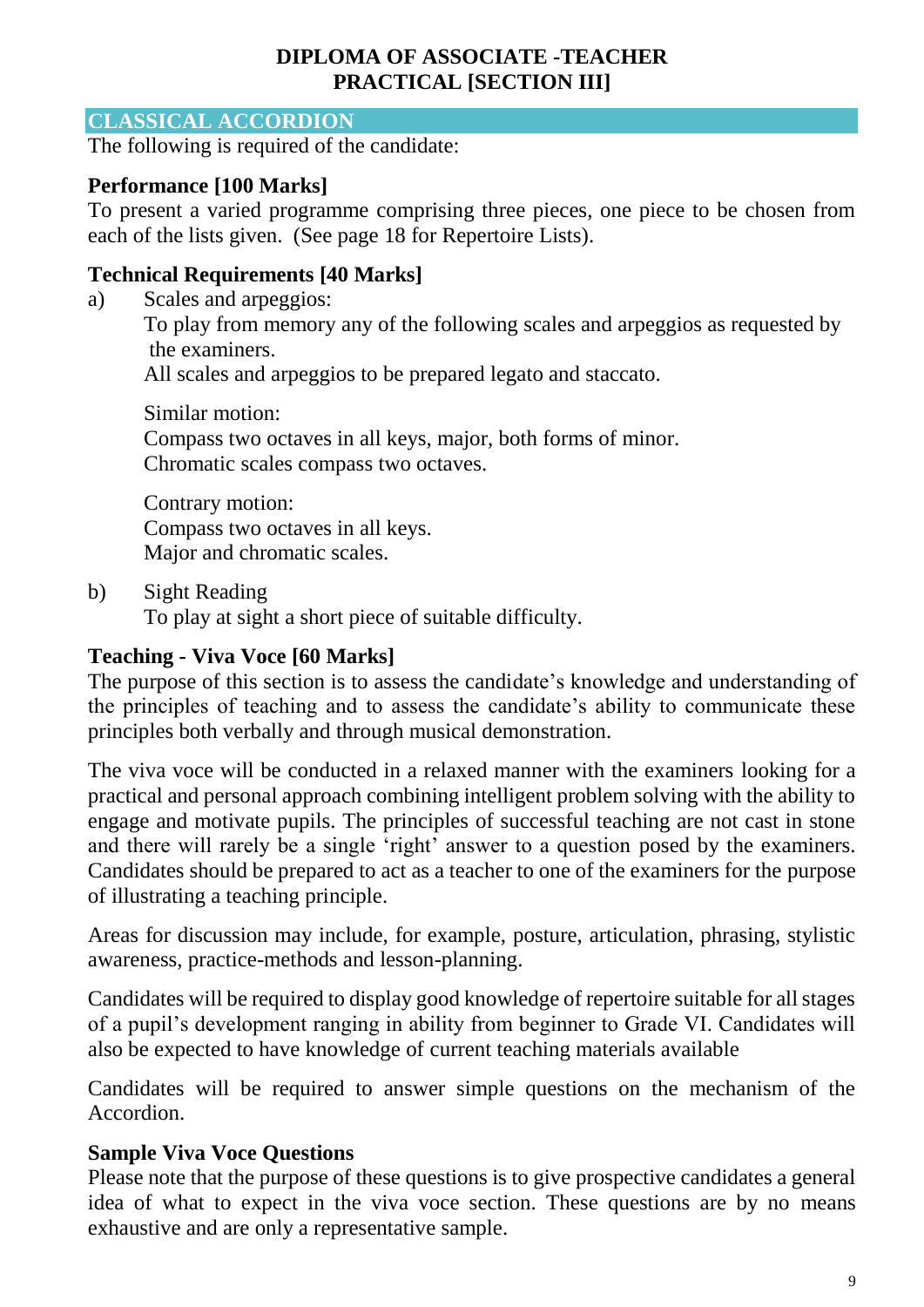- How would you conduct the first lesson for, say, a young child? What areas would you cover?
- What books would you recommend a young beginner to purchase?
- What sorts of questions would you put to the parents of a young beginner?
- Would you begin by teaching right hand only and introduce the left hand later or would you teach both hands from the beginning?
- Do you have any specific approach to teaching bellows control?
- How would you explain to a pupil the purpose of the bellows?
- What is the usefulness or relevance of teaching scales and arpeggios? How do you overcome the challenges of playing scales and arpeggios well?

### **ORGAN**

The following is required of the candidate:

### **Performance [100 Marks]**

To present a varied programme of not more than 30 minutes duration comprising three pieces, one piece to be chosen from each of the lists given. (See page 20 for Repertoire Lists).

### **Technical Requirements [40 Marks]**

- a) To play at sight
- b) Vocal score reading in not more than three parts, G and F Clefs.
- c) Transposition of a hymn tune up or down a tone or semitone.
- d) Simple extemporization on a hymn tune or simple figured bass realisation at the candidate's choice.

### **Teaching - Viva Voce [60 Marks]**

The purpose of this section is to assess the candidate's knowledge and understanding of the principles of teaching and to assess the candidate's ability to communicate these principles both verbally and through musical demonstration.

The viva voce will be conducted in a relaxed manner with the examiners looking for a practical and personal approach combining intelligent problem solving with the ability to engage and motivate pupils. The principles of successful teaching are not cast in stone and there will rarely be a single 'right' answer to a question posed by the examiners. Candidates should be prepared to act as a teacher to one of the examiners for the purpose of illustrating a teaching principle.

Areas for discussion may include, for example, posture, registration, articulation, fingering, pedalling, phrasing, stylistic awareness, practice methods and lesson planning.

Candidates will be required to display good knowledge of repertoire suitable for all stages of a pupil's development ranging in ability from beginner to advanced. Candidates will also be expected to have knowledge of current teaching materials (tutors, primers, technical studies, etc).

Candidates will be required to answer simple questions on the mechanism of the organ and to explain, as to a pupil, the function of such mechanism in the production of sound.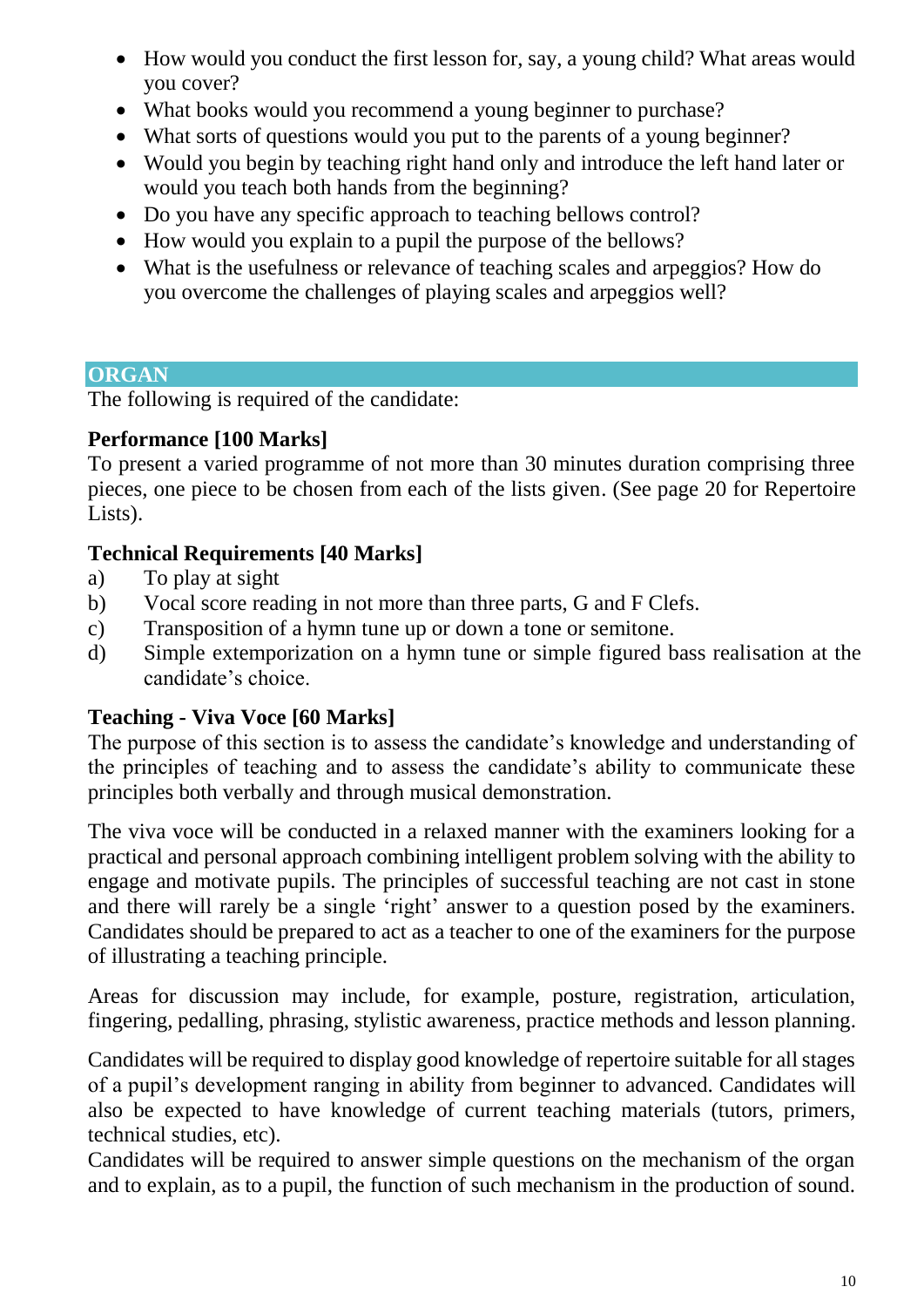# **Sample Viva Voce Questions**

Please note that the purpose of these questions is to give prospective candidates a general idea of what to expect in the viva voce section. These questions are by no means exhaustive and are only a representative sample.

- How would you conduct the first lesson for, say, an adult beginner? What areas would you cover?
- What books would you recommend a young beginner to purchase?
- What sorts of questions would you put to the parents of a young beginner?
- How do you teach legato to a beginner?
- Design a programme of four pieces for a 12 year-old Grade 3 student covering the Baroque, Classical, Romantic and  $20<sup>th</sup>$  Century periods.
- What is the usefulness or relevance of teaching scales and arpeggios? How do you overcome the challenges of playing scales and arpeggios well?
- Do you use exercise books in your teaching? If so, which ones and in what ways do they help in a young organist's development?
- Describe and illustrate the effect that a control of articulation can have on a simple phrase.
- How would you suggest a beginner can master the independence of pedal and left hand?
- Explain some basic differences between French and German registration practice.

### **PIANOFORTE**

The following is required of the candidate:

### **Performance [100 Marks]**

To present a varied programme of not more than 30 minutes duration consisting of three works from the lists given, one of which must be chosen from List B. (See pages 21-24 for Repertoire Lists).

### **Technical Requirements [40 Marks]**

a) Scales and Arpeggios:

To play from memory any of the following scales and arpeggios as requested by the examiners.

Scales:

Similar Motion:

Compass four octaves, in all keys.

Major, both forms of minor and chromatic scales, with hands commencing an octave apart.

Major and one form of minor scales, with hands commencing a third and sixth apart.

Chromatic scales with hands commencing a minor third and major sixth apart.

Contrary Motion: Compass two octaves, in all keys. Major, harmonic minor and chromatic scales from unison.

Double Thirds:

Major scales in all keys with each hand separately, compass two octaves.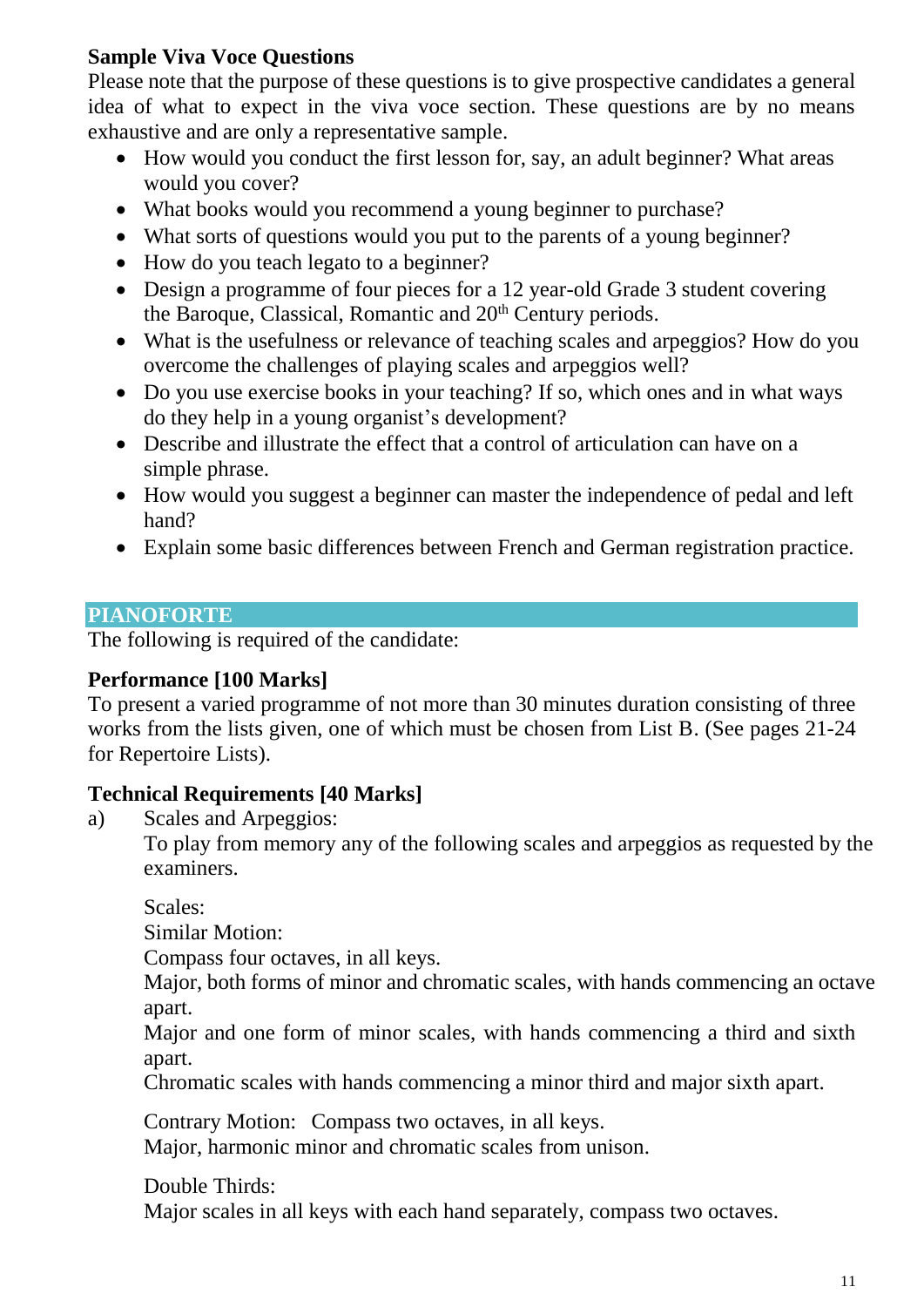Double Octaves:

Major and melodic minor scales in all keys in similar motion, compass two octaves.

(All scales to be prepared legato and staccato, except those in double thirds, which should be legato only, and those in double octaves, which should be staccato only).

Arpeggios: Compass four octaves, in all keys. Major, minor, dominant seventh chords and their inversions. Diminished seventh chords in root position only.

- b) Sight Reading To play at sight a short piece of suitable difficulty.
- c) To indicate the fingering of selected passages and if required, to answer questions on any principles involved. Every note in this test should be fingered and the candidate will be allowed half an hour in which to do so. A keyboard will be provided.
- d) To detect inaccuracies in a piece or pieces well known to the candidate.

# **Teaching - Viva Voce [60 Marks]**

The purpose of this section is to assess the candidate's knowledge and understanding of the principles of teaching and to assess the candidate's ability to communicate these principles both verbally and through musical demonstration.

The viva voce will be conducted in a relaxed manner with the examiners looking for a practical and personal approach combining intelligent problem solving with the ability to engage and motivate pupils. The principles of successful teaching are not cast in stone and there will rarely be a single 'right' answer to a question posed by the examiners. Candidates should be prepared to act as a teacher to one of the examiners for the purpose of illustrating a teaching principle.

Areas for discussion may include, for example, posture, tone-production, articulation, pedalling, phrasing, stylistic awareness, practice-methods and lesson-planning.

Candidates will be required to display good knowledge of repertoire suitable for all stages of a pupil's development ranging in ability from beginner to Grade VI. Candidates will also be expected to have knowledge of current teaching materials (tutors, primers, technical studies, etc)

Candidates will be required to answer simple questions on the mechanism of the piano and to explain, as to a pupil, the function of such mechanism in the production of sound (volume, quality, duration, etc.).

# **Sample Viva Voce Questions**

Please note that the purpose of these questions is to give prospective candidates a general idea of what to expect in the viva voce section. These questions are by no means exhaustive and are only a representative sample.

 How would you conduct the first lesson for, say, a six-year-old child? What areas would you cover?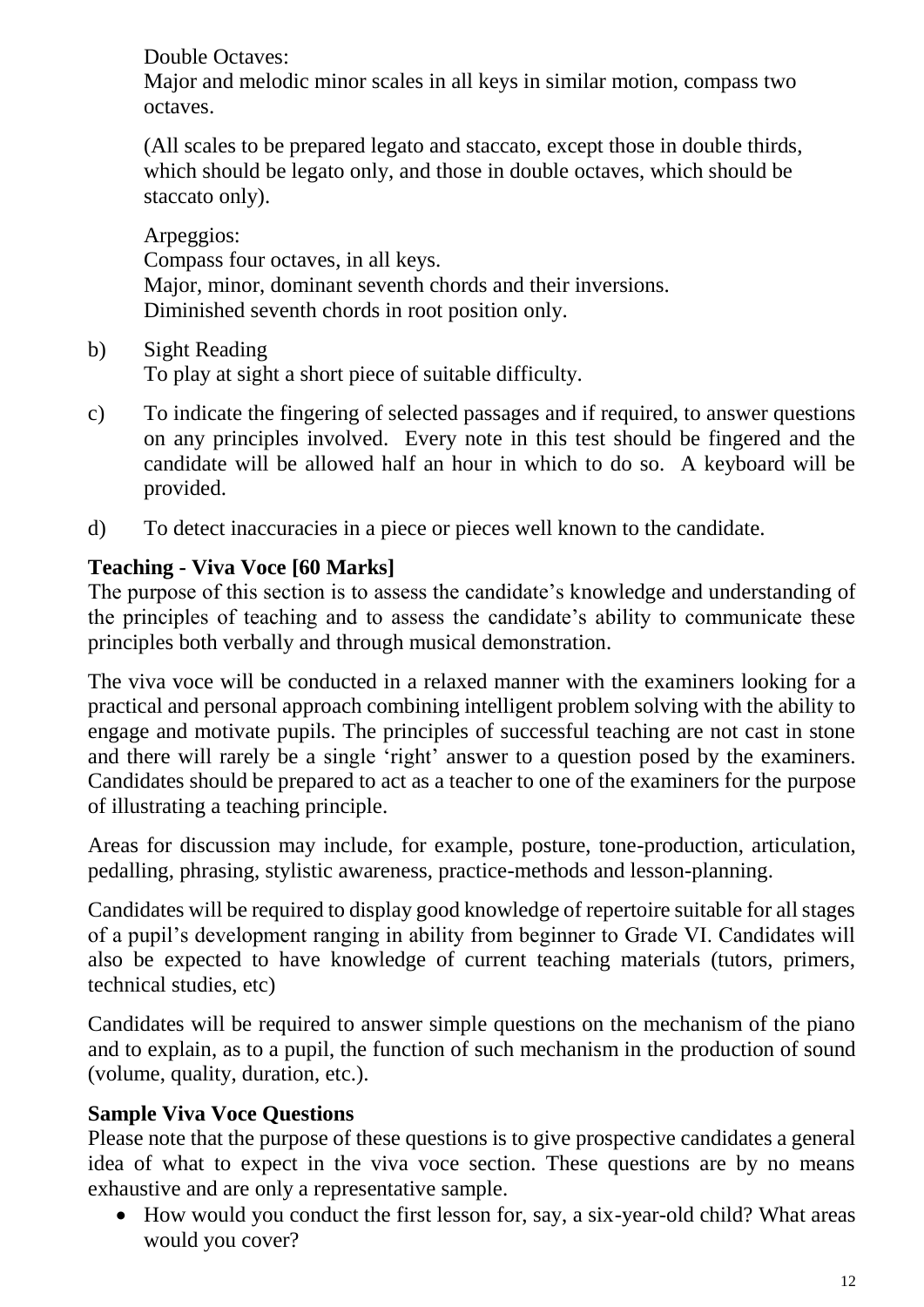- What books would you recommend a young beginner to purchase?
- What sorts of questions would you put to the parents of a young beginner?
- How do you teach legato to a beginner?
- Describe the main forms of staccato and how do you teach them?
- At what stage in a pupil's development would you introduce the right pedal?
- What is your approach to developing legato/syncopated pedalling in a pupil?
- How do you develop cantabile tone in your students?
- Design a programme of four pieces for a 12 year-old Grade 3 student covering the Baroque, Classical, Romantic and 20<sup>th</sup> Century periods.
- What is the usefulness or relevance of teaching scales and arpeggios? How do you overcome the challenges of playing scales and arpeggios well?
- Do you use exercise books in your teaching? If so, which ones and in what ways do they help in a young pianists development?
- What is your opinion of students practising on digital pianos?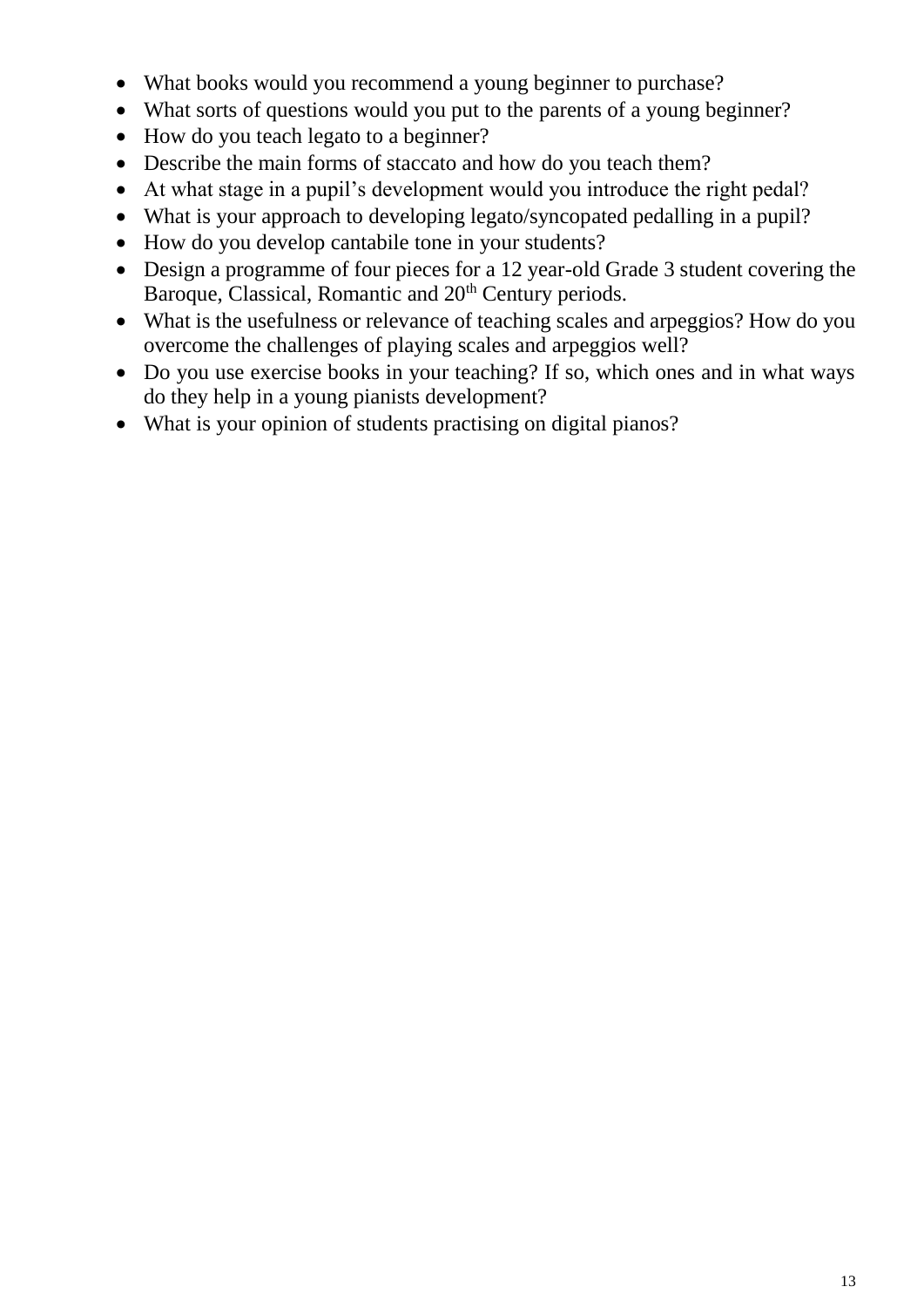# **DIPLOMA OF ASSOCIATE - PERFORMER PRACTICAL [SECTION III]**

#### **ACCOMPANIMENT**

The following is required of the candidate:

#### **Performance [140 Marks]**

A concert standard of performance is expected, and the candidate should demonstrate, through the music chosen, their ability to accompany in a wide range of styles. Please note that candidates will be expected to provide two soloists (one vocal, one instrumental) of their own choice, with whom they will have rehearsed and prepared their programme for the examination. For the unprepared tests - Technical Requirements a) and c), the RIAM will provide the soloist.

a) Vocal Accompaniments:

A total of 3 songs to be performed, one from each of the following categories:

- 1 "Arie Antiche" or early English song.
- 2 Lieder Schubert, Schumann, Brahms or Wolf.
- 3 French Song Fauré or Duparc.
- b) Instrumental Accompaniments: A total of 3 pieces to be performed, one from each of the following categories:
	- 1 A movement of a baroque sonata.
	- 2 A sonata movement or a piece written in the 19<sup>th</sup> century.
	- $3$  A piece written in the  $20<sup>th</sup>$  century.

#### **Technical Requirements [60 Marks]**

- a) To play at sight a simple accompaniment, with either a singer or instrumentalist.
- b) To play at sight a short passage of Vocal Score (SSA).
- c) To transpose a prepared accompaniment up or down a tone or a semitone, as required by the examiners. This accompaniment will be sent to the candidate two weeks prior to the examination.

#### **CLASSICAL ACCORDION**

The following is required of the candidate:

#### **Performance [140 Marks]**

To present a varied programme comprising of three pieces and at least one piece to be played on free-bass accordion. (See page 18 for Repertoire Lists).

#### **Technical Requirements [60 Marks]**

a) Scales and Arpeggios:

To play from memory any of the following scales and arpeggios as requested by the examiners.

All scales and arpeggios to be prepared legato and staccato.

#### Similar motion:

Compass two octaves in all keys, major, both forms of minor. Chromatic scales compass two octaves.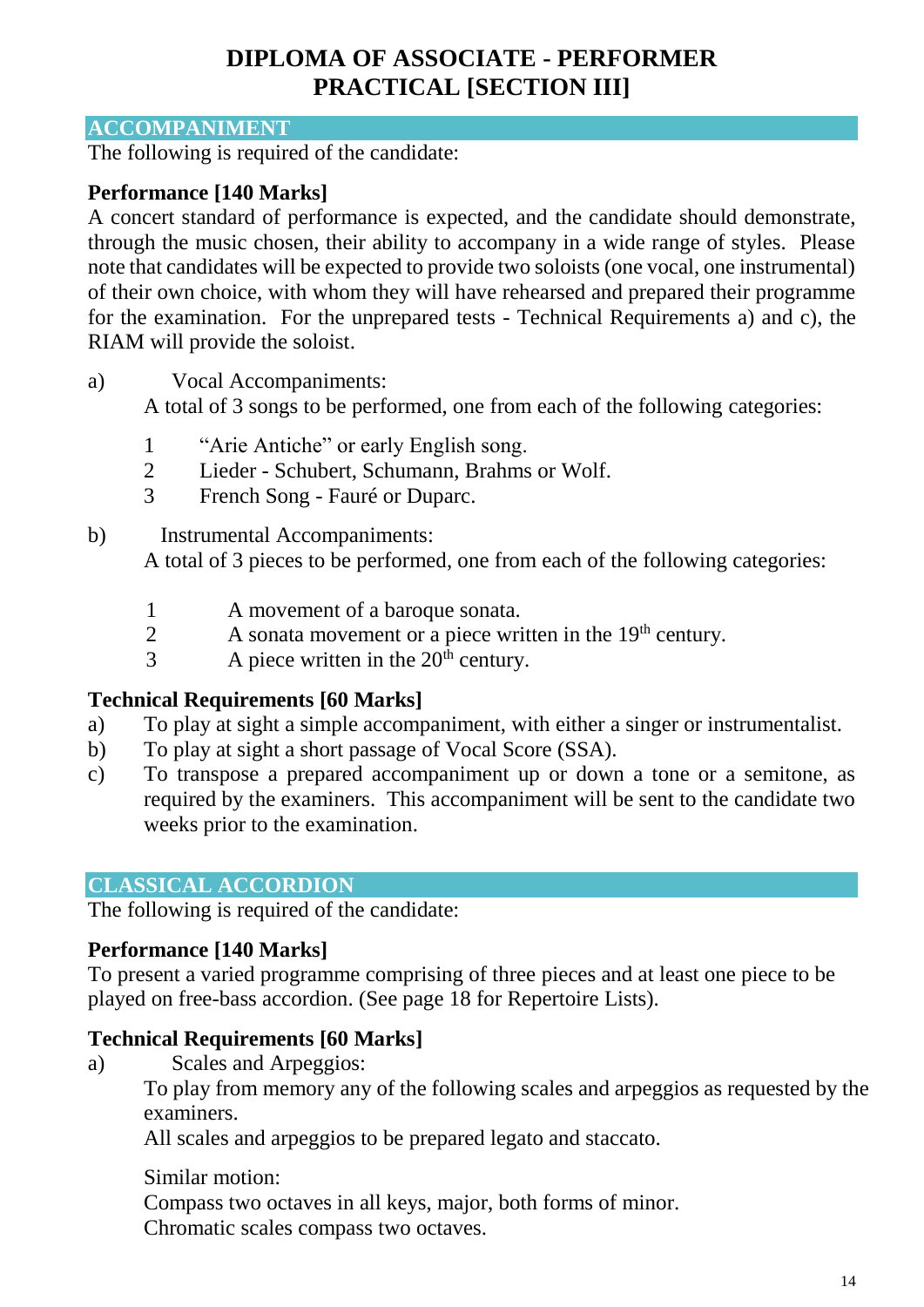Contrary motion: Compass two octaves in all keys. Major and chromatic scales.

b) Sight Reading To play at sight a short piece of suitable difficulty.

#### **HARPSICHORD**

The following is required of the candidate:

#### **Performance [140 Marks]**

To present a varied programme of four works, one from each list A, B, C, D. (See page 19 for Repertoire Lists).

#### **Technical Requirements [60 Marks]**

- a) To realise a figured bass at sight.
- b) To play at sight a short piece of suitable difficulty.
- c) Transposition of a short passage down a semitone (from  $A = 440$  to  $A = 415$ ). The candidate will be allowed half an hour preparation time prior to the examination.

#### **ORGAN**

The following is required of the candidate:

#### **Performance [140 Marks]**

To present a varied programme of not more than 30 minutes duration, consisting of three pieces chosen from those marked with an asterisk (\*), one piece to be chosen from each of the lists, and a fourth (own choice) work. (See page 20 for Repertoire Lists).

### **Technical Requirements [60 Marks]**

- a) To play at sight
- b) Vocal score reading in not more than 4 parts, G and F Clefs.
- c) Transposition of a hymn tune up or down a tone or semitone.
- d) Simple extemporization on a hymn tune or simple figured bass realization at the candidate's choice.

#### **PIANOFORTE**

The following is required from the candidate:

### **Performance [140 Marks]**

To present a varied programme of not more than 45 minutes duration, consisting of three pieces chosen from those marked with an asterisk (\*), one of which must be from List B, and a fourth (own choice) work. **All four works must be performed from memory.**  (See pages 21-24 for Repertoire Lists).

### **Technical Requirements [60 Marks]**

a) Scales and Arpeggios:

To play from memory any of the following scales and arpeggios as requested by the examiners.

All scales to be prepared legato and staccato, except those in double thirds, which should be legato only, and those in double octaves, which should be staccato only.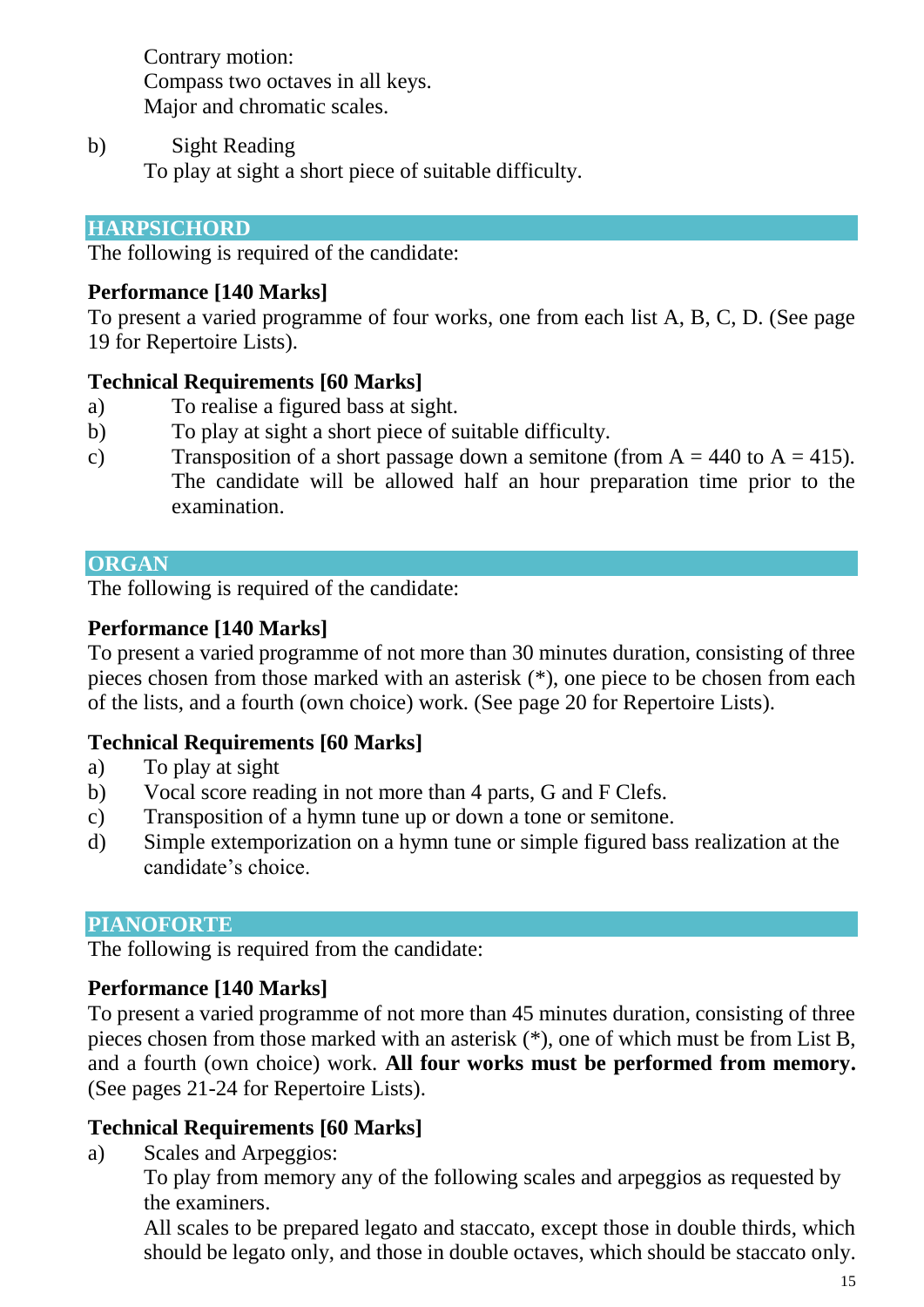Scales:

Similar Motion

Compass 4 octaves, in all keys

Major, both forms of minor, and chromatic scales, with hands commencing an octave apart.

Major and one form of minor scales with hands commencing a third and a sixth apart.

Chromatic scales with hands commencing a minor third and a major sixth apart.

Contrary Motion:

Compass 2 octaves, in all keys.

Major, harmonic minor and chromatic scales from unison.

Double Thirds:

Major scales in all keys with each hand separately, compass two octaves.

Double Octaves Major and melodic minor scales in all keys in similar motion, compass two octaves.

Arpeggios: Similar motion: Compass 4 octaves, in all keys. Major, minor, dominant 7th chords and their inversions. Diminished 7th chords in root position only.

b) Sight Reading

To play at sight a short piece of suitable difficulty.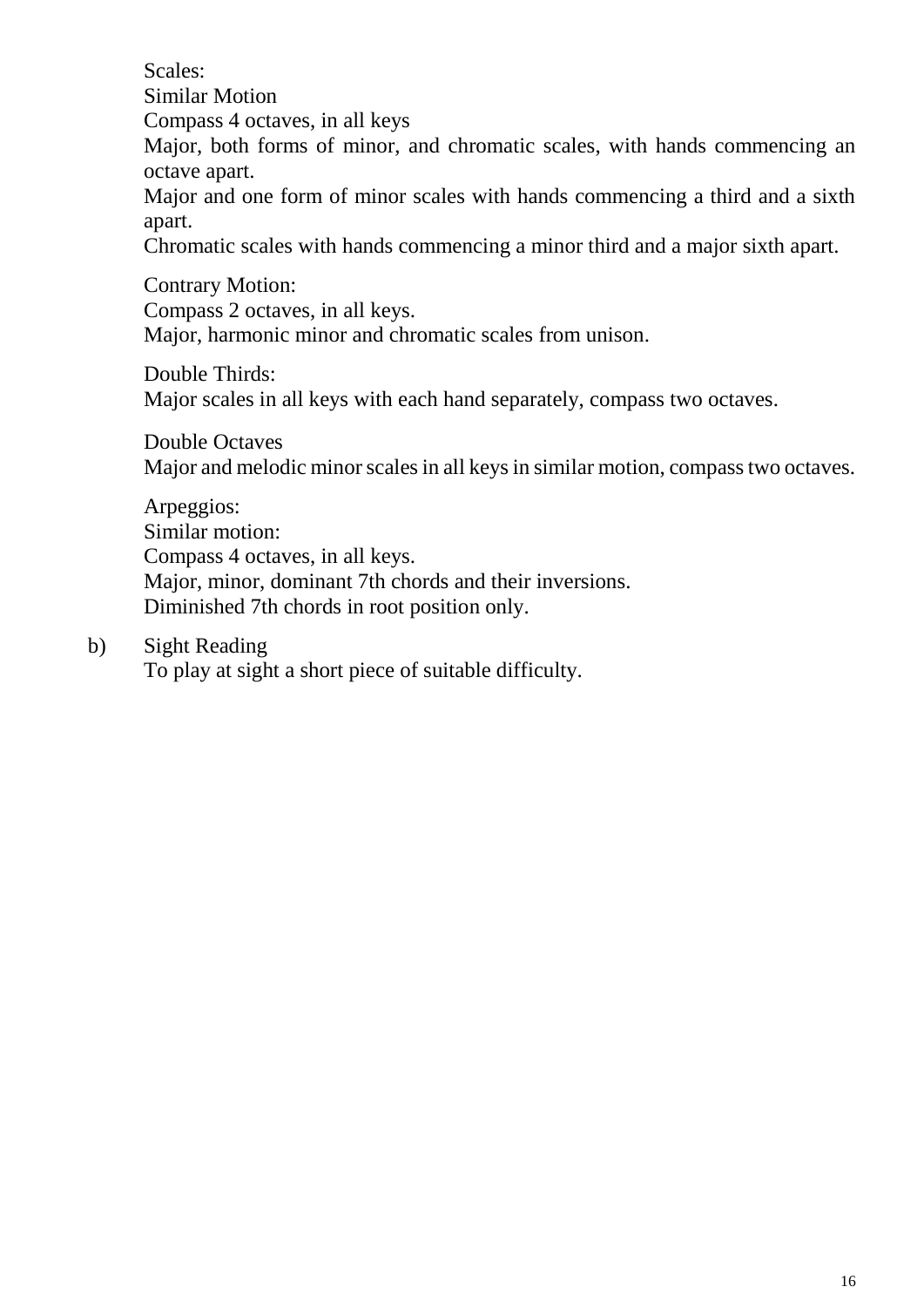#### **DIPLOMA OF ASSOCIATE REPERTOIRE LIST**

#### **CLASSICAL ACCORDION - Teacher/Performer**

**Note**: Candidates taking the **teacher** diploma must present a varied programme comprising three pieces, one piece to be chosen from each of the lists. Candidates may choose from the entire Classical Accordion Repertoire list, including works with an asterisk (\*).

Candidates taking the **performer** diploma must present a varied programme comprising of three pieces and at least one piece to be played on free-bass accordion. Candidates must **only** choose works marked with an asterisk (\*).

Free Bass Accordion required

| <b>LIST A</b>       |                                                             |
|---------------------|-------------------------------------------------------------|
| Albinoni            | Adagio in G minor, arr. Giazotti Romani (Ricordi)           |
| Farina              | Corale arr. Fugazza (MAP)                                   |
| • Handel            | * Clavier Suite no 16                                       |
| $\bullet$ Scarlatti | * Any Two Sonatas                                           |
| <b>LIST B</b>       |                                                             |
| Pitfield            | Sonata (MAP)                                                |
| Fugazza             | Sonatina (Berben)                                           |
| <b>Barton</b>       | Impressions of Spain (Ledgerline) (Zapateado, El Campo $\&$ |
|                     | Paso Doble)                                                 |
| Tchaikin            | Ukrainian Suite (Schmulling)                                |
| Knorr               | Suite from "Trossinger Musik" (M Hohner)                    |
| $\bullet$ Bentzon   | * In the Zoo (M Hohner)                                     |
| $\bullet$ Wuensch   | * Sonata da Camera (Boosey & Hawkes)                        |
|                     |                                                             |

#### **LIST C**

| Melocchi         | Balletomania (MAP)                                         |
|------------------|------------------------------------------------------------|
| <b>Bennett</b>   | Four Nocturnes (nos $1,2 \& 4$ ) (Chappell)                |
| Trecate          | Cocktail (Berben)                                          |
| Repnikov         | Basso Ostinato and Scherzo (Schmulling)                    |
| $\bullet$ Abbott | * Suite Enfantine (SEMI)                                   |
| • Zolotariev     | * Children's Suite no 3 (Schmulling)                       |
| • Kusyakov       | * Winter Sketches (Schmulling) (nos. 1, 2, 3 & 4)          |
| • Lundquist      | * Botany Play (Sunflower, Henbane & Blackthorn) (Waterloo) |
|                  |                                                            |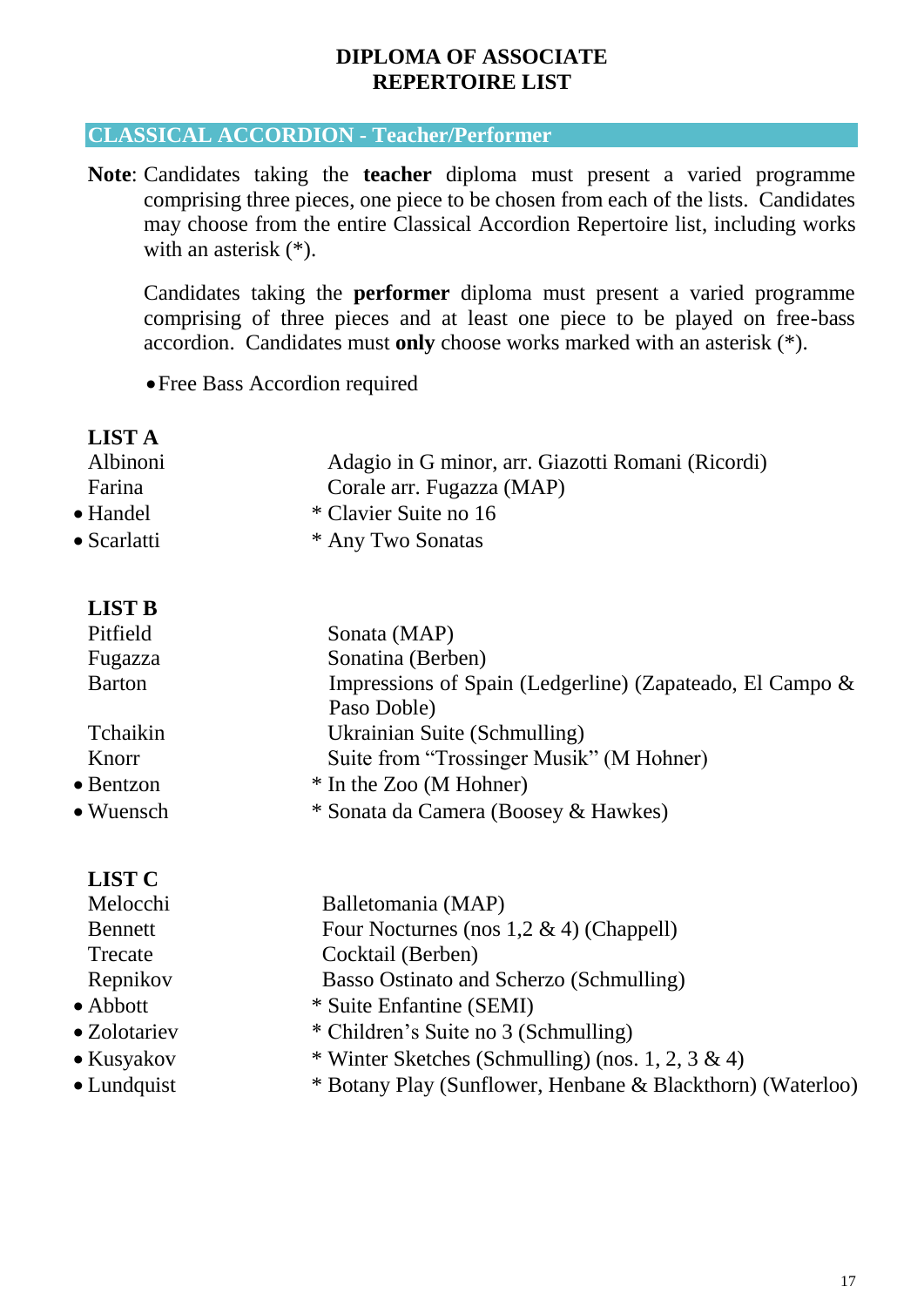#### **HARPSICHORD - Performer**

**Note:** Candidates must choose one work from each of list given A, B, C and D. There is no requirement to play from memory.

| <b>LIST A</b>       |                                    |                                                                |
|---------------------|------------------------------------|----------------------------------------------------------------|
| John Dowland        |                                    | Pavana Lachrymae, set by Byrd (From the FitzWilliam            |
|                     | Virginal Book Vol 2, page 42).     |                                                                |
| Anon                | A Toy                              | Note: the following four pieces                                |
| Giles Farnabye      | Giles Farnabye's Dreame            | count as one choice from the                                   |
|                     | His Rest                           | <b>FitzWilliam Virginal Book Vol.</b>                          |
|                     | <b>His Honour</b>                  | $ 2, p260-262 (Dover)$                                         |
| <b>JP</b> Sweelinck | Four Variations on 'More palatino' |                                                                |
| G. Frescobaldi      |                                    | Toccata Prima (First Toccata from the Second Book of Toccatas) |
|                     | (Zerboni)                          |                                                                |
| <b>LIST B</b>       |                                    |                                                                |

| D. Scarlatti | Sonata in C minor, K84  |
|--------------|-------------------------|
| D. Scarlatti | Sonata in G major, K105 |
| D. Scarlatti | Sonata in A major, K209 |
| D. Scarlatti | Sonata in E major, K216 |

All the above sonatas may be found in Volume I of Sixty Sonatas, ed. R. Kirkpatrick (G. Schirmer/Music Sales).

#### **LIST C**

| F. Couperin | L'Espagnolette<br>Les regrets<br>La lutine      | Ordre no 3  |
|-------------|-------------------------------------------------|-------------|
| F. Couperin | Les moissonneurs<br>Les bergeries<br>La commère | Ordre no 6  |
| F. Couperin | Les jumeles<br>La vauvré<br>L'Atalante          | Ordre no 12 |

All the above Ordres may be found in Volume I of the Complete Keyboard Works of F. Couperin (Dover Publications Inc., New York, or in the edition by Kenneth Gilbert, publ. Heugel and Cie).

#### **LIST D**

| J.S. Bach   | Any three of the 3-part Inventions                       |
|-------------|----------------------------------------------------------|
| J.S. Bach   | Allemande, Courante, Sarabande and Gigue from any one of |
|             | the Six French Suites.                                   |
| G.F. Handel | From Suite in G minor (HWV 432) Ouverture, Andante and   |
|             | Gigue                                                    |
| G.F.Handel  | From Suite in F minor (HWV 433) Prelude, Allegro and     |
|             | Gigue                                                    |
|             | (Wiener Urtext Edition by Peter Williams UT50119)        |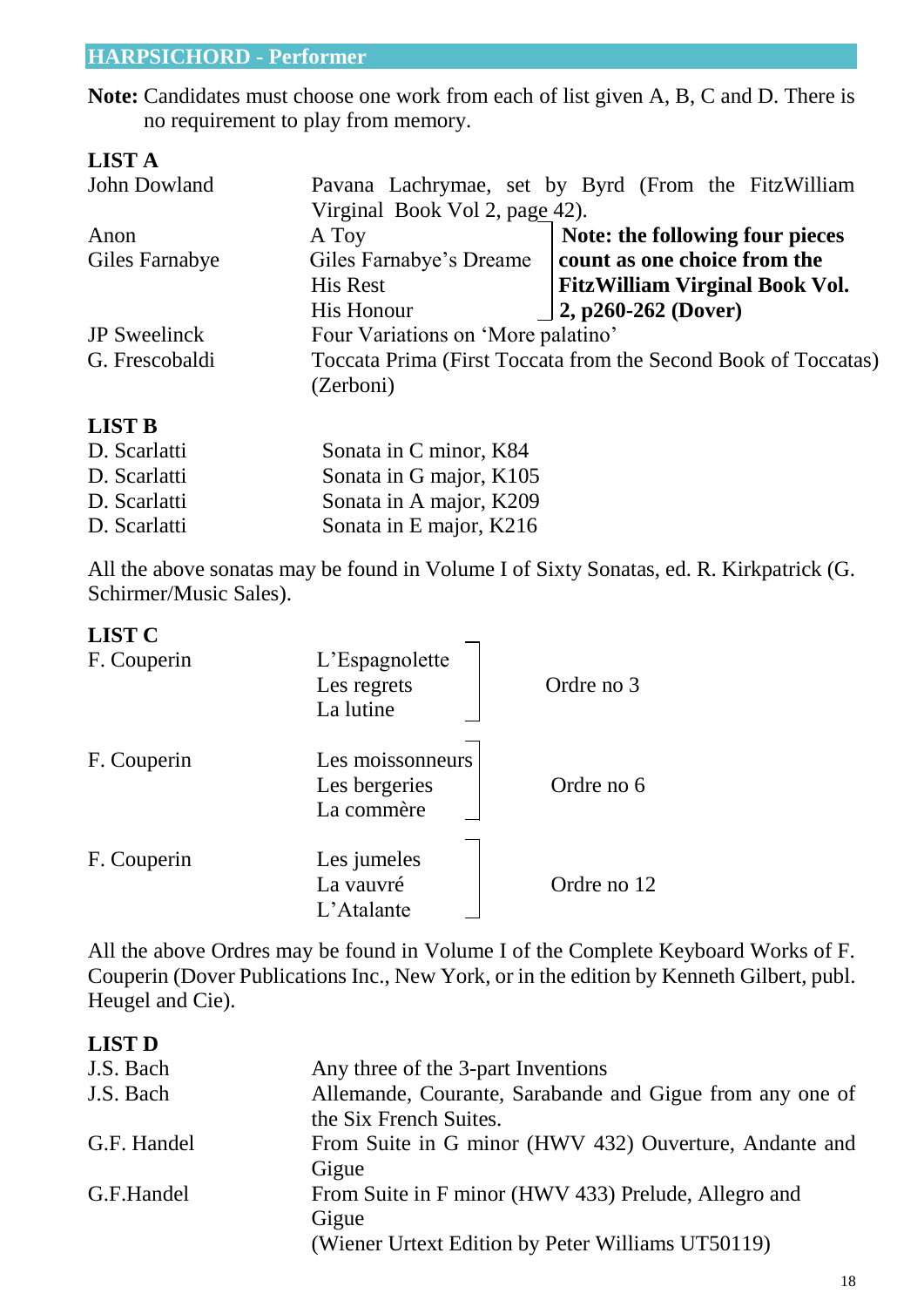### **ORGAN - TEACHER/PERFORMER**

**Note:** Candidates taking the **teacher** diploma must present a varied programme of not more than 30 minutes duration comprising three pieces one piece to be chosen from each of the lists. Candidates may choose from the entire Organ Repertoire List, including works with an asterisk (\*).

Candidates taking the **performer** diploma must perform a varied programme of not more than 30 minutes, consisting of three pieces chosen from those marked with an asterisk  $(*)$ , one piece to be chosen from each of the lists, and a fourth (own choice) work.

#### **LIST A**

| William Byrd            | Fantasia (no 103, Fitzwilliam Virginal Book, vol 1)             |
|-------------------------|-----------------------------------------------------------------|
| Orlando Gibbons         | Fantasia for double organ                                       |
| J.P. Sweelinck          | Variations 'Unter der Linden grüne'                             |
| <b>Jose Ximenez</b>     | Batalla del Sexto Tono                                          |
| Girolamo Frescobaldi    | Toccata settima (first book of toccatas)                        |
| N.de Grigny             | Veni Creator (any two movements)                                |
| Francois Couperin       | * Offertoire sur les grands jeux (Messe pour les Paroisses)     |
| Georg Bohm              | * Praeludium in C                                               |
| D. Buxtehude            | * Prelude, Fugue & Chaconne in C                                |
| W.A. Mozart             | * Andante in F K616                                             |
| N. Bruhns               | Praeludium in E minor                                           |
| <b>LIST B</b>           |                                                                 |
| J.S. Bach               | Prelude and fugue in C BWV 545                                  |
| J.S. Bach               | Prelude and fugue in D minor BWV 539                            |
| J.S. Bach               | Pièce d'Orgue (Fantasia in G) BWV 572                           |
| J.S. Bach               | Trio in C minor BWV 585                                         |
| J.S. Bach               | Concerto in G (movements 1 and 2 or 2 and 3) BWV 592            |
| J.S. Bach               | Allein Gott in der Höh sei Ehr BWV 663                          |
| J.S. Bach               | * Prelude and fugue in G BWV 541                                |
| J.S. Bach               | * Toccata in D minor BWV 538                                    |
| J.S. Bach               | * Toccata and fugue in E BWV 566                                |
| J.S. Bach               | * Trio sonata 2 in C minor (movements 1 & 2 or 2 & 3) BWV 526   |
| J.S. Bach               | * "Dies sind die heiligen Zehn Gebot" BWV 678                   |
| J.S. Bach               | * "Komm heiliger Geist" BWV 651                                 |
| <b>LIST C</b>           |                                                                 |
| César Franck            | Cantabile                                                       |
| <b>Olivier Messiaen</b> | Le Verbe (le Nativité)                                          |
| Josef Rheinberger       | Sonata no 7 in F minor (first movement)                         |
| F. Mendelssohn          | Prelude and fugue in C minor from 3 preludes and fugues         |
|                         | (1837)                                                          |
| Paul Hindemith          | Sonata no 1, 2 or 3                                             |
| Benjamin Britten        | Prelude and fugue on a theme by Victoria                        |
| Max Reger               | * Toccata and fugue in D from Zwölf Stücke für die Orgel, op 59 |
| <b>Franz Liszt</b>      | * Variations Weinen, Klagen, Sorgen, Zagen.                     |
| <b>Olivier Messiaen</b> | * Transports de Joie (l'Ascension)                              |
| Alberto Ginastera       | * Toccata, villancico y fuga                                    |
| Jehan Alain             | * Deux Fantasies                                                |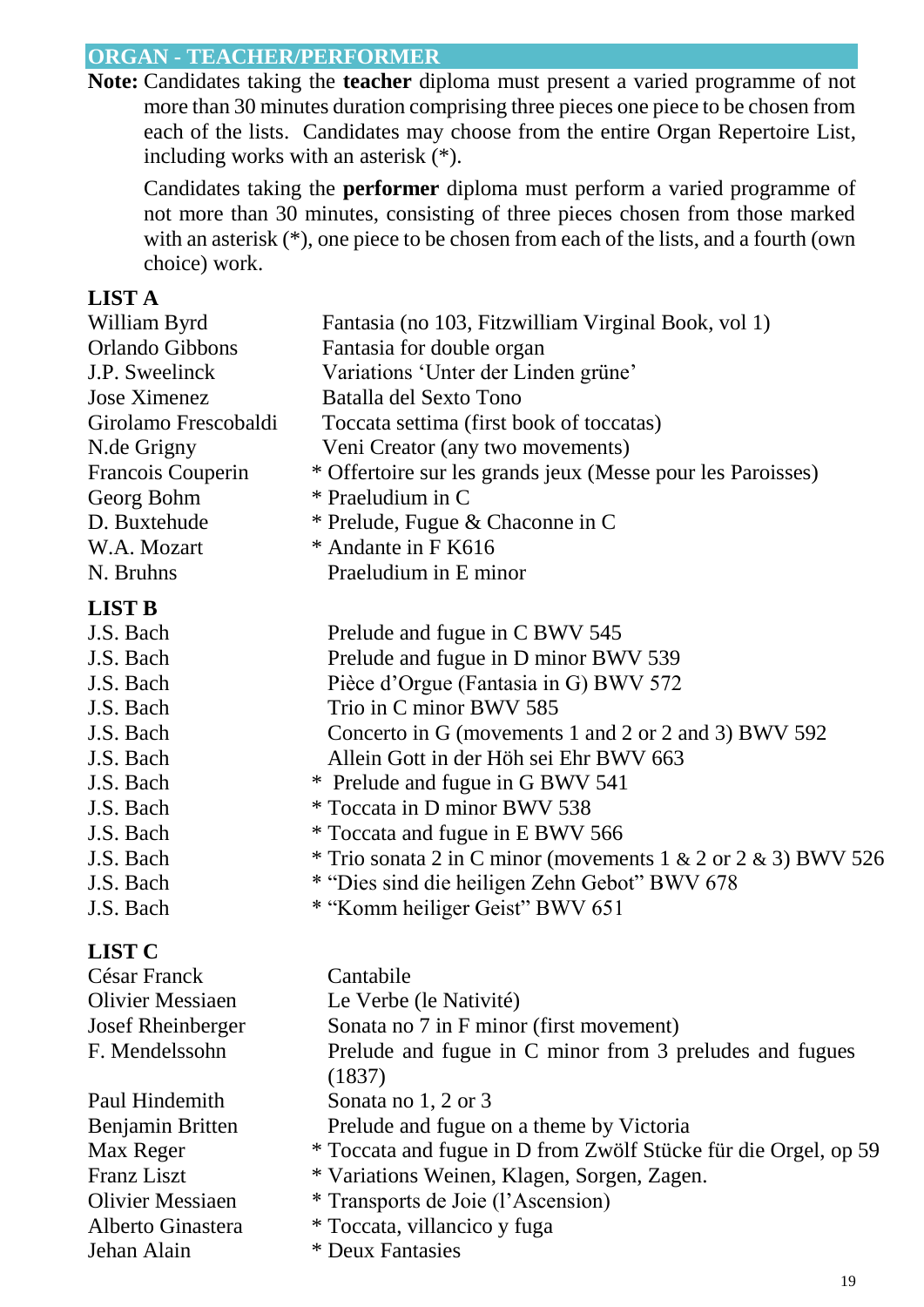#### **PIANOFORTE - Teacher/Performer**

**Note:** Candidates taking the **teacher** diploma must present a varied programme of not more than 30 minutes consisting of three works from the lists given, one of which must be chosen from List B. Candidates may choose from the entire Piano Repertoire List, including works with an asterisk (\*).

Candidates taking the **performer** diploma must present a varied programme of not more than 45 minutes duration, consisting of three pieces chosen from those marked with an asterisk (\*), one of which must be from List B, and a fourth (own choice) work. **All four works must be performed from memory.**

#### **LIST A**

| e. |
|----|
|----|

| Any Prelude and Fugue from "The Well Tempered Clavier"<br>Books I and II                                |  |  |  |
|---------------------------------------------------------------------------------------------------------|--|--|--|
| * One Prelude and Fugue from the following list from "The Well"<br>Tempered Clavier"                    |  |  |  |
| Book I nos 2, 6, 9, 11, 12, 13, 14, 16, 17, 18, 21, 22, 23<br>Book II nos 1, 2, 3, 6, 9, 12, 19, 20, 24 |  |  |  |
| * Any one of the following Toccatas in                                                                  |  |  |  |
| D BWV 912                                                                                               |  |  |  |
| E minor BWV 914                                                                                         |  |  |  |
| G BWV 916                                                                                               |  |  |  |
| * Three movements, to include the first <b>and</b> last, from any<br>French Suite.                      |  |  |  |
| * The first movement from any of the following Partitas:<br>no 2 in C minor BWV 826                     |  |  |  |
| no 4 in D BWV 828                                                                                       |  |  |  |
| no 6 in E minor BWV 830                                                                                 |  |  |  |
| * Partita no 1 in B flat BWV 825: Praeludium, Sarabande and                                             |  |  |  |
| Gigue                                                                                                   |  |  |  |
| * Partita no 3 in A minor BWV 827: Fantasia, Sarabande and                                              |  |  |  |
| Gigue                                                                                                   |  |  |  |
| * Partita no 5 in G BWV 829: Praeambulum, Sarabande and                                                 |  |  |  |
| Gigue                                                                                                   |  |  |  |
| Suite in F minor HWV 433: Prelude and Fugue                                                             |  |  |  |
| Any two contrasting sonatas                                                                             |  |  |  |
| * Any three contrasting sonatas                                                                         |  |  |  |
|                                                                                                         |  |  |  |
| Any two consecutive movements from one of the following                                                 |  |  |  |
| sonatas in:                                                                                             |  |  |  |
| B flat K281                                                                                             |  |  |  |
| D K311                                                                                                  |  |  |  |
| F K332                                                                                                  |  |  |  |
| * Any two consecutive movements from one of the following                                               |  |  |  |
| sonatas in:                                                                                             |  |  |  |
| D K284                                                                                                  |  |  |  |
| A minor K310                                                                                            |  |  |  |
| C K330                                                                                                  |  |  |  |
|                                                                                                         |  |  |  |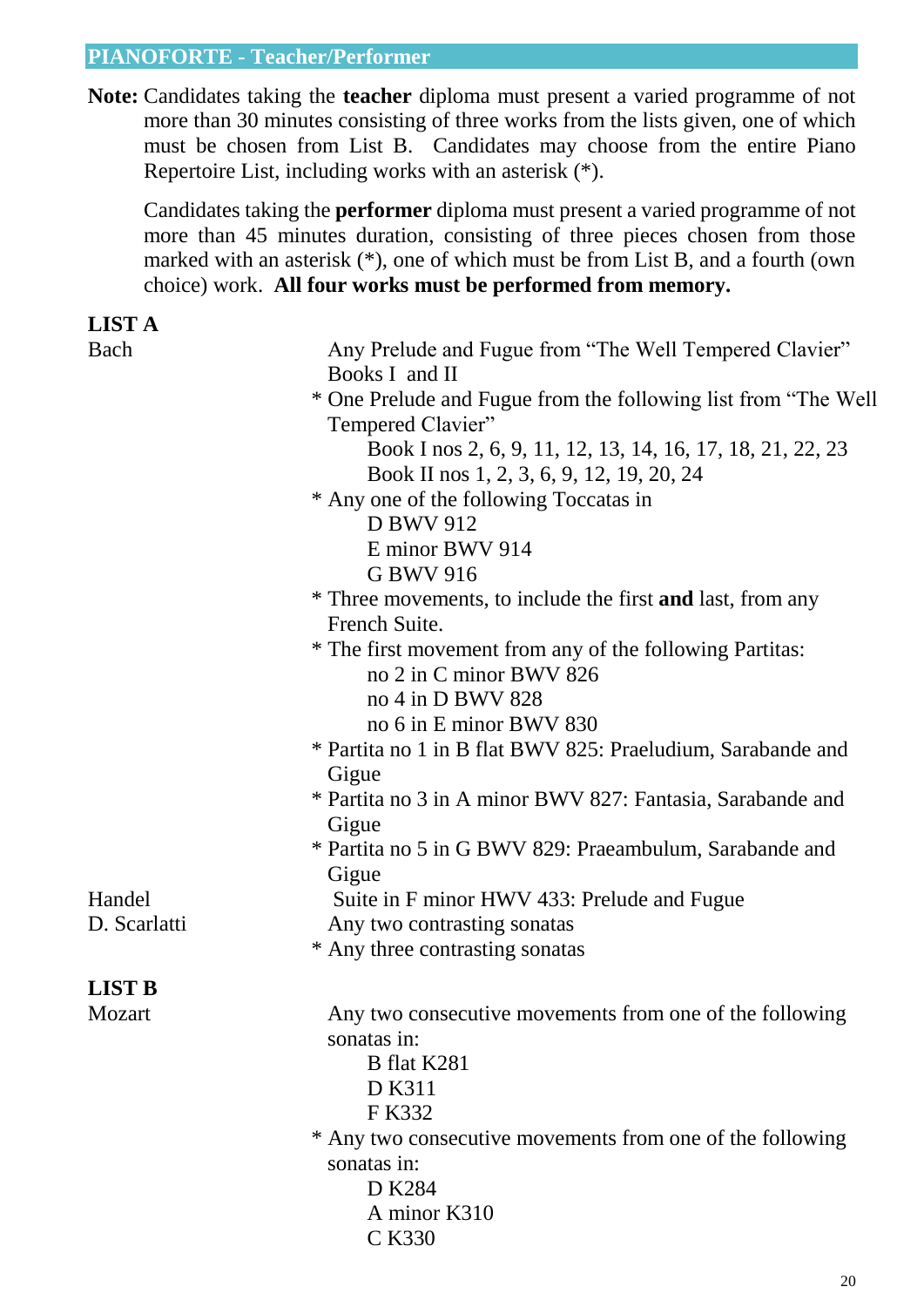|              | B flat K333                                                   |
|--------------|---------------------------------------------------------------|
| Mozart contd | C minor K457                                                  |
|              | F K533/494                                                    |
|              | D K576                                                        |
|              | Any of the following complete sonatas in:                     |
|              | F K280                                                        |
|              | E flat K282                                                   |
|              | G K283                                                        |
|              | C K309                                                        |
|              | A K331                                                        |
|              | B flat K570                                                   |
| Haydn        | Any two consecutive movements from one of the following       |
|              | sonatas in:                                                   |
|              | C Hob XVI no 21                                               |
|              | E Hob XVI no 22                                               |
|              | F Hob XVI no 29                                               |
|              | G Hob XVI no 39                                               |
|              | A flat Hob XVI no 43                                          |
|              | * Any one of the following sonatas in:                        |
|              | D Hob XVI no19                                                |
|              | F Hob XVI no 23                                               |
|              | D Hob XVI no 24                                               |
|              | E flat Hob XVI no 28                                          |
|              | E Hob XVI no 31                                               |
|              | B minor Hob XVI no 32                                         |
|              | E minor Hob XVI no 34                                         |
|              | C sharp minor HobXVI no 36                                    |
|              | D Hob XVI no 37                                               |
|              | E flat Hob XVI no 38                                          |
|              | G minor Hob XVI no 44                                         |
|              | E flat Hob XVI no 45                                          |
|              | C Hob XVI no 48                                               |
| Beethoven    | The first two or last two movements of one of the following   |
|              | sonatas in:                                                   |
|              | F minor op 2 no 1                                             |
|              | C minor op $10$ no $1$                                        |
|              | * The first two or last two movements of one of the following |
|              | sonatas in                                                    |
|              | A op 2 no 2                                                   |
|              | C minor op 13                                                 |
|              | B flat op 22                                                  |
|              | A flat op 26                                                  |
|              | $D$ op 28                                                     |
|              | D minor op 31 no 2                                            |
|              | Any one of the following complete sonatas in:                 |
|              | $F$ op 10 no 2                                                |
|              | $E$ op 14 no 1                                                |
|              | G op 14 no 2                                                  |
|              | G op 79                                                       |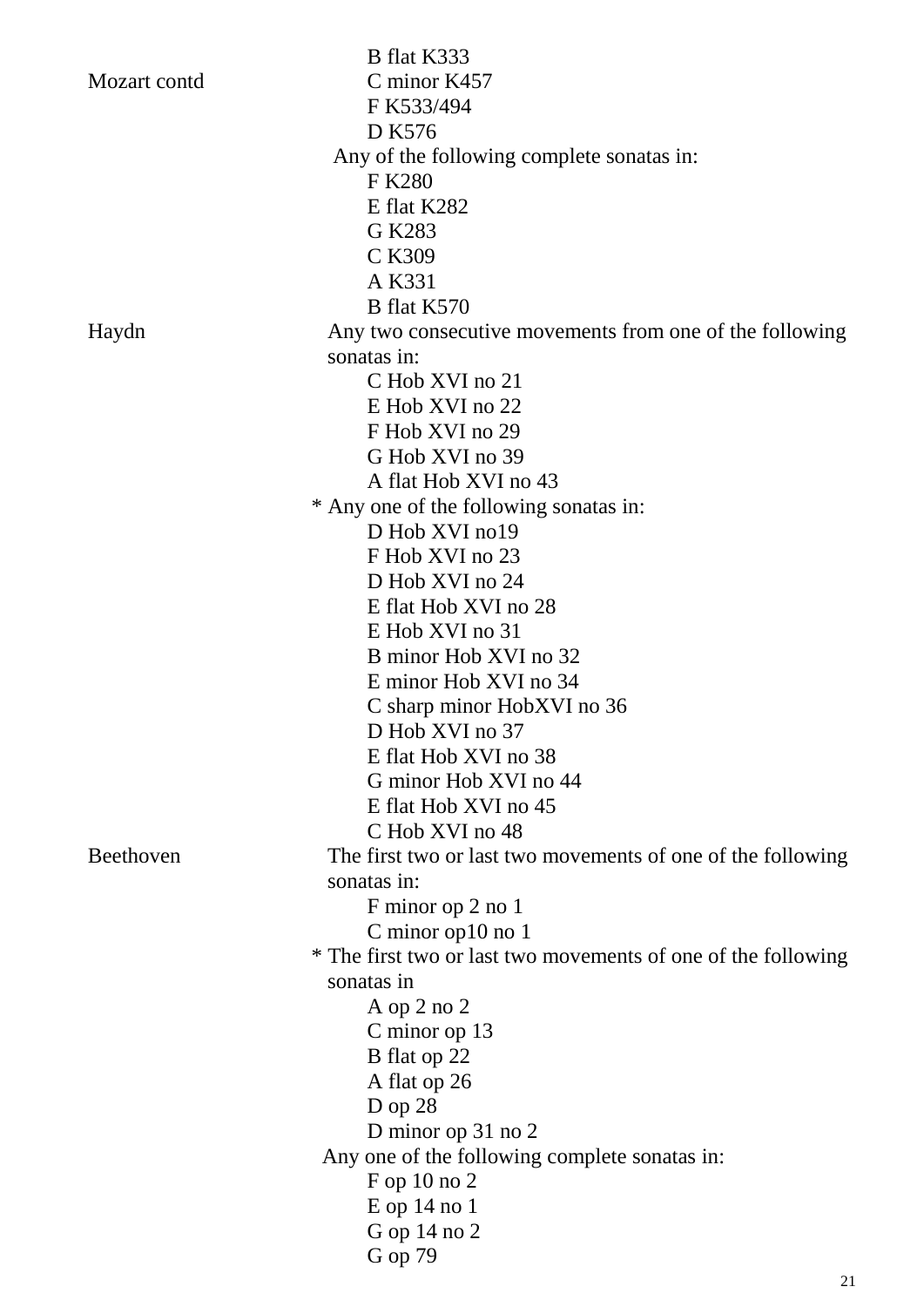| Beethoven contd | *Any one of the following complete sonatas in<br>F minor op 2 no 1 |
|-----------------|--------------------------------------------------------------------|
|                 | C minor op 10 no 1                                                 |
|                 | C sharp minor op 27 no 2                                           |
|                 | $F$ op 54                                                          |
|                 | F sharp op 78                                                      |
|                 | E minor op 90                                                      |
|                 | 32 Variations in C minor WoO 80                                    |
| Schubert        | The first two or last two movements of one of the following        |
|                 | sonatas in:                                                        |
|                 | A minor D537                                                       |
|                 | A D664                                                             |
|                 | * The first two or last two movements of one of the following      |
|                 | sonatas in:                                                        |
|                 | E Flat D568                                                        |
|                 | <b>B</b> K575                                                      |
|                 | A minor D784                                                       |
|                 | A minor D845                                                       |
|                 | * Any one of the following complete sonatas in:                    |
|                 | A minor D537                                                       |
|                 | A D664                                                             |
| Grieg           | Sonata in E minor op 7 (first two or last two movements)           |
| Kabalevsky      | Sonata no 3 op 46 (first or last 2 movements)                      |
| Ravel           | * Sonatine (any two movements)                                     |
| Prokofiev       | * Sonata no 1 in F minor op 1                                      |
|                 | * Sonata no 3 in A minor op 28                                     |
| <b>LIST C</b>   |                                                                    |
| Schubert        | * Any Impromptu from D899 and D 935                                |
|                 | * Moments Musicaux D780 nos 1, 2 or 4                              |
| <b>Brahms</b>   | * Any one piece from op 10, 76, 116, 117, 118, 119                 |
|                 | * Rhapsody in G minor op 79 no 2                                   |
| Chopin          | Any one of the Nocturnes                                           |
|                 | * Any one of the following Nocturnes in:                           |
|                 | $F$ op 15 no 1                                                     |
|                 | F sharp op 15 no 2                                                 |
|                 | C sharp minor op 27 no 1                                           |
|                 | D flat op 27 no 2                                                  |
|                 | C minor op 48 no 1                                                 |
|                 | $B$ op 62 no 1                                                     |
|                 | $E$ op 62 no 2                                                     |
|                 | Any two Mazurkas from op 6, 17, 24, 30 or 33                       |
|                 | <b>Trois Ecossaises</b>                                            |
|                 | * Berceuse op 57                                                   |
|                 | * Any one of the Impromptus in A flat op 29, F sharp op 36 or      |
|                 | G flat op 51                                                       |
|                 | Fantasie-Impromptu op 66                                           |
| Fauré           | Any one of the Preludes                                            |
|                 | Any one of the Barcarolles                                         |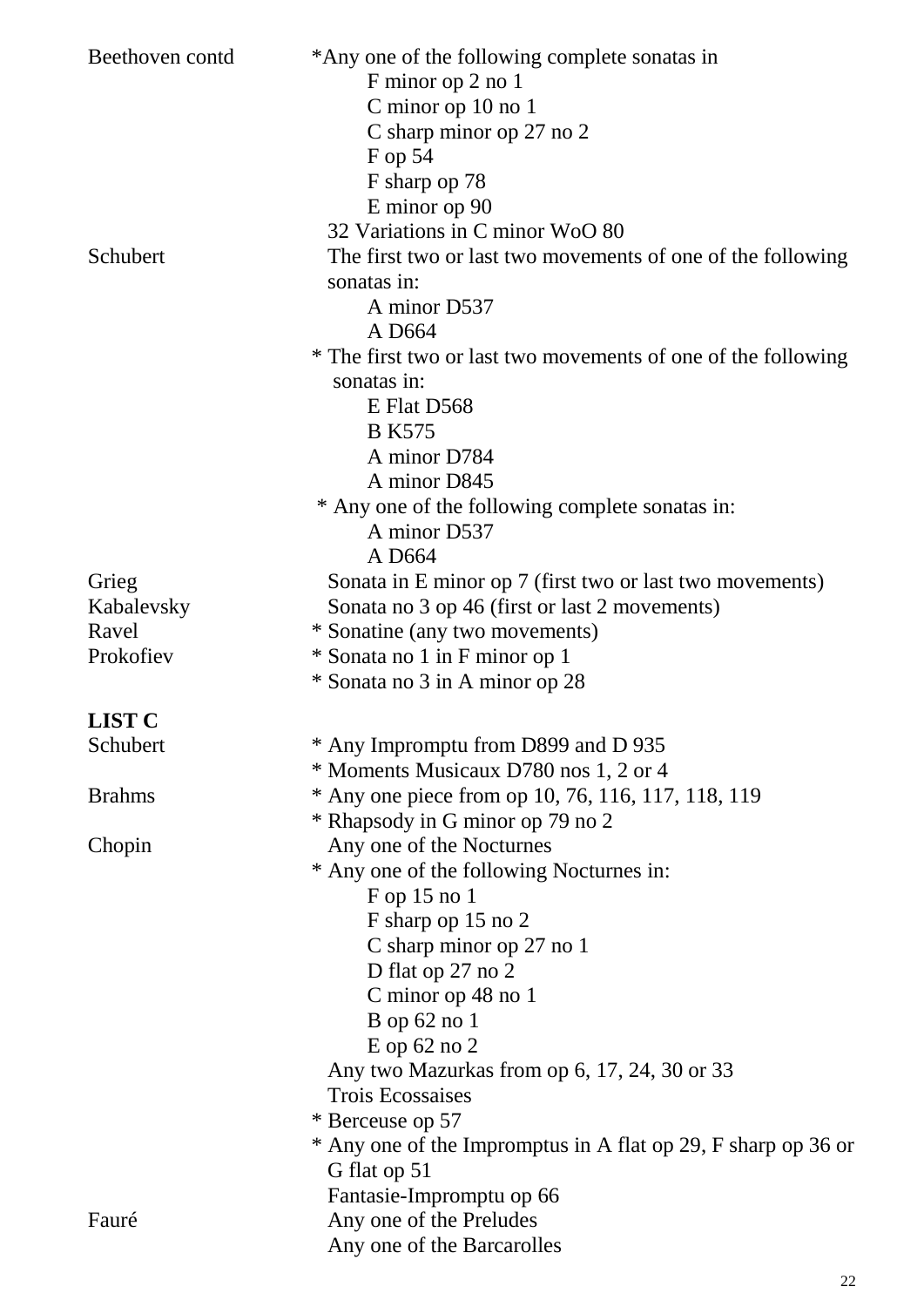| Field          | Any one of the Nocturnes                                     |
|----------------|--------------------------------------------------------------|
| Liszt          | * Any one of the Petrarch Sonnets                            |
|                | * Either one of the Legends                                  |
|                | * Any one of the Concert Etudes                              |
|                | * Soirées de Vienne no 6                                     |
|                | Consolation no 3 in D flat                                   |
| Mendelssohn    | Any two Songs without Words                                  |
|                | Any one of the Three Fantasies or Caprices op 16             |
|                | * Any one of the Preludes and Fugues                         |
| Rachmaninov    | * Any piece from op 3 and op 10                              |
|                | * Any prelude from op 23 and op 32                           |
| Schumann       | Des Abends or Warum from Phantasiestücke op 12               |
|                | * Any other piece from Phantasiestücke op 12                 |
|                | * Any one of the Three Romances op 28                        |
|                | Any two pieces from Waldszenen op 82                         |
| Tchaikovsky    | Any one of The Seasons op 39                                 |
| <b>LIST D</b>  |                                                              |
| <b>Barber</b>  | Any one of the Excursions op 20                              |
| <b>Bartok</b>  | * Any two movements from Suite op 14                         |
|                | Any one of the dances in Bulgarian Rhythm (Mikrokosmos       |
|                | Vol VI)                                                      |
|                | Rondo on a Folk Tune                                         |
| Seoirse Bodley | The Tightrope Walker presents a Rose                         |
| Debussy        | Any Prelude from Books 1 or 2                                |
|                | * Any of the following Preludes:                             |
|                | Book 1 no 2, 3, 4, 5, 6, 7, 9, 10, 11, 12                    |
|                | Book 2 no 1, 3, 4, 6, 7, 8, 11, 12                           |
| Ferguson       | Any two of the Five Bagatelles                               |
| Gershwin       | Any one Prelude                                              |
|                | * Any two Preludes                                           |
| Ginastera      | Any one of the Argentinian Dances op 2                       |
|                | * Any two of the 12 American Preludes including at least one |
|                | of the following: nos $6, 7, 9$ or $11$                      |
| Hindemith      | Any Interludium with the following Fugue from Ludus Tonalis  |
| Philip Martin  | * The Rainbow comes and goes                                 |
| Messiaen       | Any one of the preludes                                      |
|                | * Rondeau                                                    |
| Poulenc        | Novelette in C                                               |
|                | * Mouvements Perpetuel (complete)                            |
| Prokofiev      | Any two pieces from Visions Fugitives op 22                  |
| Ravel          | * Oiseaux Tristes (from Miroirs)                             |
|                | * Any two movements from Le Tombeau de Couperin              |
| Schönberg      | * Six little pieces op 19                                    |
| Scriabin       | Any two contrasting Preludes from 24 Preludes op 11          |
| Shostakovitch  | Any two Preludes from 24 Preludes op 24                      |
|                | * Any one of the Preludes and Fugues                         |
|                | Any two of the Fantastic Dances                              |
| Vine           | * Any two of the Five Bagatelles                             |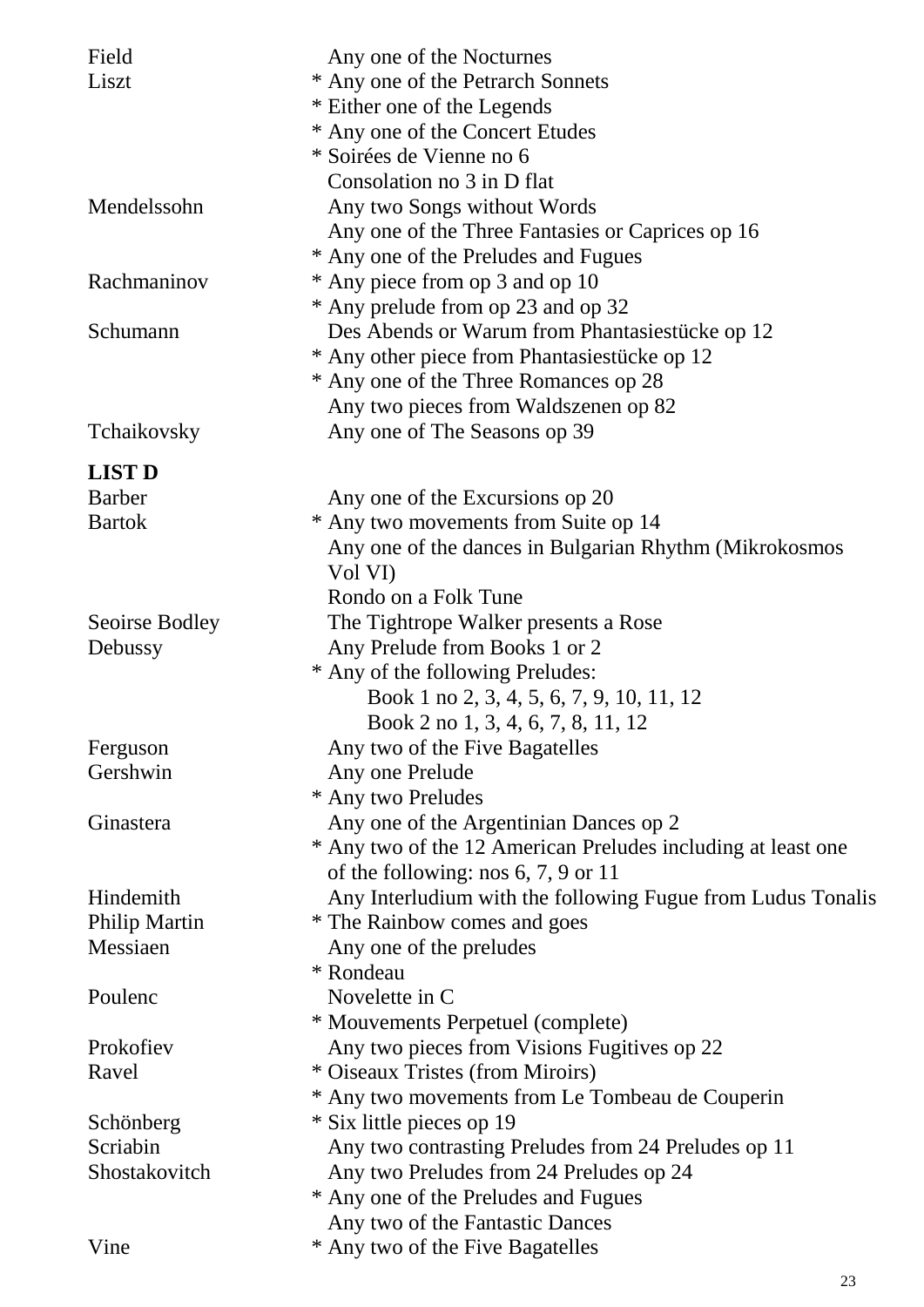#### **LRIAM - Teacher**

The Teaching Diploma in all instruments and voice is divided into three sections, which are as follows:

|                       |                                  | <b>Maximum Marks</b> | Pass Mark |
|-----------------------|----------------------------------|----------------------|-----------|
|                       | Section 1 Theoretical Papers (2) | 200                  | 150       |
|                       | <b>Section II</b> Aural Tests    | 100                  | 60        |
| Section III Practical |                                  | 200                  | 150       |

#### **LRIAM - Performer**

The Performer Diploma in all instruments and voice has one section; there are no written or aural requirements for this diploma.

|                       | <b>Maximum Marks</b> | Pass Mark |
|-----------------------|----------------------|-----------|
| Section III Practical | 200                  | 150       |

#### **SECTION I - THEORETICAL [200 Marks]**

#### **Paper I: Rudiments, Harmony and Counterpoint - 3 hour Paper [100 Marks]**

#### **Harmony and Counterpoint**

A knowledge of common chords and dominant 7ths, diminished (including VIIb) and augmented chords with their inversions. The use of diatonic 7ths, suspensions, auxiliary and passing notes. Modulation to nearly related keys.

Using the above resources the candidate may be required:

- (i) To complete a Chorale Harmonisation for SATB. This question is **obligatory**.
- (ii) To write a simple piano accompaniment to a straightforward melody such as a folk song or carol.

#### or

(iii) To add a second melodic part above or below a given part.

#### **Score Reading**

Advanced questions in notation, clefs, keys, transposition, intervals, triads, ornaments, instruments of the Orchestra. These questions to be based on a score extract.

### **Paper II: Form, Analysis and History - 2 hour Paper [100 Marks]**

- (i) History and form from the  $16<sup>th</sup>$  to the  $20<sup>th</sup>$  centuries. A choice of questions will be given under the following headings: orchestral works, chamber music, keyboard music, opera, song. Candidates will be expected to attempt one question on form and two questions on the subjects outlined above.
- (ii) Analysis and comment on an unprepared piece, a copy of which will be supplied at the examination.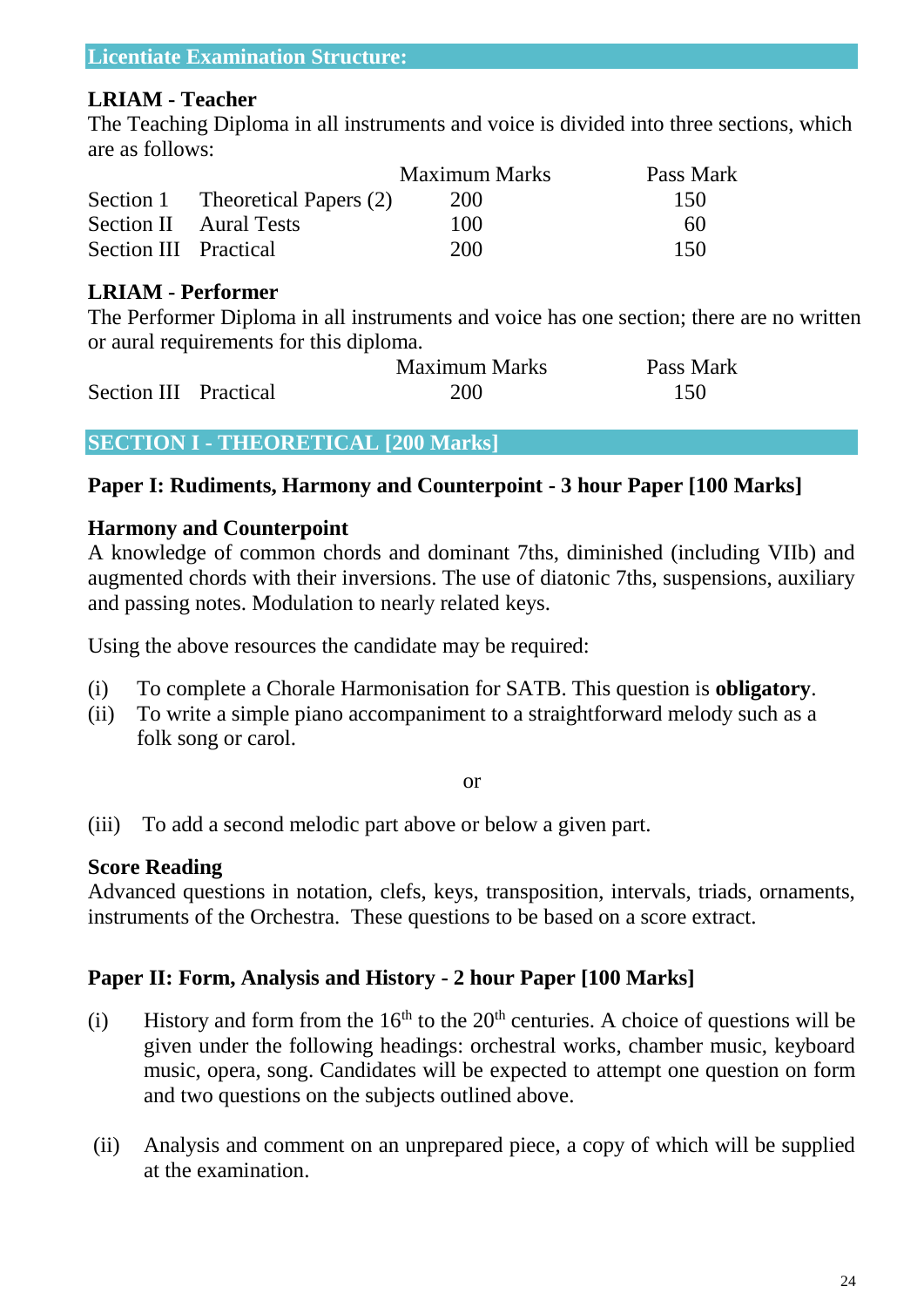#### **SECTION II - AURAL TESTS [100 Marks]**

- 1 To recognise major, minor and diminished triads with their inversions and the augmented triad on the treble or bass stave (triads played in close position; each played twice).
- 2 To write, from dictation, an eight bar-melody which uses simple or compound time signatures, in major and minor keys, which will be played by the examiner as follows: twice through complete; then first phrase of four bars twice, then second phrase of four bars twice; then finally twice through complete. Key and time signature will be stated, and tonic chord and key note will be sounded before each playing.
- 3 To write down the bass line of a harmonised chorale (two bars in length), in major or minor keys, which will be played four times by the examiner. Key and time signature will be stated and the tonic chord and key note will be sounded before each playing.
- 4 To recognise the chords used in a four-part passage of about four chords, in major and minor keys, which will be played four times by the examiner. Any common chords and dominant sevenths with their inversion prescribed for Paper One may be included. Key will be stated and tonic chord and key note will be sounded before each playing. Candidates will be required to indicate the chords used by writing down the appropriate chord symbols and to name the final cadence.
- 5 To recognise modulations from a given key to dominant, sub-dominant or relative minor or major keys (played twice).
- 6 The recognition of the form or style of three different extracts. One extract will relate to form the other two extracts to relate to style and instrumentation. This test will be played twice to the candidate by disc or other means.

| <b>SECTION III - TEACHER PRACTICAL [200 MARKS]</b> |  |  |  |  |
|----------------------------------------------------|--|--|--|--|
|----------------------------------------------------|--|--|--|--|

| Performance                            | 100 Marks |
|----------------------------------------|-----------|
| <b>Technical Requirements</b> 40 Marks |           |
| <b>Teaching</b>                        | 60 Marks  |

**SECTION III - PERFORMER PRACTICAL [200 MARKS]** Performance 200 Marks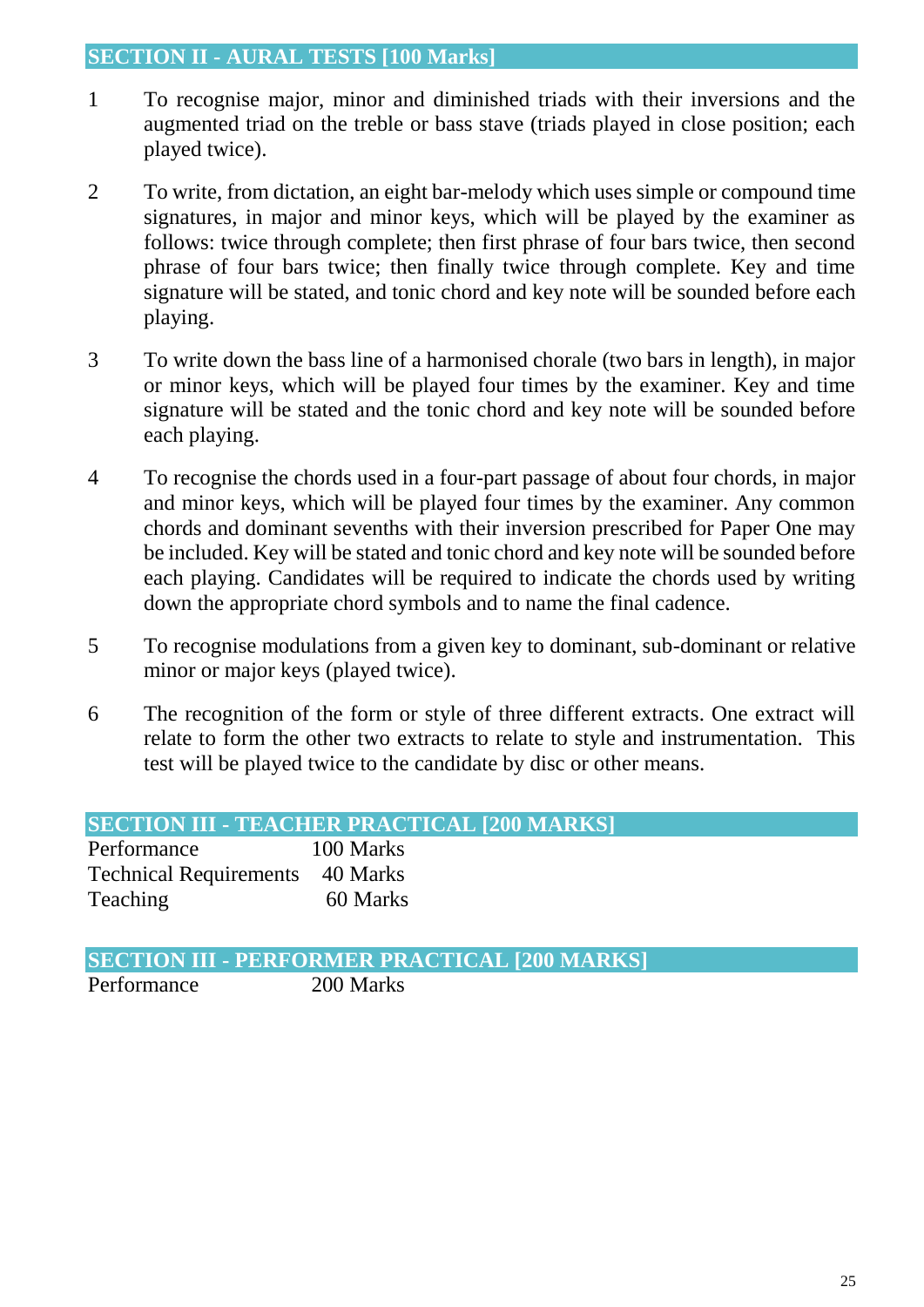### **DIPLOMA OF LICENTIATE -TEACHER PRACTICAL [SECTION III]**

#### **CLASSICAL ACCORDION**

The following is required of the candidate:

#### **Performance [100 Marks]**

To play three pieces, one from each list A, B and C. (See page 36 for Repertoire Lists).

### **Technical Requirements [40 Marks]**

(a) Scales and Arpeggios To play from memory any of the following scales and arpeggios as requested by the examiners. All scales and arpeggios to be prepared legato and staccato.

Similar motion: Compass two octaves in all keys. Major, both forms of minor and chromatic scales.

Contrary Motion: Compass two octaves in all keys. Major, harmonic minor and chromatic scales.

(b) Initiative Test

A piece of reasonable difficulty to be given to the candidate three quarters of an hour before the examination. The candidate is required to phrase, interpret and perform it.

#### **Teaching - Viva Voce [60 Marks]**

The purpose of this section is to assess the candidate's knowledge and understanding of the principles of teaching and to assess the candidate's ability to communicate these principles both verbally and through musical demonstration.

The viva voce will be conducted in a relaxed manner with the examiners looking for a practical and personal approach combining intelligent problem solving with the ability to engage and motivate pupils. The principles of successful teaching are not cast in stone and there will rarely be a single 'right' answer to a question posed by the examiners. Candidates should be prepared to act as a teacher to one of the examiners for the purpose of illustrating a teaching principle.

Areas for discussion may include, for example, posture, tone-production, articulation, phrasing, stylistic awareness, interpretation, programme-building, practice-methods and lesson-planning.

Candidates will be required to display a comprehensive knowledge of repertoire suitable for all stages of a pupil's development ranging in ability from beginner to Senior Certificate. Candidates will also be expected to have wide knowledge of current teaching materials (tutors, primers, technical studies, etc).

Candidates will be required to answer questions on the mechanism of the accordion and to explain, as to a pupil, the function of such mechanism in the production of sound (volume, quality, duration, etc.). Candidates may also be asked questions on the basic care and maintenance of the instrument.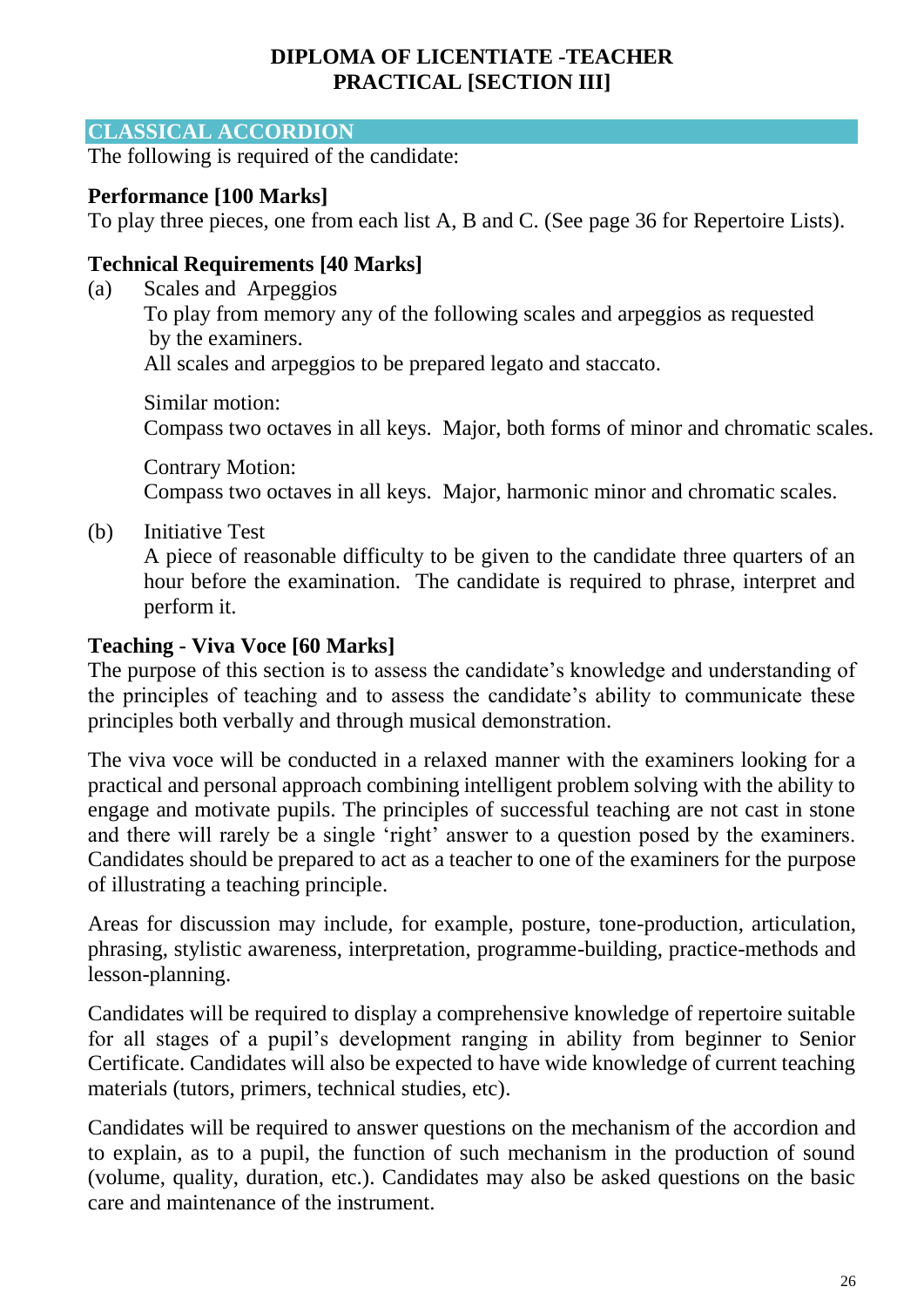Teaching experience is not a prerequisite for this exam, however a candidate's practical knowledge is invariably greatly enhanced through having had this 'hands on' experience.

### **Sample Viva Voce Questions**

Please note that the purpose of these questions is to give prospective candidates a general idea of what to expect in the viva voce section. These questions are by no means exhaustive and are only a representative sample.

LRIAM candidates can also be asked questions similar to those asked of ARIAM candidates. Please consult the Sample Viva Voce Questions for ARIAM. (See pages 10- 11 for an indication of the possible content of such questions).

- Design a balanced 30 minute programme for a talented 16 year old student of Grade VIII standard.
- Explain in detail the different types of bellows shakes you would teach.
- What are the typical inadequacies of a poor thumb technique in right hand playing? How do you remedy such inadequacies and what are the exercises you would recommend?
- What methods do you use to promote good octave playing in your students?
- Why is a good knowledge of Form essential to the art of interpretation?
- Why is playing from memory important to the accordion? What techniques and/or practise-methods can be used to develop this faculty?

### **HARPSICHORD**

The following is required of the candidate:

### **Performance [100 Marks]**

To present a varied programme of not more than 30 minutes duration comprising four works, one to be chosen from each of the following lists (A, B, C and D). (See page 38 for Repertoire Lists).

### **Technical Requirements [40 Marks]**

- (a) To play at sight
- (b) Figured bass realisation at sight
- (c) Transposition of a short passage down a semitone (from  $A=440$  to  $A=415$ )
- (d) To improvise an accompaniment from a vocal or instrumental score at sight

### **Teaching - Viva Voce [60 Marks]**

The purpose of this section is to assess the candidate's knowledge and understanding of the principles of teaching and to assess the candidate's ability to communicate these principles both verbally and through musical demonstration.

The viva voce will be conducted in a relaxed manner with the examiners looking for a practical and personal approach combining intelligent problem solving with the ability to engage and motivate pupils. The principles of successful teaching are not cast in stone and there will rarely be a single 'right' answer to a question posed by the examiners. Candidates should be prepared to act as a teacher to one of the examiners for the purpose of illustrating a teaching principle.

Areas for discussion may include, for example, posture, sound, articulation, phrasing, stylistic awareness, contemporary conventions, interpretation, programme-building, practice-methods and lesson-planning.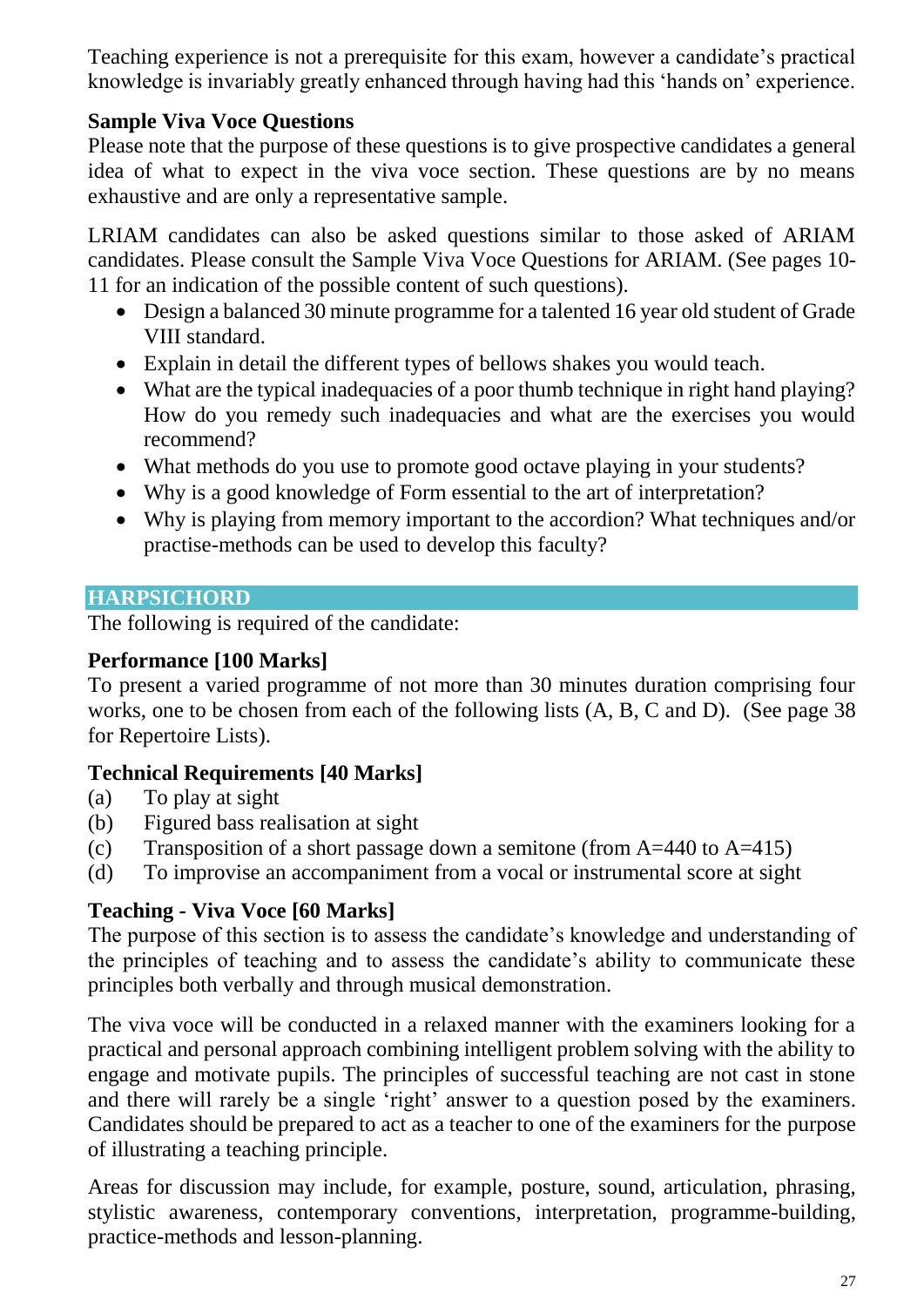Candidates will be required to display a comprehensive knowledge of repertoire suitable for all stages of a pupil's development ranging in ability from beginner to Senior Certificate. Candidates will also be expected to have wide knowledge of current teaching materials (tutors, primers, technical studies, etc)

Candidates will be required to answer questions on the mechanism of the harpsichord and to explain, as to a pupil, the function of such mechanism in the production of sound (volume, quality, duration, etc.). Candidates may also be asked questions on the basic care, tuning and maintenance of the instrument.

Teaching experience is not a prerequisite for this exam, however a candidate's practical knowledge is invariably greatly enhanced through having had this 'hands on' experience.

### **Sample Viva Voce Questions**

Please note that the purpose of these questions is to give prospective candidates a general idea of what to expect in the viva voce section. These questions are by no means exhaustive and are only a representative sample.

- Design a balanced 30 minute programme for a talented student of Grade VIII standard.
- Which of the Bach Preludes and Fugues are typically the most approachable and why?
- How do you prepare a student in the learning of a Fugue? What are the fundamental techniques that need to have been already established? What Fugue would you recommend a student begin with?
- What is your approach to the teaching of part playing? For example, how do you get a student to bring out an inner part?
- What are the typical inadequacies of a poor thumb technique? How do you remedy such inadequacies and what are exercises you would recommend?
- Which tuning system would you recommend for a Renaissance piece and how would you go about tuning it?
- How do you develop control and virtuosity in a student?
- Why is a good knowledge of style essential to the art of interpretation?

### **ORGAN**

The following is required of the candidate:

### **Performance [100 Marks]**

To present a programme of not more than 30 minutes duration, comprising three pieces, one piece to be chosen from each of the lists given. (See pages 40-41 for Repertoire Lists).

### **Technical Requirements [40 Marks]**

- a) To play at sight
- b) Vocal score reading in not more than 3 parts using G, F and C clefs
- c) To transpose a short passage up or down a tone or semi tone
- d) A short extemporization or figured bass realisation at the candidate's choice

# **Teaching - Viva Voce [60 Marks]**

The purpose of this section is to assess the candidate's knowledge and understanding of the principles of teaching and to assess the candidate's ability to communicate these principles both verbally and through musical demonstration.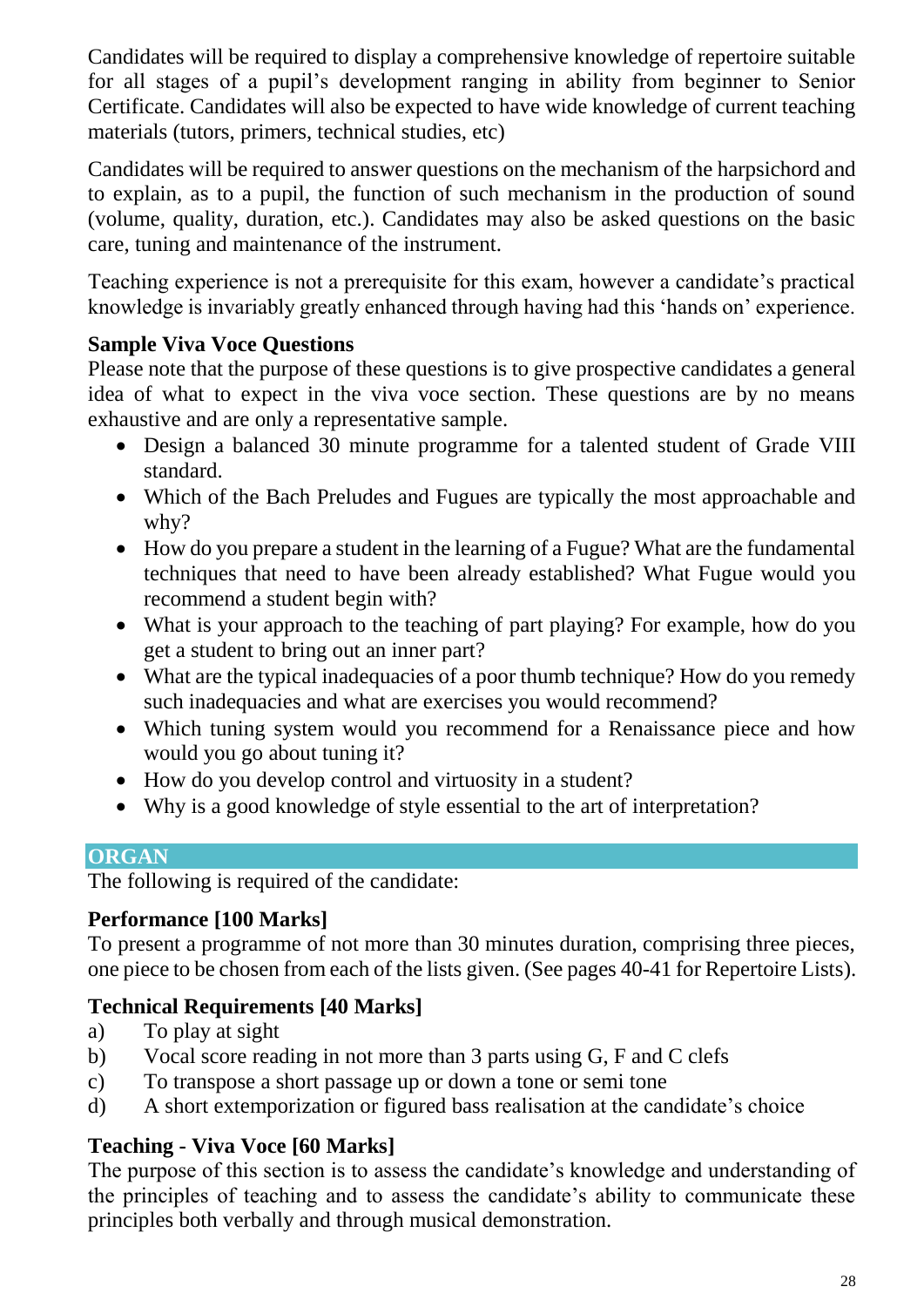The viva voce will be conducted in a relaxed manner with the examiners looking for a practical and personal approach combining intelligent problem solving with the ability to engage and motivate pupils. The principles of successful teaching are not cast in stone and there will rarely be a single 'right' answer to a question posed by the examiners. Candidates should be prepared to act as a teacher to one of the examiners for the purpose of illustrating a teaching principle.

Areas for discussion may include, for example, posture, sound, registration, articulation, pedalling, phrasing, stylistic awareness, interpretation, programme-building, practicemethods and lesson-planning.

Candidates will be required to display a comprehensive knowledge of repertoire suitable for all stages of a pupil's development ranging in ability from beginner to Senior Certificate. Candidates will also be expected to have wide knowledge of current teaching materials (tutors, primers, technical studies, etc).

Candidates will be required to answer questions on the mechanism of the organ and to explain, as to a pupil, the function of such mechanism in the production of sound (volume, quality, etc.). Candidates may also be asked questions on the basic care and maintenance of the instrument.

Teaching experience is not a prerequisite for this exam, however a candidate's practical knowledge is invariably greatly enhanced through having had this 'hands on' experience.

### **Sample Viva Voce Questions**

Please note that the purpose of these questions is to give prospective candidates a general idea of what to expect in the viva voce section. These questions are by no means exhaustive and are only a representative sample.

LRIAM candidates can also be asked questions similar to those asked of ARIAM candidates. Please consult the Sample Viva Voce Questions for ARIAM. (See pages 11- 12 for an indication of the possible content of such questions).

- Design a balanced 30 minute programme for a talented 16 year old student of Grade VIII standard.
- Which of the Bach Preludes and Fugues are typically the most approachable and why?
- Which works by Cesar Franck would be within the grasp of a student with small hands?
- How do you prepare a student in the learning of a Trio? Which Trio would you recommend a student begin with?
- What is your approach to the teaching of fingering? Would there be a difference in approach to a Bach piece, as compared to a Romantic work?
- What are the typical inadequacies of a poor pedal technique? How do you remedy such inadequacies and what exercises would you recommend?
- What methods do you use to promote clarity of sound in the playing in your students?
- How do you develop independence of left hand and pedal in a student?
- Why is a good knowledge of registration practice essential to the art of interpretation?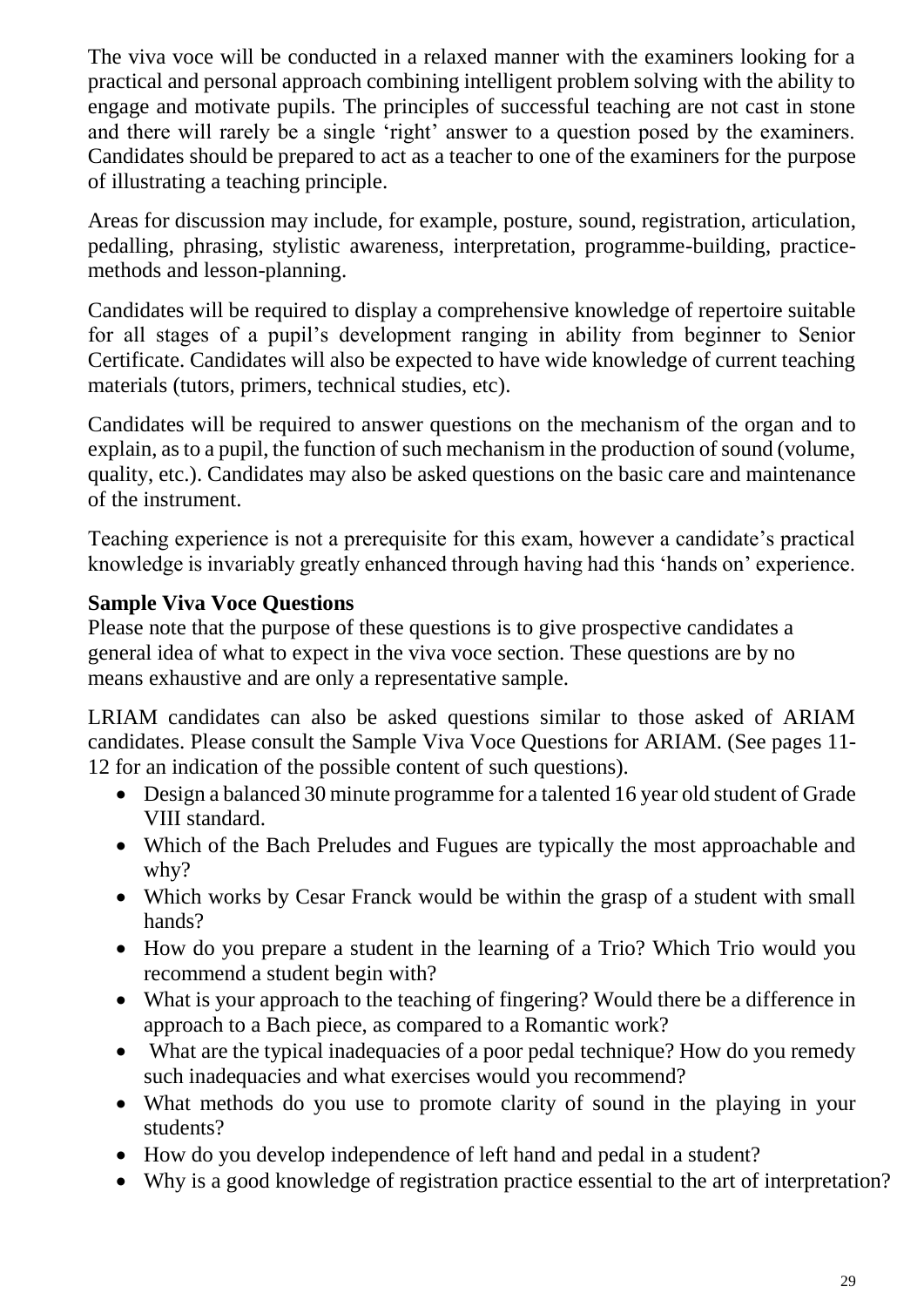#### **PIANOFORTE**

The following is required of the candidate:

#### **Performance [100 Marks]**

To present a varied programme of not more than 30 minutes duration consisting of three works from the list given (including works marked with an asterisk (\*) which must include (i) a piece from the Baroque era, (ii) a sonata by Haydn, Mozart, Beethoven or Schubert and (iii) a work from the Romantic, Impressionist or Modern periods. (See pages 41-45 for Repertoire Lists).

### **Technical Requirements [40 Marks]**

a) Scales and Arpeggios:

To play from memory any of the following scales and arpeggios as requested by the examiners.

(All scales to be prepared legato and staccato, except those in double thirds, which should be legato only, and those in double octaves, which should be staccato only).

Scales:

Similar Motion:

Compass four octaves, in all keys.

Major, both forms of minor and chromatic scales, with hands commencing an octave apart.

Major and one form of minor scales, with hands commencing a third and sixth apart. Chromatic scales with hands commencing a minor third and major six apart.

Contrary Motion:

Compass two octaves, in all keys.

Major, harmonic minor and chromatic scales from unison.

Double Thirds:

Major scales in all keys with each hand separately, compass two octaves.

Double Octaves:

Major and melodic minor scales in all keys in similar motion, compass two octaves.

Arpeggios: Compass four octaves, in all keys. Dominant and diminished 7ths: Major, minor, dominant seventh chords and their inversions. Diminished seventh chords in root position only.

- b) To show musical intelligence and initiative by playing and answering questions on a short piece previously unknown to them. Candidates should mark this test with suitable signs to indicate shape, character, gradation, pedalling, etc, in performance. No fingering is required in this test.
- c) To indicate the fingering of selected passages and if required to answer questions on any principles involved. Every note in this test should be fingered.
- **NB Candidates will be allowed to study these two tests at a keyboard during the 45 minutes preceding their practical examination.**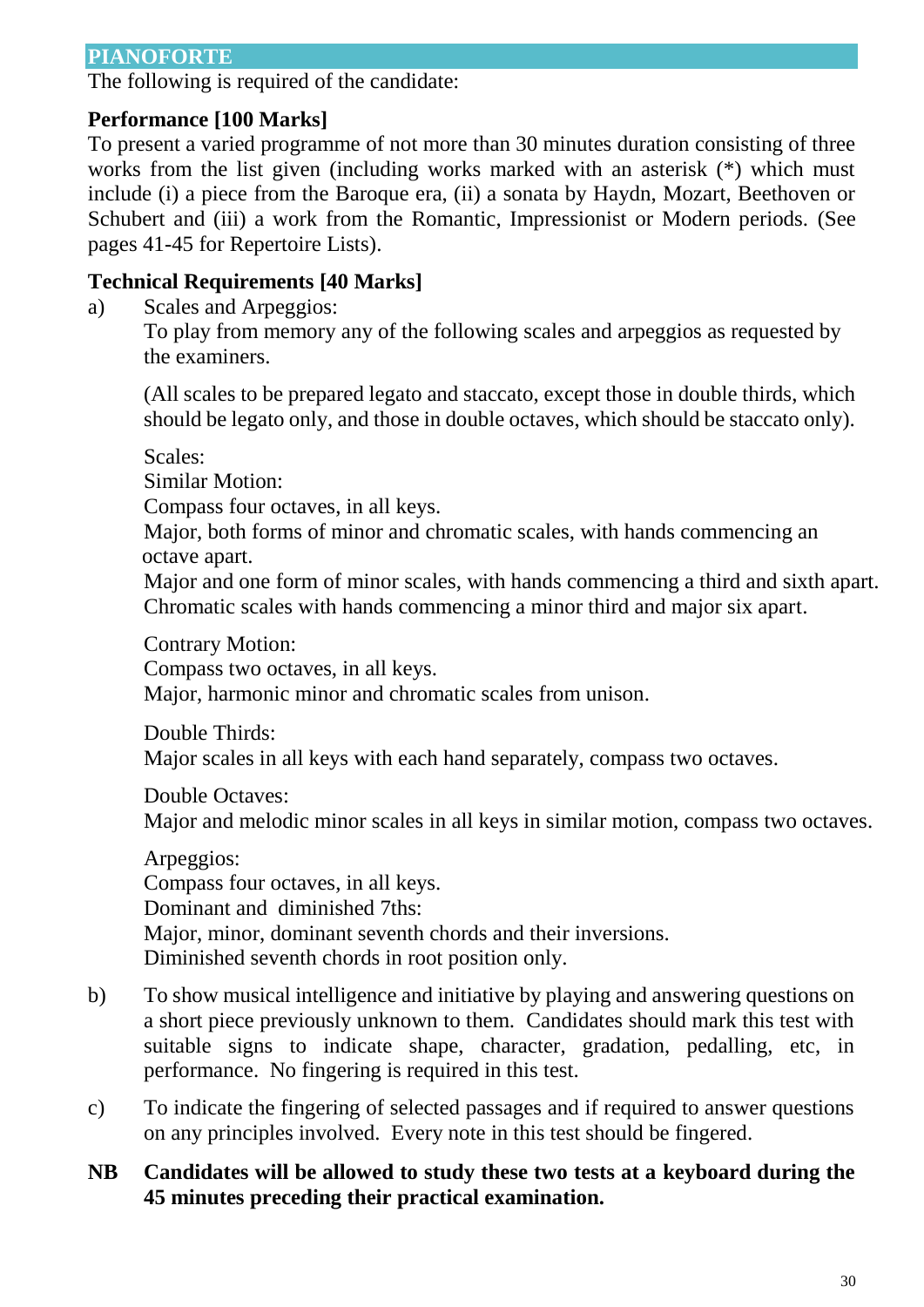# **Teaching - Viva Voce [60 Marks]**

The purpose of this section is to assess the candidate's knowledge and understanding of the principles of teaching and to assess the candidate's ability to communicate these principles both verbally and through musical demonstration.

The viva voce will be conducted in a relaxed manner with the examiners looking for a practical and personal approach combining intelligent problem solving with the ability to engage and motivate pupils. The principles of successful teaching are not cast in stone and there will rarely be a single 'right' answer to a question posed by the examiners. Candidates should be prepared to act as a teacher to one of the examiners for the purpose of illustrating a teaching principle.

Areas for discussion may include, for example, posture, tone-production, articulation, pedalling, phrasing, stylistic awareness, interpretation, programme-building, practicemethods and lesson-planning.

Candidates will be required to display a comprehensive knowledge of repertoire suitable for all stages of a pupil's development ranging in ability from beginner to Senior Certificate. Candidates will also be expected to have wide knowledge of current teaching materials (tutors, primers, technical studies, etc).

Candidates will be required to answer questions on the mechanism of the piano and to explain, as to a pupil, the function of such mechanism in the production of sound (volume, quality, duration, etc.). Candidates may also be asked questions on the basic care and maintenance of the instrument.

Teaching experience is not a prerequisite for this exam, however a candidate's practical knowledge is invariably greatly enhanced through having had this 'hands on' experience.

### **Sample Viva Voce Questions**

Please note that the purpose of these questions is to give prospective candidates a general idea of what to expect in the viva voce section. These questions are by no means exhaustive and are only a representative sample.

LRIAM candidates can also be asked questions similar to those asked of ARIAM candidates. Please consult the Sample Viva Voce Questions for ARIAM. (See pages 13- 14 for an indication of the possible content of such questions).

- Design a balanced 30 minute programme for a talented 16 year old student of Grade VIII standard.
- Which of the Chopin Études are typically the most approachable and why?
- What works by Brahms would be within the grasp of a student with small hands?
- How do you prepare a student in the learning of a Fugue? What are the fundamental techniques that need to have been already established? What Fugue would you recommend a student begin with?
- What is your approach to the teaching of balance in chord-playing? For example, how do you get a student to project the top note of a chord while keeping the other notes of the chord in the background?
- What are the typical inadequacies of a poor thumb technique? How do you remedy such inadequacies and what are exercises you would recommend?
- What methods do you use to promote good octave playing in your students?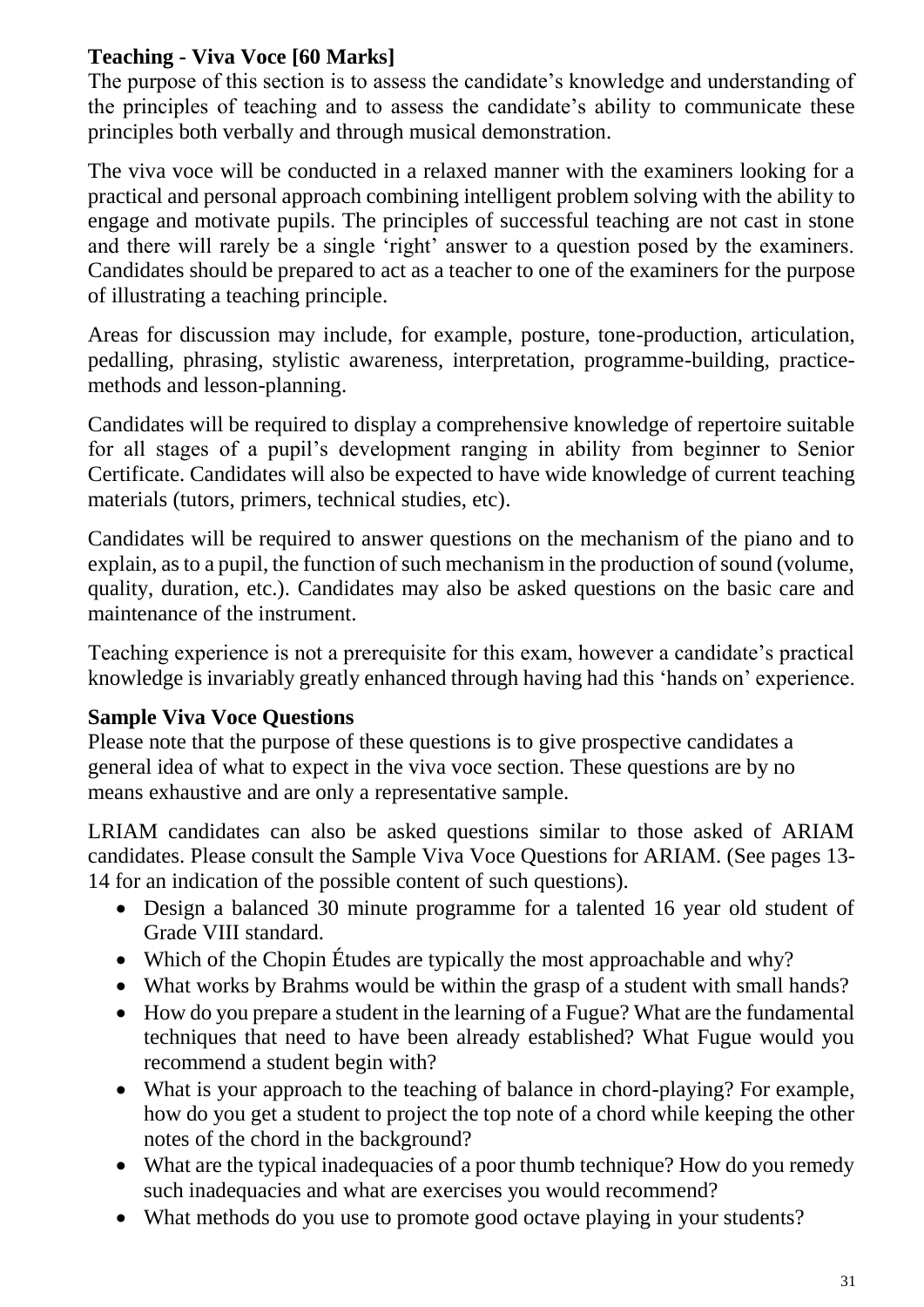- What is the function of the middle pedal in a grand piano? Name a piece where the middle pedal can be used to good effect.
- How do you develop power and strength in a student?
- Why is a good knowledge of Form essential to the art of interpretation?
- Why is playing from memory important to the pianist? What techniques and/or practise-methods can be used to develop this faculty?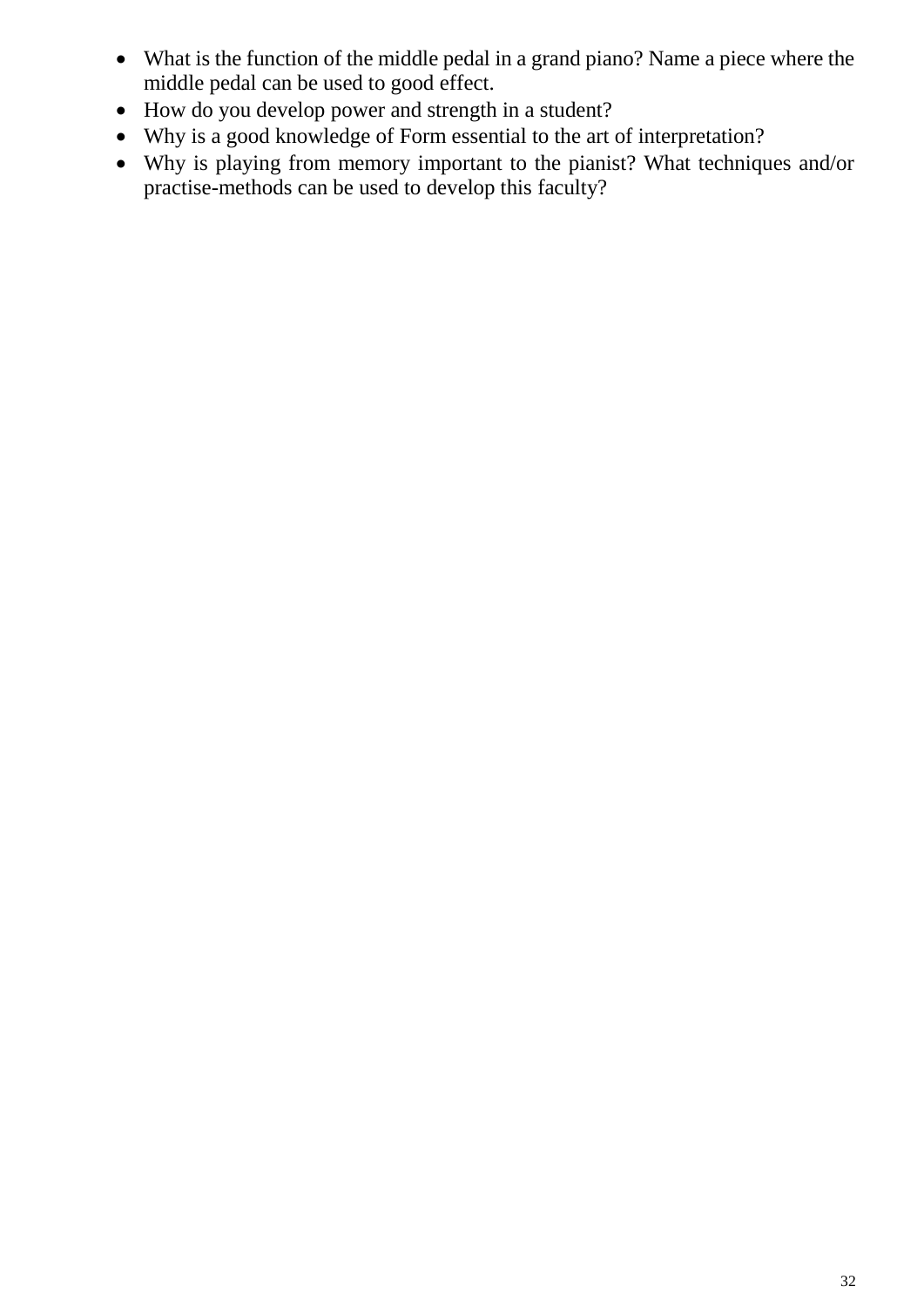#### **DIPLOMA OF LICENTIATE - PERFORMER PRACTICAL [SECTION III]**

### **ACCOMPANIMENT**

A concert standard of performance is expected, and the candidate should demonstrate, through the music chosen, their ability to accompany in a wide range of styles. Please note that for section A and B candidates will be expected to provide two soloists (one vocal, one instrumental) of their own choice, with whom they will have rehearsed and prepared their programme for the examination. For Sections c) & d) the RIAM will provide the soloist.

### **Performance [200 Marks]**

- a) Vocal Accompaniments
- Candidates must present a programme, including each of the following categories: i) An aria from oratorio, including the preceding recitative (if applicable)
- ii) An operatic aria (19<sup>th</sup> or 20<sup>th</sup> century)
- iii) Lieder one song by Schubert, Schumann, Brahms or Wolf.
- iv) French Song on song by Fauré, Duparc, Debussy, Ravel or Poulenc.
- v) A  $20<sup>th</sup>$  century song in English, by either an Irish, British or American composer.
- b) Instrumental Accompaniments A total of 3 pieces to be performed, one from each of the following categories:-
- i) The first movement of any concerto by Mozart
- ii) A movement from a major sonata, or a piece of commensurate difficulty, written in the  $19<sup>th</sup>$  century.
- iii) A movement from a major sonata, or a piece of commensurate difficulty, written in the  $20<sup>th</sup>$  century
- c) Unrehearsed Accompaniment To perform a prepared accompaniment, not previously rehearsed, with a singer or instrumentalist (who will be provided by the RIAM). This accompaniment will be sent to the candidate two weeks prior to the examination.
- d) Sight-Reading

To read at sight an accompaniment, with either a singer or an instrumentalist (who will be provided by the RIAM).

- e) Score-Reading To read at sight a short passage of a Vocal Score (SATB).
- f) Transposition at Sight To transpose at sight a simple accompaniment up or down a tone or a semitone, as required by the Examiners.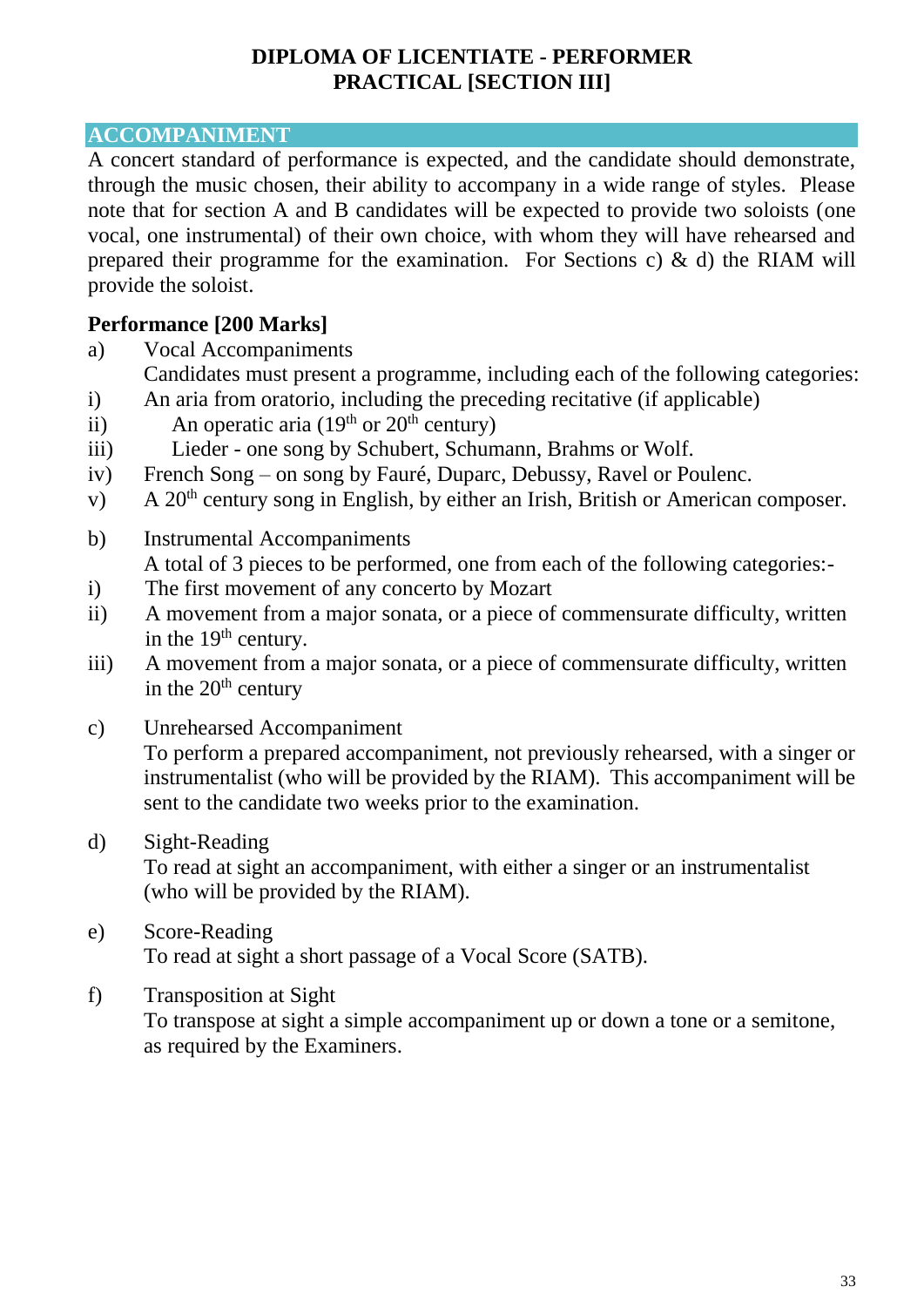### **CLASSICAL ACCORDION**

The following is required of the candidate:

#### **Performance [200 Marks]**

To present a varied programme of not more than 45 minutes duration from the list of pieces given. At least one of the pieces must be played from memory. A concert standard of performance is required. (See page 37 for Repertoire Lists).

#### **HARPSICHORD**

The following is required of the candidate:

#### **Performance [200 Marks]**

To present a varied programme of not more than 45 minutes duration, consisting of four works, one chosen from each of the lists given, A, B, C and D. A concert standard of performance is required. (See page 39 for Repertoire Lists).

#### **ORGAN**

The following is required of the candidate:

#### **Performance [200 Marks]**

To present a varied programme of not more than 45 minutes duration, consisting of four pieces, one piece to be chosen from each of the lists given and one own choice piece. **Note:** The own choice option may include the possibility of an extended extemporization on a theme to be submitted by the examiner. If a candidate wishes to avail of this option, advance notice is required. (See pages 40-41 for Repertoire Lists).

#### **PIANOFORTE**

The following is required of the candidate:

#### **Performance [200 Marks]**

To present a varied programme of not more than 50 minutes duration, consisting of three works, chosen from those marked with an asterisk (\*). Candidates may also include a work of their own choice. The complete programme must be played from memory. (See pages 41-45 for Repertoire Lists).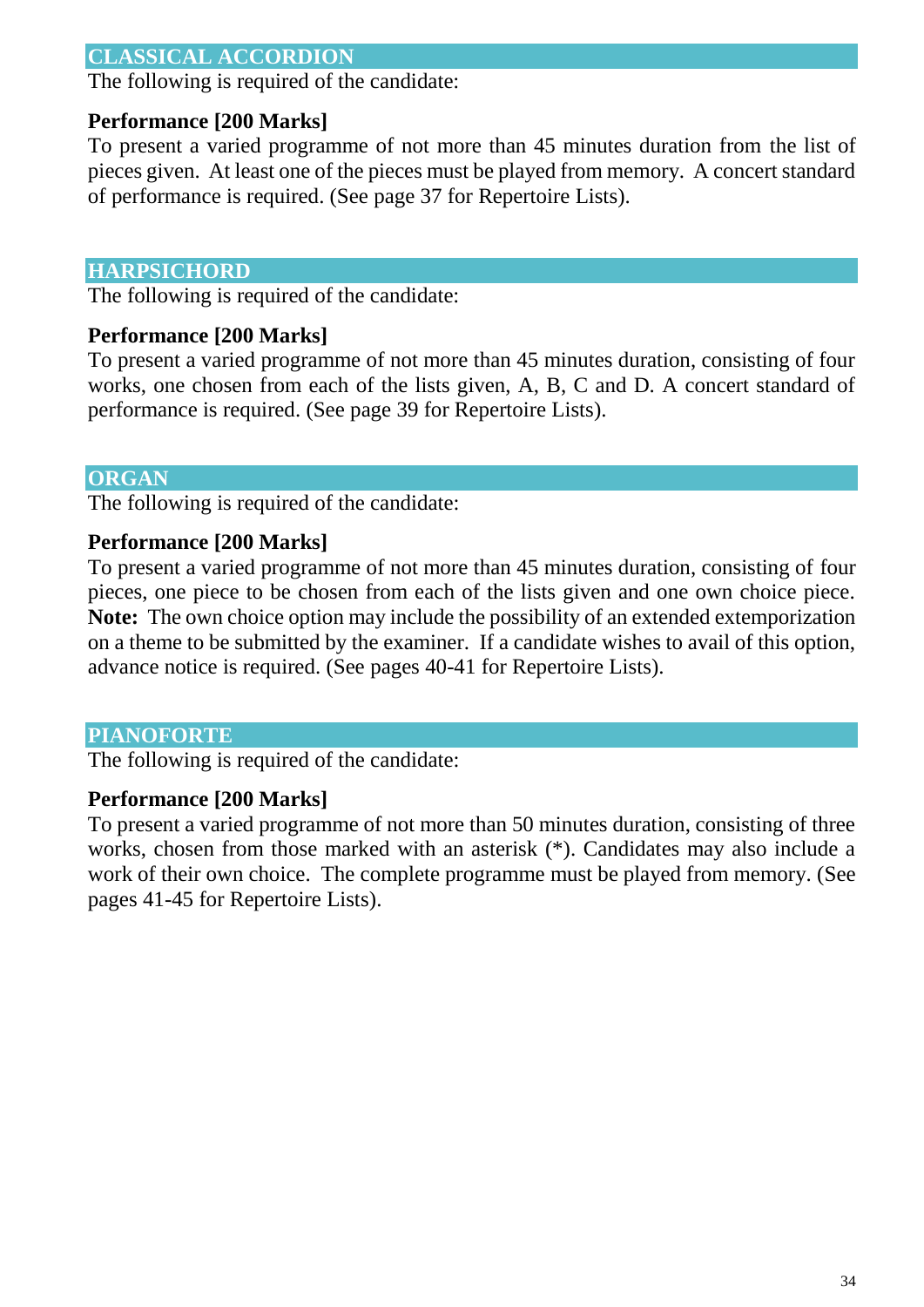#### **DIPLOMA OF LICENTIATE REPERTOIRE LIST**

### **CLASSICAL ACCORDION - Teacher**

**Note:** Candidates taking the teacher diploma must play three pieces, one from each list A, B and C.

- **FB** Free Bass Accordion
- **CB** Chromatic Button keyboard required. Other pieces in the list may have been written for Chromatic Button accordion but may be performed acceptably on piano accordion with little or no editing.

| Bach   | Any one of the following Preludes $\&$ fugues:-          |
|--------|----------------------------------------------------------|
|        | Well-Tempered Clavier book 1 no 13, book 2, nos 2, 7, 9. |
|        | (FB)                                                     |
| Handel | Allegro, Adagio and Fugue from Clavier Suite 2 (FB)      |

#### **LIST B**

| <b>Brehme</b> | Suite from "Trossinger Musik" (M Hohner)                                  |  |
|---------------|---------------------------------------------------------------------------|--|
| Dondeyne      | Partita (E M T) (FB)                                                      |  |
| Herrmann      | Musikalische Bewegungsspiele (M Hohner)                                   |  |
| <b>Mews</b>   | Suite Aotea (Deffner) (FB)                                                |  |
| Pozzoli       | Theme and Variations (Ricordi)                                            |  |
| Tchaikin      | Concert Suite (Schmulling)                                                |  |
| Zolotariev    | Sonata no 2 (Schmulling) (FB)                                             |  |
| <b>LIST C</b> |                                                                           |  |
| Feld          | Any three from "Four Intermezzos" (M Hohner) (FB)                         |  |
| Fiala         | Aphorisms (Trio Forlaget) (FB)                                            |  |
| Flagello      | Introduction and scherzo (Santee)                                         |  |
| Norgrad       | Introduction and toccata (Oktay Musicaforlag) (FB)                        |  |
| Rubinstein    | Russich und Trepak, arr. Lips (Schmulling) (FB)                           |  |
| Schenderjew   | Russian Suite (Schmulling)                                                |  |
| Wilson        | Donizetti variations (Preissler) (FB)                                     |  |
| Wurthner      | La Campanella (M Hohner)                                                  |  |
| Wurthner      | Variations on a Russian Folksong (from "Die<br>grosse Nummer") (M Hohner) |  |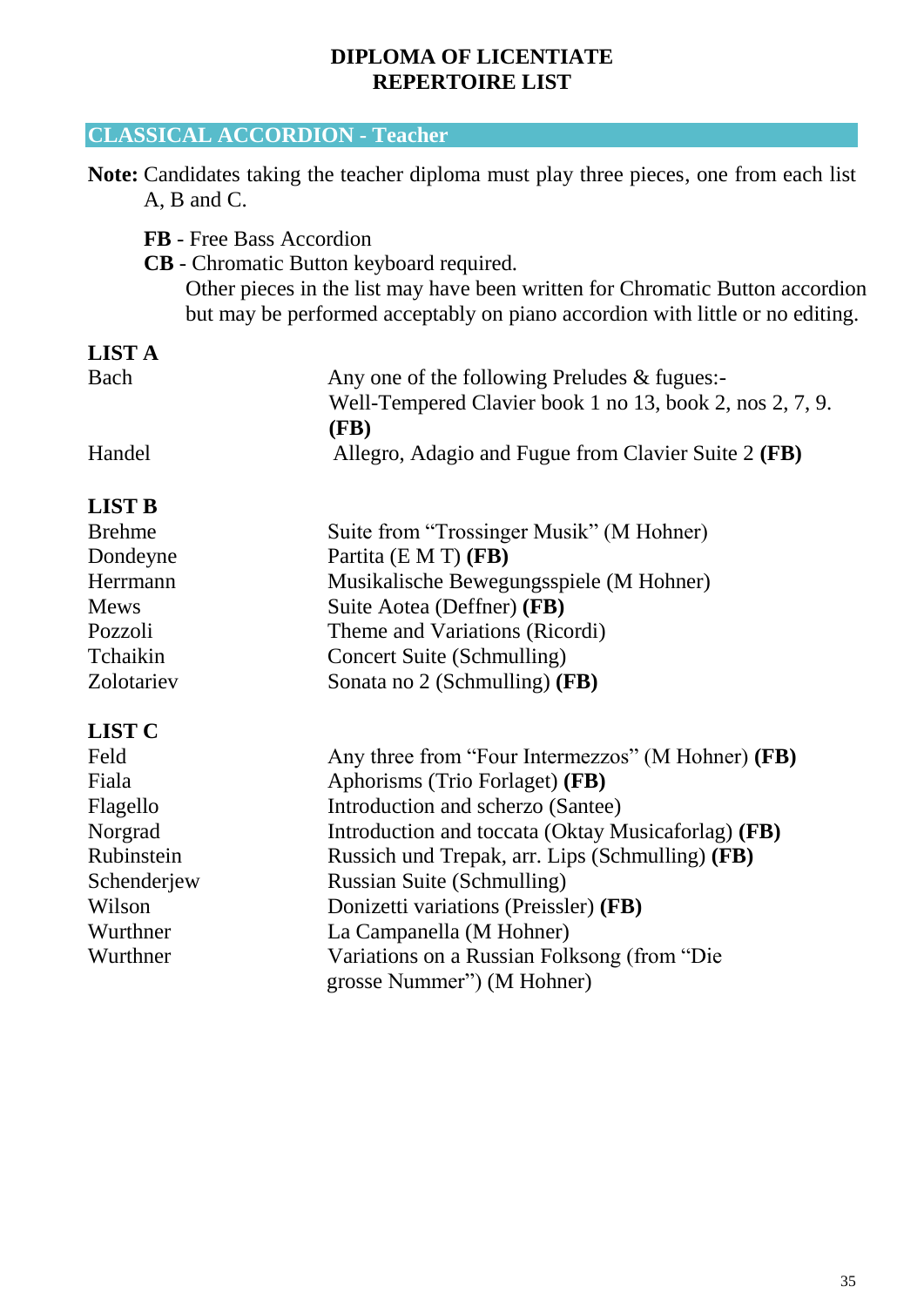### **CLASSICAL ACCORDION - Performer**

**Note:** Candidates taking the performer diploma must present a varied programme of not more than 45 minutes. At least one of the pieces must be played from memory. A concert standard of performance is required.

- **FB** Free Bass Accordion
- **CB** Chromatic Button keyboard required.

Ton de Leeuw **Modal music (Donemus) <b>(FB)** 

Music) **(FB)**

Krzanowski Sonata (PWM) **(FB)**

Sciortino Phonescense (NEC) **(FB)**

Dolin Sonata (Waterloo) **(FB)**

Ganzer Imagines (IAA)

Other pieces in the list may have been written for Chromatic Button accordion but may be performed acceptably on piano accordion with little or no editing.

| <b>LIST A</b> |                                                                    |
|---------------|--------------------------------------------------------------------|
| Bach          | Any one of the following Preludes and fugues from Das              |
|               | Wohltemperierte Klavier Book 1: nos. 7, 12, 22, 24.                |
|               | Book 2: nos. 5, 14 (FB)                                            |
| Bach          | Fantasia, sarabande & gigue from Partita no 3 BWV 827 (FB)         |
| Bach          | Prelude, allemande & gigue from English Suite no 3 BWV<br>808 (FB) |
| Bach          | Prelude, sarabande & gigue from English Suite no 6 BWV<br>811 (FB) |
| <b>LIST B</b> |                                                                    |
| <b>Brehme</b> | Paganiniana (Books I & II) (M Hohner) (FB)                         |
| Cholminov     | Suite (Schmulling)                                                 |
| Harris        | Variations on an Original Theme (Complete Version) (Hohner         |
|               | London)                                                            |
| Jacobi        | Divertissement (All five pieces) (M Hohner) (FB)                   |
| Kusyakov      | Sonata no 1 (Schmulling) (FB, CB)                                  |
| Semyonov      | Sonata (Schmulling) (FB, CB)                                       |
| Swonarev      | Sonata (IAA)                                                       |
| Tchaikin      | Sonata no 1 (Schmulling)                                           |
| Tchaikin      | Sonata no 2 (Schmulling)                                           |
| Timoschenko   | Sonata (Schmulling) (FB, CB)                                       |
| Truhlar       | Sonata (Schmulling) (FB)                                           |
| Zolotariev    | Sonata no 3 (Schmulling) (FB, CB)                                  |
| <b>LIST C</b> |                                                                    |
| <b>Bibalo</b> | Sonata (Wilhelm Hansen) (FB)                                       |
| Gubaidulina   | De Profundis (Schmulling) (FB)                                     |
| Norholm       | Sonata (Wilhelm Hansen) (FB)                                       |
| Norgard       | Anatomic Safari (Wilhel Hansen) (FB)                               |

Pade Excursion with detours (Society for promotion of Danish

Buczynski Theme & variations (Canadian Music Centre) **(FB)**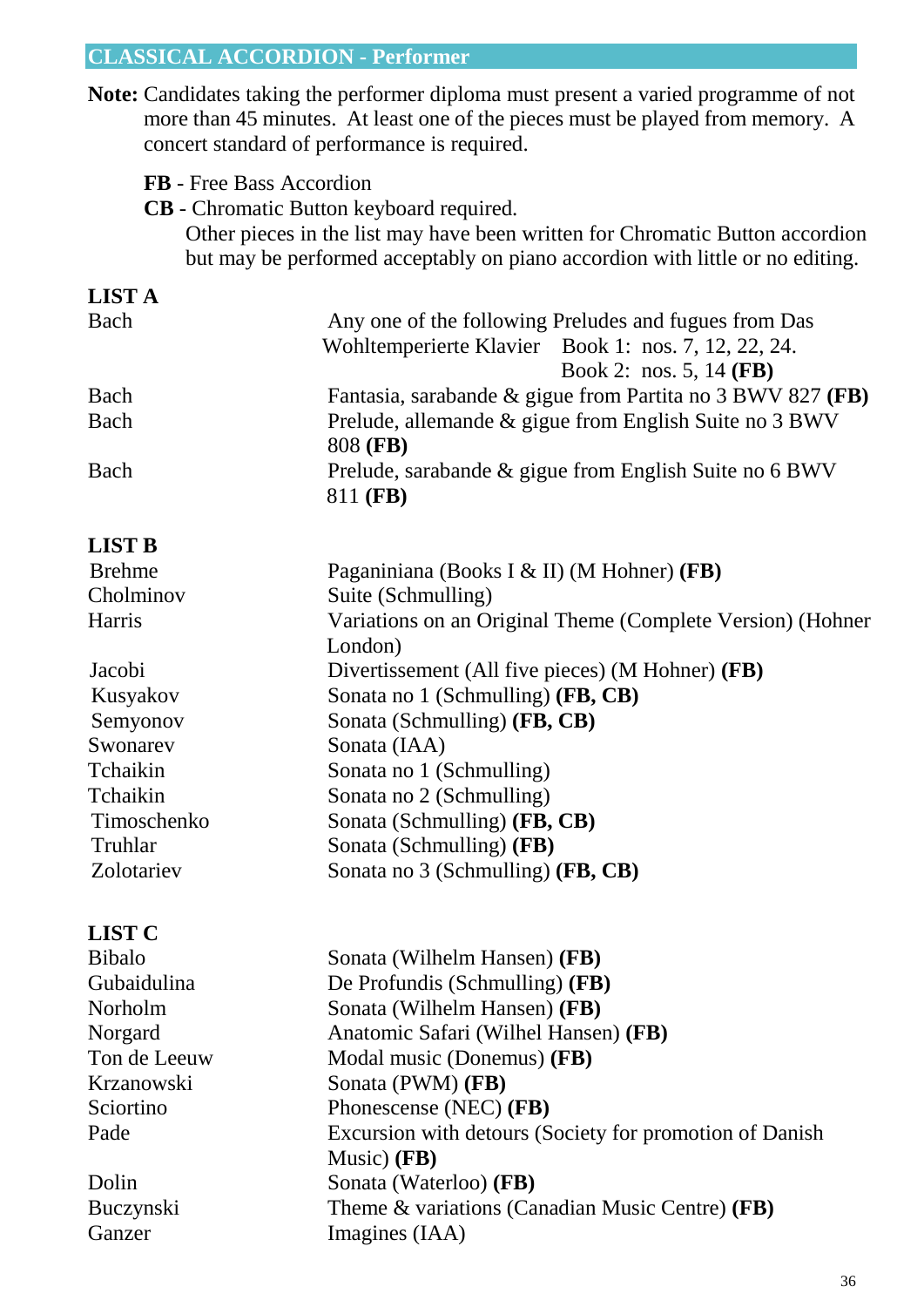### **HARPSICHORD - Teacher**

**Note:** Candidates taking the teacher diploma must present a varied programme of not more than 30 minutes duration comprising four works, one to be chosen from each of the following lists A, B, C and D.

#### **LIST A**

| W. Byrd    | Praeludium and Fantasia FVB Vol 1 pp 394 & 188                          |
|------------|-------------------------------------------------------------------------|
| W. Byrd    | Walsingham FVB Vol 1 p 267                                              |
| W. Byrd    | Pavana and Galiarda Delight                                             |
| G. Farnaby | Woody-Cock FVB Vol 2 p 138                                              |
| W. Inglot  | The Leaves bee Greene                                                   |
| T. Tomkins | Barafostus Dreame FVB Vol 2 p 94                                        |
| T. Tomkins | A Grounde                                                               |
| Note:      | $FVB$ = The FitzWilliam Virginal Book published in two volumes by Dover |

| Publications Inc., New York. |  |  |  |
|------------------------------|--|--|--|
|------------------------------|--|--|--|

#### **LIST B**

| G. Frescobaldi    | Any toccata                                |
|-------------------|--------------------------------------------|
| D. Scarlatti      | Sonatas in E minor and E major K394 & K395 |
| D. Scarlatti      | Sonatas in D minor K516 & K517             |
| D. Scarlatti      | Sonatas in F K366 & K367                   |
| D. Scarlatti      | Sonatas in C K420 & K421                   |
| <b>B.</b> Storace | Ciacona                                    |
|                   |                                            |

**Note:** All the above sonatas may be found in Volume two of Sixty Sonatas - edited by Ralph Kirkpatrick - published by G. Schirmer Inc.

### **LIST C**

| F. Couperin   | Deuxième livre de pièces de Clavecin - 8 <sup>th</sup> Ordre (1 <sup>st</sup> movt, |
|---------------|-------------------------------------------------------------------------------------|
|               | Rondeau and Passacaille)                                                            |
| F. Couperin   | Quatrième livre de pièces de Clavecin - 22 <sup>nd</sup> Ordre (Le                  |
|               | Trophée, Le Point du Jour, Allemande, L'Anguille)                                   |
| F. Couperin   | Quatrième livre de pièces de Clavecin - 25 <sup>th</sup> Ordre (complete)           |
| L. Couperin   | Unmeasured Prelude and Chaconne in C, or G minor                                    |
| G. de la Roux | Unmeasured Prelude, Allemande and Chaconne in F                                     |
|               |                                                                                     |

**Note:** The Complete Keyboard Works of Francois Couperin are published in two Volumes by Dover Publications Inc., New York and also in an edition by K. Gilbert, Publ. Heugel & Cie.

#### **LIST D**

| J.S. Bach | Italian Concerto BWV 971                                   |
|-----------|------------------------------------------------------------|
| J.S. Bach | Chromatic Fantasia and Fugue BWV 903                       |
| J.S. Bach | Partita no 4 in D major BWV 828 (Ouverture, Sarabande and  |
|           | Gigue)                                                     |
| J.S. Bach | French Overture (Partita) in B minor BWV 831 (Ouverture,   |
|           | Sarabande and Echo)                                        |
| J.S. Bach | One of the following Preludes and Fugues from              |
|           | Das Wohltemperierte Klavier:                               |
|           | Book I: C sharp minor, E flat minor, B flat minor, B minor |
|           | Book II: D major, F sharp minor                            |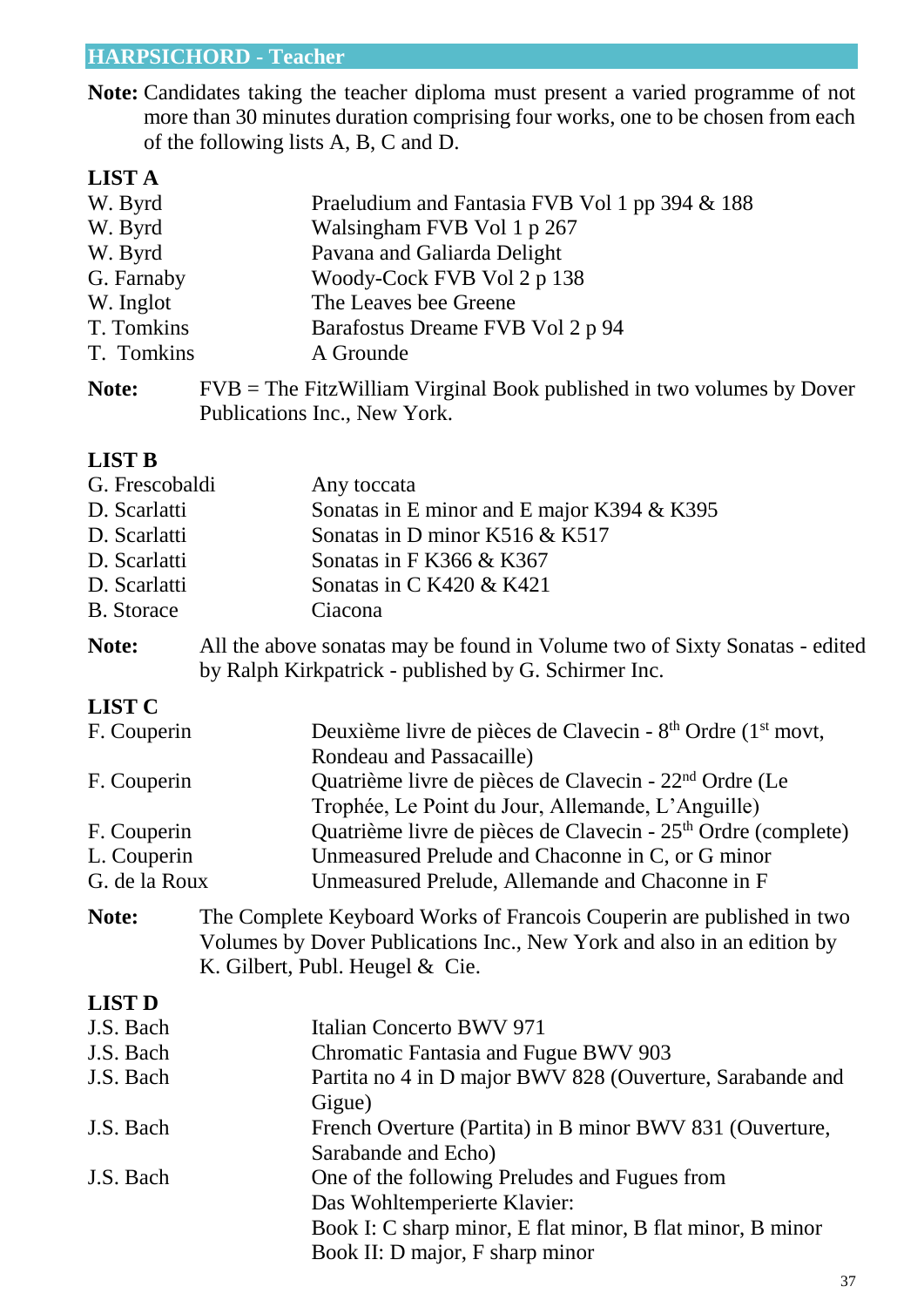### **HARPSICHORD - Performer**

**Note:** Candidates taking the performer diploma must present a varied programme of not more than 45 minutes duration, consisting of four works, one chosen from each of the following lists, A, B, C and D. A concert standard of performance is required.

| <b>LIST A</b> |                                                                                                                                                                                      |  |
|---------------|--------------------------------------------------------------------------------------------------------------------------------------------------------------------------------------|--|
| W. Byrd       | Praeludium and Fantasia FVB Vol 1 pp 394 & 188                                                                                                                                       |  |
| W. Byrd       | Walsingham FVB Vol 1 p 267                                                                                                                                                           |  |
| G. Farnaby    | Woody-Cock FVB Vol 2 p 138                                                                                                                                                           |  |
| T. Tomkins    | Barafostus Dreame FVB Vol 2 p 94                                                                                                                                                     |  |
| Note:         | $FVB$ = The FitzWilliam Virginal Book published in two volumes by Dover<br>Publications Inc., New York.                                                                              |  |
| <b>LIST B</b> |                                                                                                                                                                                      |  |
| D. Scarlatti  | Sonatas in E minor and E major K394 & K395                                                                                                                                           |  |
| D. Scarlatti  | Sonatas in D minor $K516 \& K517$                                                                                                                                                    |  |
| D. Scarlatti  | Sonatas in F K366 & K367                                                                                                                                                             |  |
| D. Scarlatti  | Sonatas in C K420 & K421                                                                                                                                                             |  |
| Note:         | If chosen only one Scarlatti sonata necessary. All the above sonatas may<br>be found in Volume two of Sixty Sonatas - edited by Ralph Kirkpatrick -<br>published by G. Schirmer Inc. |  |

### **LIST C**

| F. Couperin   | Deuxième livre de pièces de Clavecin - 8 <sup>th</sup> Ordre (1 <sup>st</sup> movt,                                                                                                  |  |
|---------------|--------------------------------------------------------------------------------------------------------------------------------------------------------------------------------------|--|
|               | Rondeau and Passacaille)                                                                                                                                                             |  |
| F. Couperin   | Quatrième livre de pièces de Clavecin - 22 <sup>nd</sup> Ordre (Le                                                                                                                   |  |
|               | Trophée, Le Point du Jour, Allemande, L'Anguille)                                                                                                                                    |  |
| F. Couperin   | Quatrième livre de pièces de Clavecin - 25 <sup>th</sup> Ordre (complete)                                                                                                            |  |
| Note:         | The Complete Keyboard Works of Francois Couperin are published in two<br>Volumes by Dover Publications Inc., New York and also in an edition by K.<br>Gilbert, Publ. Heugel $&$ Cie. |  |
| <b>LIST D</b> |                                                                                                                                                                                      |  |
| J.S. Bach     | Italian Concerto BWV 971                                                                                                                                                             |  |
| J.S. Bach     | Chromatic Fantasia and Fugue BWV 903                                                                                                                                                 |  |
| J.S. Bach     | Partita no 4 in D major BWV 828 (Ouverture, Sarabande and                                                                                                                            |  |

| J.S. Bach | French Overture (Partita) in B minor BWV 831 (Ouverture, |
|-----------|----------------------------------------------------------|
|           | Sarabande and Echo)                                      |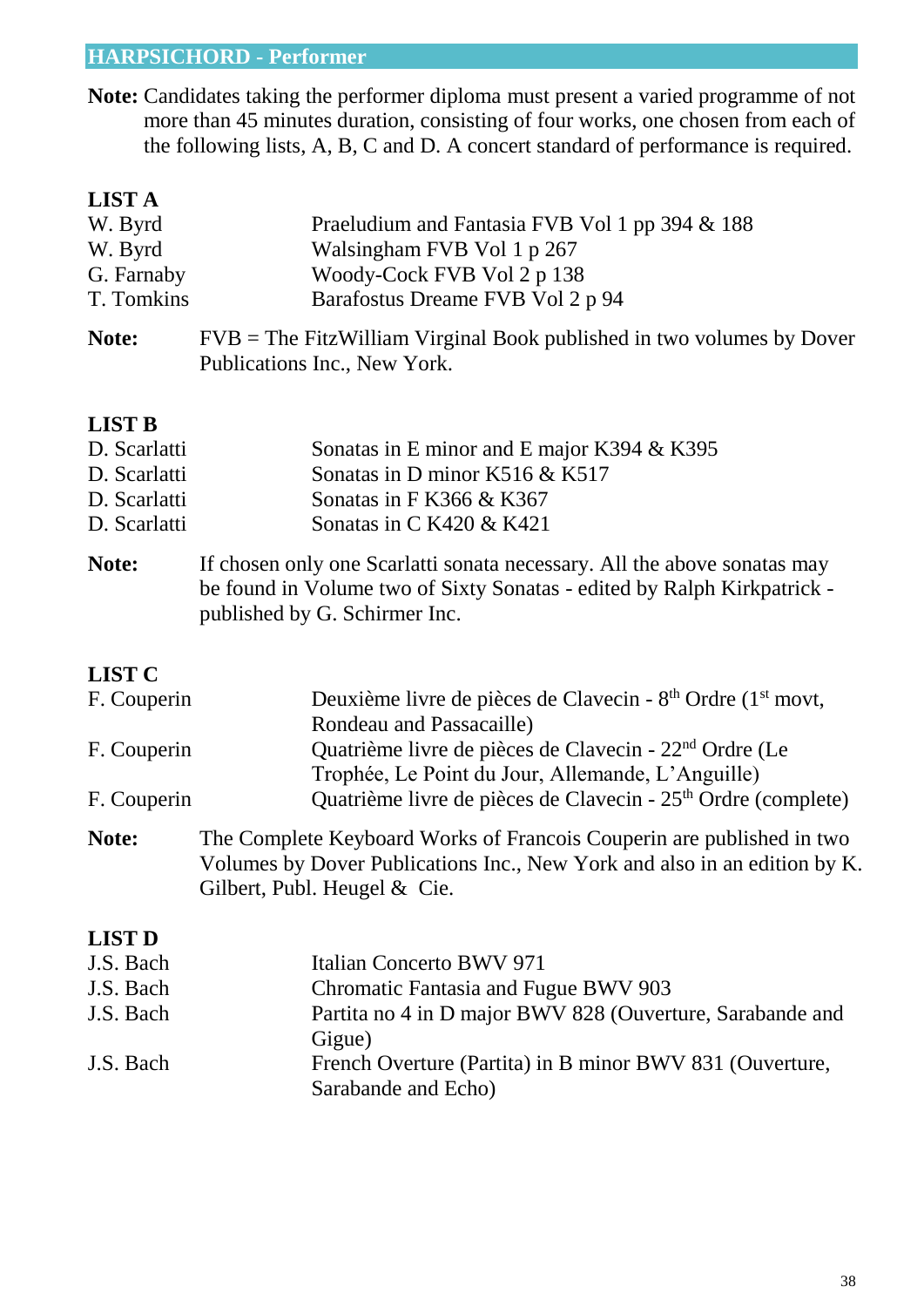#### **ORGAN - Teacher/Performer**

**Note:** Candidates taking the **teacher** diploma must present a varied programme of not more than 30 minutes duration comprising three pieces, one to be chosen from each of the lists. Candidates may choose from the entire list, including works with an asterisk (\*).

Candidates taking the **performer** diploma must present a varied programme of not more than 45 minutes duration, comprising four pieces, one piece to be chosen from each of the lists given and one own choice piece. **Note:** The own choice option may include the possibility of an extended extemporization on a theme to be submitted by the examiner. If a candidate wishes to avail of this option, advance notice is required. Candidates may choose only from the pieces asterisked (\*).

| <b>LIST A</b>          |                                                                          |
|------------------------|--------------------------------------------------------------------------|
| John Bull              | In Nomine (no 119) (FitzWilliam Virginal Book, vol. 2)                   |
| <b>Giles Farnaby</b>   | Fantasia (no 196) (FitzWilliam Virginal book, vol. 2)                    |
| J.P. Sweelinck         | Variations 'Mein junges Leben hat ein End'                               |
| <b>Ascanio Mayone</b>  | Toccata 2 in G minor                                                     |
| F. Couperin            | Offertoire sur les Grands Jeux (Messe pour les Couvents)                 |
| J.G. Walther           | Concerto del Sigr-Meck                                                   |
| Louis Marchand         | * Dialogue (3e Livre)                                                    |
| D. Buxtehude           | * Praeludium in F sharp minor BUXWV 146                                  |
| D. Buxtehude           | * Te Deum variation BUXWV 218                                            |
| <b>Nicolaus Bruhns</b> | * Praeludium in G                                                        |
| G.P. Telemann          | * Sonata in D for two keyboards and pedal                                |
| W.A. Mozart            | * Fantasie K 608                                                         |
| <b>LIST B</b>          |                                                                          |
| J.S. Bach              | Prelude and fugue in A BWV 536                                           |
| J.S. Bach              | Prelude only from Prelude and fugue in B minor BWV 544                   |
| J.S. Bach              | Fantasia and fugue in C minor BWV 537                                    |
| J.S. Bach              | Toccata in D minor BWV 565                                               |
| J.S. Bach              | Concerto in D minor (after Vivaldi) BWV 596                              |
| J.S. Bach              | Preludes on 'Nun Komm der heiden Heiland BWV 659 and<br>660              |
| J.S. Bach              | * Prelude and fugue in E minor BWV 589                                   |
| J.S. Bach              | * Fantasia and fugue in G minor BWV 542                                  |
| J.S. Bach              | * Toccata and fugue in F BWV 540.                                        |
| J.S. Bach              | * Passacaglia in C minor BWV 582                                         |
| J.S. Bach              | * Trio sonata no 5 in C BWV 529                                          |
| J.S. Bach              | * Canonic variations 'Vom Himmel hoch da Komm ich her'<br><b>BWV 769</b> |
| <b>LIST C</b>          |                                                                          |
| <b>Gerald Barry</b>    | * The Chair (OUP)                                                        |
| J.P. Böely             | Fantaisie et fugue in B flat                                             |
| Petr Eben              | Festive Voluntary (UMP)                                                  |
| Maurice Duruflé        | * Prelude et fugue sur le Nom d'Alain (UMP/Leduc)                        |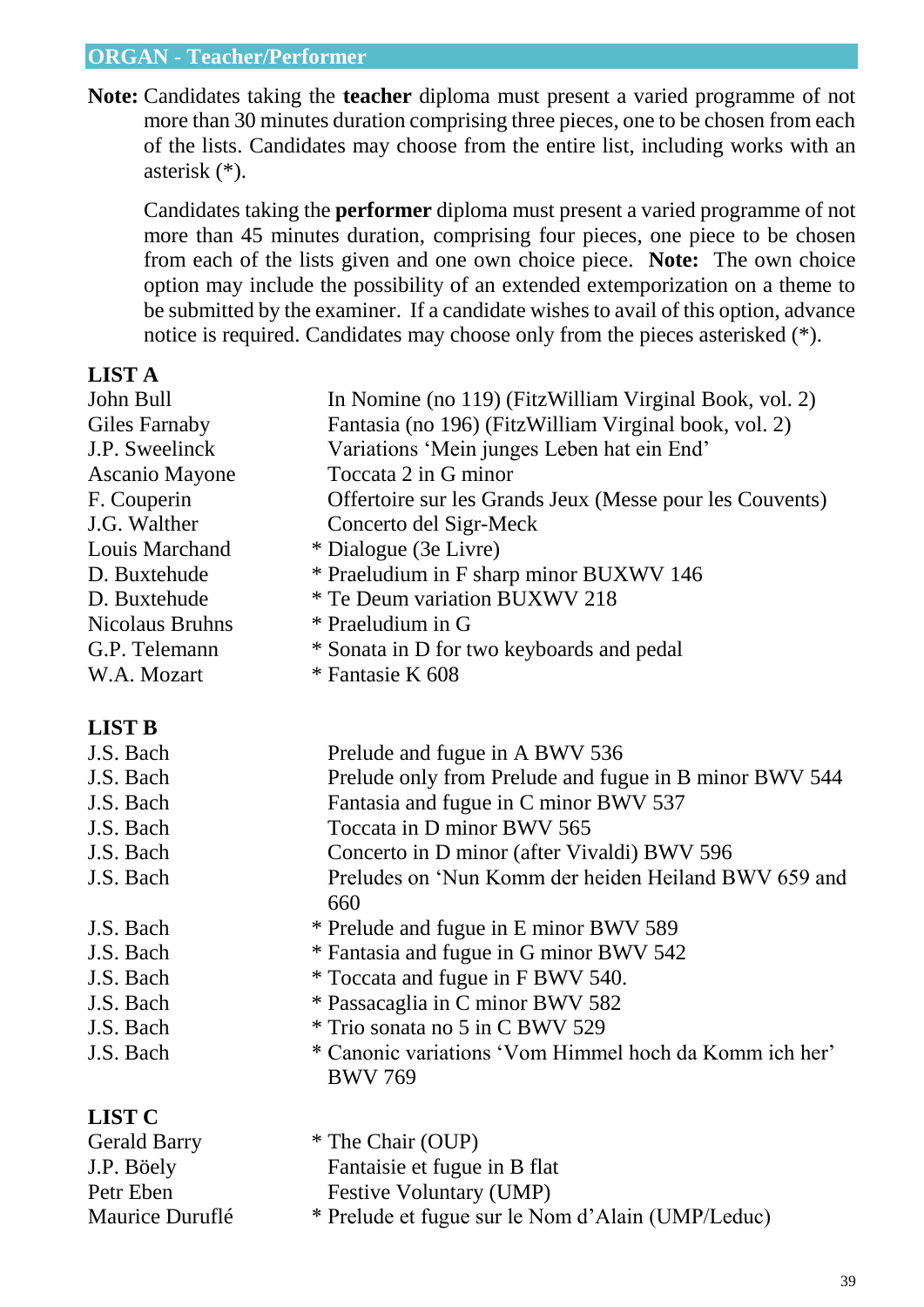| César Franck           | Chorale no 3 in A minor                                                 |
|------------------------|-------------------------------------------------------------------------|
| Kenneth Leighton       | Prelude, scherzo and passacaglia (Novello)                              |
| Franz Liszt            | Prelude and fugue on BACH                                               |
| <b>Frank Martin</b>    | * Passacaille (Universal Edition)                                       |
| <b>Oliver Messiaen</b> | * Dieu Parmi Nous (le Nativité) (OUP)                                   |
| Julius Reubke          | * Sonata on the 94 <sup>th</sup> Psalm [bars 1-48, and fugue (allegro)] |
| Max Reger              | * Chorale Fantasie "Wie Schön leuchtet der Morgenstern" op 40           |
|                        | (Universal Edition)                                                     |
| Franz Schmidt          | Toccata in C (Universal Edition)                                        |

#### **PIANOFORTE - Teacher/Performer**

**Note:** Candidates taking the **teacher** diploma must present a varied programme of not more than 30 minutes duration from the following list, including works marked with an asterisk  $(*)$ , which must include (i) a piece from the Baroque era, (ii) a sonata by Haydn, Mozart, Beethoven or Schubert and (iii) a work from the Romantic, Impressionist or Modern periods.

Candidates taking the **performer** diploma must present a varied programme of not more than 50 minutes duration which must include at least three pieces from those marked with an asterisk (\*) in the following list. They may also include a work of their own choice. The complete programme must be played from memory.

| Albeniz             | * Any one piece from Iberia                                |
|---------------------|------------------------------------------------------------|
| Bach                | Any Prelude and Fugue from the following list              |
|                     | Book I no 2, 6, 9, 11, 12, 13, 14, 16, 17, 18, 21, 22, 23  |
|                     | Book II no 1, 2, 3, 6, 9, 12, 20, 24                       |
|                     | * Any Prelude and Fugue from the following list            |
|                     | Book I no 3, 4, 7, 8, 15, 19, 20, 24                       |
|                     | Book II no 4, 5, 8, 10, 11, 13, 14, 16, 17, 18, 21, 22, 23 |
|                     | * At least four movements from any of the Partitas         |
|                     | * Any Toccata                                              |
|                     | * Italian Concerto                                         |
|                     | * Chromatic Fantasia and Fugue                             |
| <b>Balakirev</b>    | * Islamey                                                  |
| <b>Barber</b>       | * Sonata                                                   |
|                     | Nocturne - Homage à John Field                             |
| <b>Gerald Barry</b> | * Triorchic Blues                                          |
| <b>Bartok</b>       | * Sonata                                                   |
|                     | * Any three movements from Out of Doors Suite              |
|                     | * Dance Suite                                              |
|                     | Suite op 14                                                |
| Beethoven           | Any one of the following sonatas:                          |
|                     | F minor op 2 no 1                                          |
|                     | C minor op 10 no 1                                         |
|                     | C minor op $13$                                            |
|                     | C sharp minor op 27 no 2                                   |
|                     | F op 54                                                    |
|                     | F sharp op 78                                              |
| Beethoven contd     | E minor op 90                                              |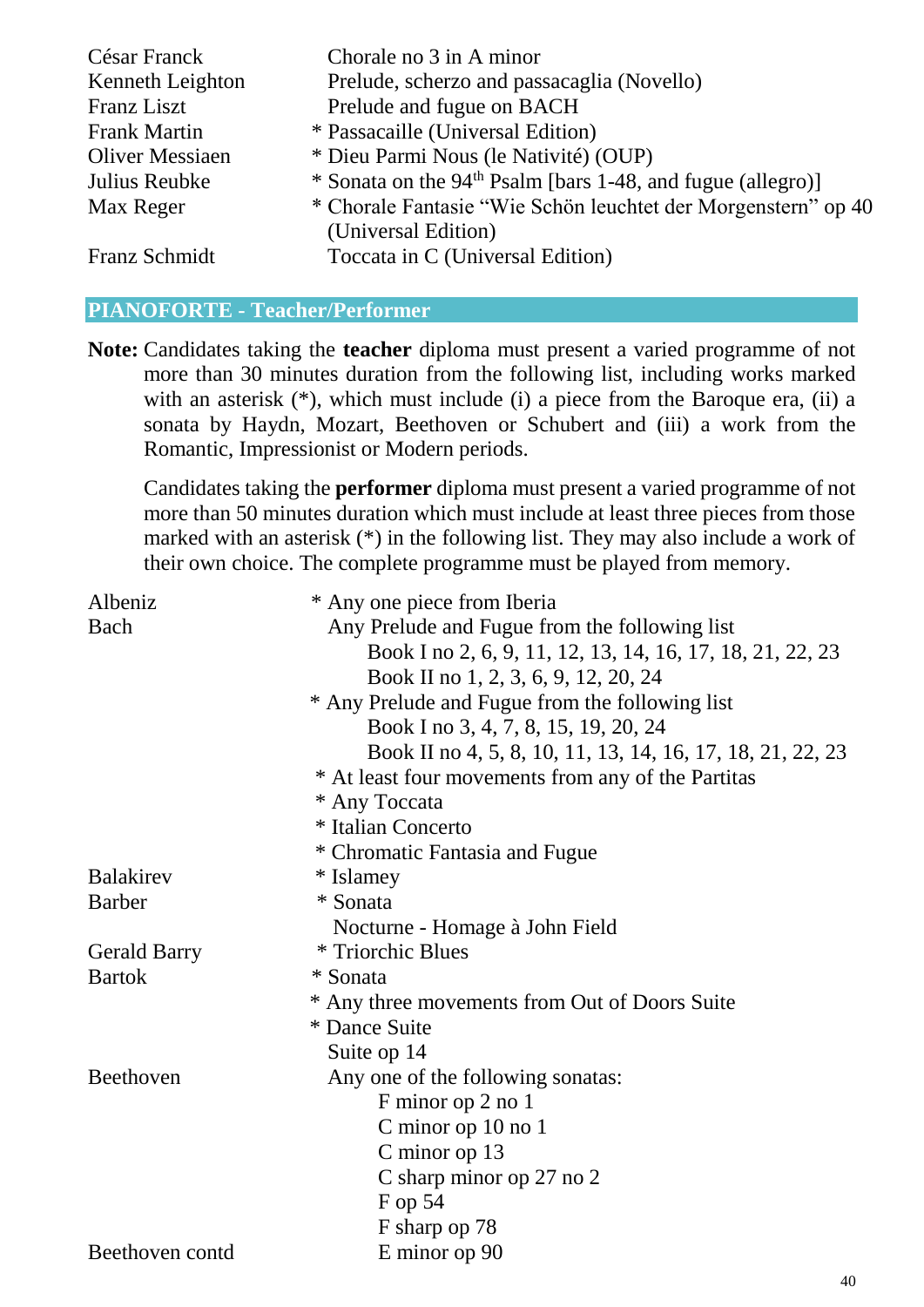|               | $*$ A op 2 no 2<br>$^*$ C op 2 no 3<br>* E flat op 7<br>$*$ D op 10 no 3<br>* B flat op 22<br>* A flat op 26<br>$*$ E flat op 27 no 1<br>$*$ D op 28<br>$*$ G op 31 no1<br>* D minor op 31 no 2<br>$*$ E flat op 31 no 3<br>$^*$ C op 53<br>* F minor op 57<br>* E flat op 81a<br>* A op 101<br>* B flat op 106 (first two or last two movements)<br>* E op 109 |
|---------------|-----------------------------------------------------------------------------------------------------------------------------------------------------------------------------------------------------------------------------------------------------------------------------------------------------------------------------------------------------------------|
|               | $*$ A flat op 110                                                                                                                                                                                                                                                                                                                                               |
|               | * C minor op 111                                                                                                                                                                                                                                                                                                                                                |
|               | * Eroica Variations op 35                                                                                                                                                                                                                                                                                                                                       |
|               | * Six Bagatelles op 126<br>32 Variations in C minor WoO 80                                                                                                                                                                                                                                                                                                      |
| Berg          |                                                                                                                                                                                                                                                                                                                                                                 |
| <b>Brahms</b> | * Sonata op 1<br>* Sonata no 1 in C op 1                                                                                                                                                                                                                                                                                                                        |
|               | * Sonata no 2 in F sharp minor op 2                                                                                                                                                                                                                                                                                                                             |
|               |                                                                                                                                                                                                                                                                                                                                                                 |
|               | * Scherzo in E flat minor op 4                                                                                                                                                                                                                                                                                                                                  |
|               | * Sonata no 3 in F minor op 5                                                                                                                                                                                                                                                                                                                                   |
|               | * Variations on a theme of Schumann op 9                                                                                                                                                                                                                                                                                                                        |
|               | Any Ballade from op 10                                                                                                                                                                                                                                                                                                                                          |
|               | * Either set of Variations op 21                                                                                                                                                                                                                                                                                                                                |
|               | * Either book of the Paganini Variations op 35                                                                                                                                                                                                                                                                                                                  |
|               | $*$ Any two pieces from op 76, 116, 117, 118 and 119                                                                                                                                                                                                                                                                                                            |
|               | * Rhapsody in B minor op 79 no1                                                                                                                                                                                                                                                                                                                                 |
|               | Rhapsody in G minor op 79 no 2                                                                                                                                                                                                                                                                                                                                  |
| Chopin        | * Any etude from op 10 or op 25 (except op 10 no 6 and op 25 no 9)<br>* Any one of the Four Scherzi op 20, 31, 39, or 54                                                                                                                                                                                                                                        |
|               | * Andante Spianato and Grande Polonaise op 22                                                                                                                                                                                                                                                                                                                   |
|               | * Any one of the Four Ballades op 23, 38, 47 or 52                                                                                                                                                                                                                                                                                                              |
|               | Polonaise in C sharp minor op 26 no 1                                                                                                                                                                                                                                                                                                                           |
|               | * One of the Nocturnes op 27                                                                                                                                                                                                                                                                                                                                    |
|               | * Any 8 consecutive Preludes from 24 Preludes op 28                                                                                                                                                                                                                                                                                                             |
|               | Any one of the Impromptus in A flat op 29, in F sharp op 36,                                                                                                                                                                                                                                                                                                    |
|               | or G Flat op 51                                                                                                                                                                                                                                                                                                                                                 |
|               | * Sonata no 2 in B flat minor op 35                                                                                                                                                                                                                                                                                                                             |
|               | Polonaise in A op 40 no1                                                                                                                                                                                                                                                                                                                                        |
|               | * Polonaise in F sharp minor op 44                                                                                                                                                                                                                                                                                                                              |
|               | Prelude in C sharp minor op 45                                                                                                                                                                                                                                                                                                                                  |
|               | * Nocturne in C minor op 48 no 1                                                                                                                                                                                                                                                                                                                                |
| Chopin contd  | * Fantasie in F minor op 49                                                                                                                                                                                                                                                                                                                                     |
|               | 41                                                                                                                                                                                                                                                                                                                                                              |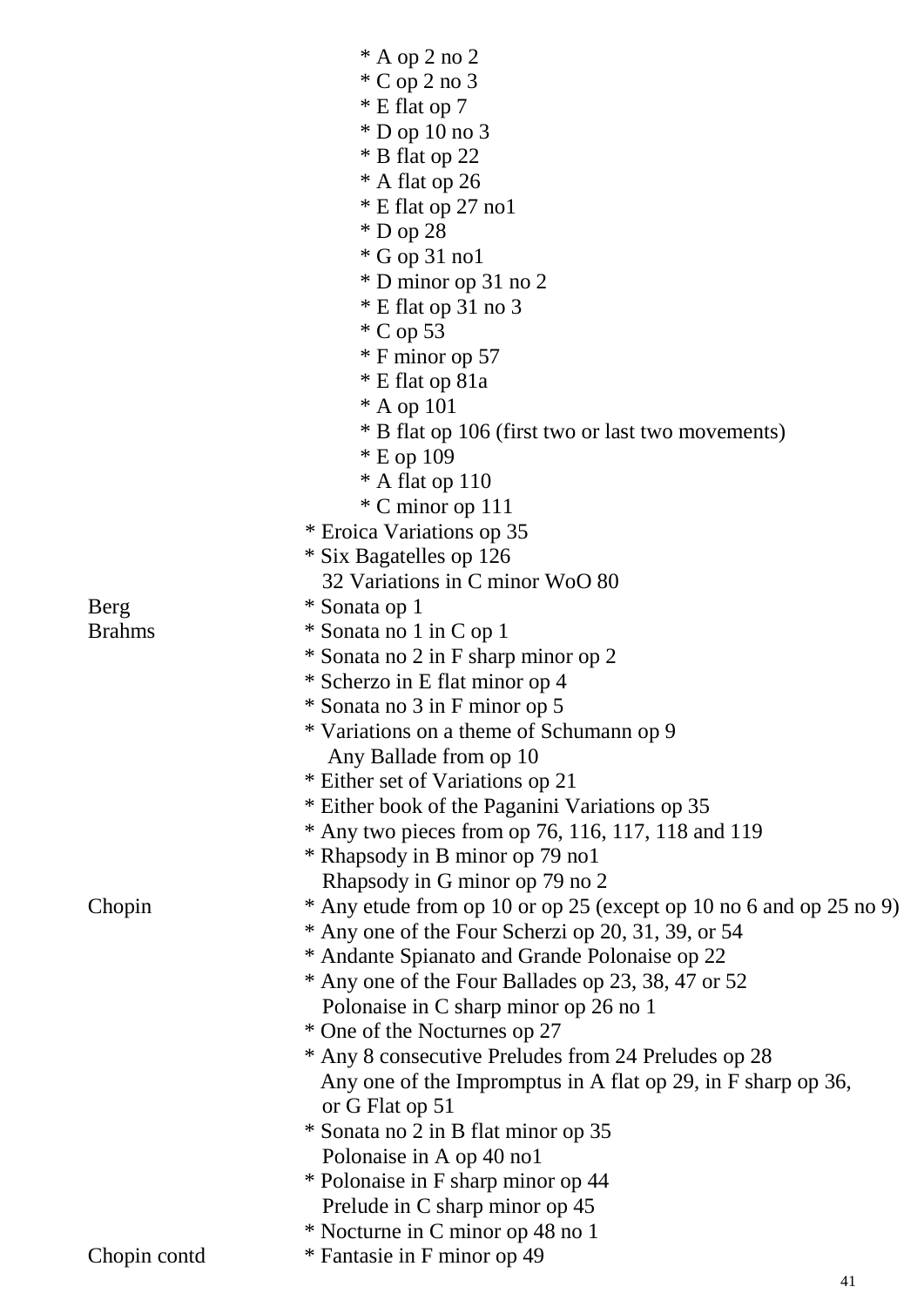|                        | * Polonaise in A flat op 53                    |
|------------------------|------------------------------------------------|
|                        | Berceuse op 57                                 |
|                        | * Sonata no 3 in B minor op 58                 |
|                        | * Three Mazurkas op 59                         |
|                        | * Barcarolle op 60                             |
|                        | * Polonaise-Fantasie op 61                     |
|                        | * One of the Nocturnes op 62                   |
| Copland                | * Sonata                                       |
|                        | * Variations                                   |
|                        | Any one of the Four Piano Blues                |
| <b>Raymond Deane</b>   | * Avatars                                      |
|                        | * Chorale (after-piece V)                      |
| Debussy                | * Any one of the Images from Book I or Book II |
|                        | * Any one piece from Estampes                  |
|                        | * Pour le Piano Suite                          |
|                        | * Suite Bergamasque                            |
|                        | * L'Isle Joyeuse                               |
|                        | * Any Etude                                    |
|                        | * Any three contrasting Preludes               |
|                        | * Le vent dans la plaine                       |
|                        | * Ce qu'a vu le vent d'Ouest                   |
|                        | * La terrasse des audiences du clair de lune   |
|                        | * Feux d'artifice                              |
|                        | Any one of the following preludes:             |
|                        | Book I no 2, 4, 5, 9, 10, 11, 12               |
|                        | Book II no 1, 3, 4, 6, 8, 11                   |
| Dohnanyi               | Rhapsody in C                                  |
| Dutilleux              | * Sonata                                       |
| Fauré                  | * Nocturne no 6 in D flat op 63                |
|                        | * Nocturne no 7 in C sharp minor op 74         |
|                        | * Barcarolle no 5 in F sharp minor op 66       |
|                        | * Theme et Variations op 73                    |
| Franck                 | * Prelude, Chorale and Fugue                   |
| Ginastera              | * Sonata no 1 op 22                            |
| Granados               | * Any one piece from Goyescas                  |
| Philip Hammond         | * Any one of French Blue or African Black      |
| Haydn                  | Variations in F minor Hob XVII no 6            |
|                        | Sonata in C minor Hob XVI no 20                |
|                        | Sonata in A flat Hob XVI no 46                 |
|                        | Sonata in E flat Hob XVI no 49                 |
|                        | * Sonata in C Hob XVI no 50                    |
|                        | * Sonata in E flat Hob XVI no 52               |
| Michael Holohan        | * Monaincha                                    |
| Janacek                | * Sonata I-X-1905                              |
|                        | Any two pieces from In the Mist                |
| <b>Fergus Johnston</b> | * The Oul' Winda Rag                           |
|                        | * Bog Boogie from Three Pieces (1995)          |
| Ligeti                 | * Any etude                                    |
| Liszt                  | * Sonata                                       |
|                        |                                                |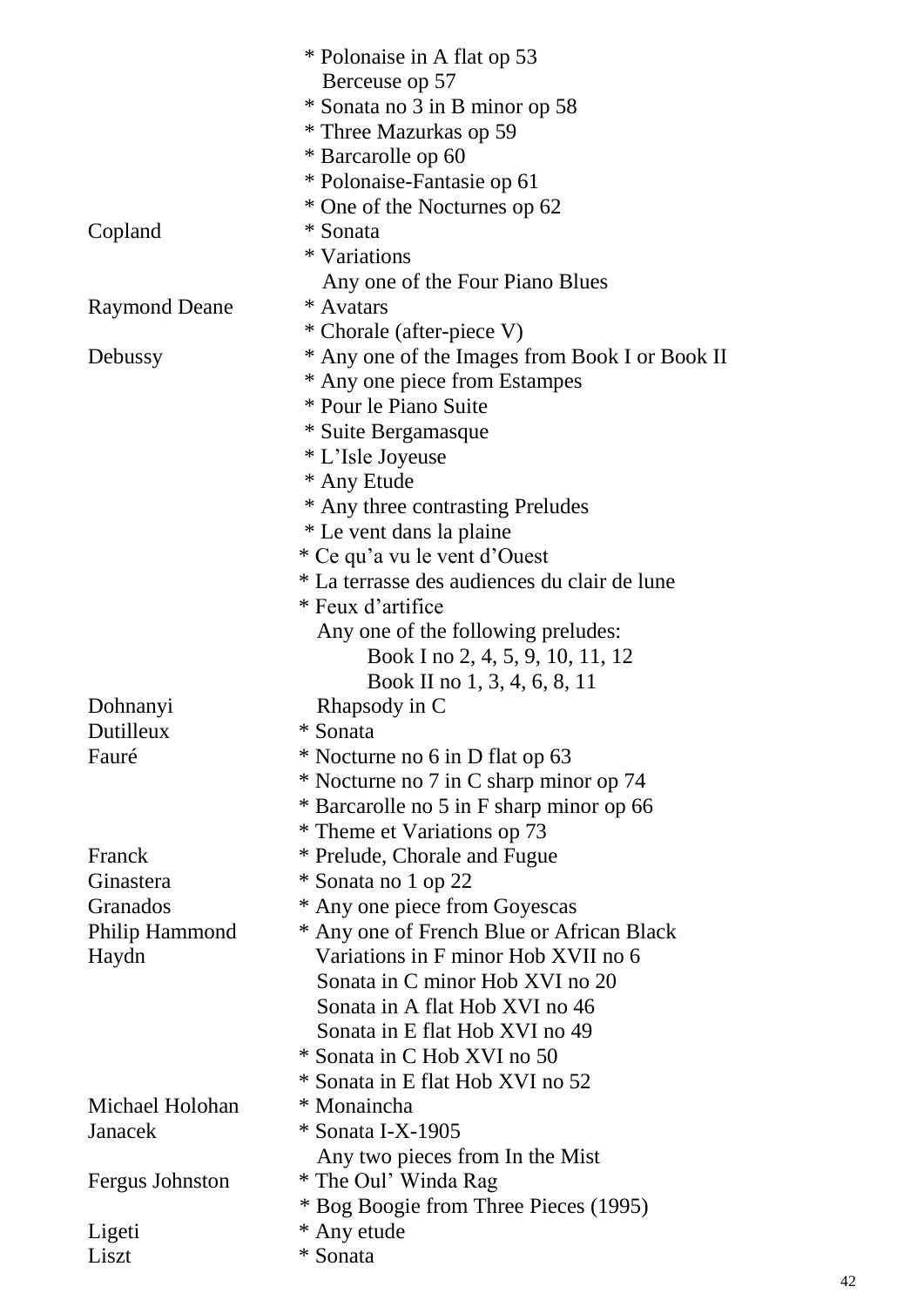|                     | * Après une Lecture de Dante                                  |
|---------------------|---------------------------------------------------------------|
|                     | * Funérailles                                                 |
|                     | * Any Transcendental Etude                                    |
|                     | * Any one of the Paganini Etudes                              |
|                     | * Waldesrauschen or Gnomenreigen                              |
|                     | Any one of the Petrarch Sonnets                               |
|                     | * Any Hungarian Rhapsody                                      |
|                     | * Any one of the Opera Paraphrases                            |
|                     | * Any one of the Lieder-Bearbeitungen of Schubert or Schumann |
|                     | * Les Jeux d'Eaux a la Villa d'Este                           |
|                     | * Venezia e Napoli                                            |
| Lutoslawski         | * Sonata                                                      |
| <b>Frank Martin</b> | * Any one of Preludes 5, 7, or 8                              |
| Philip Martin       | * The Rainbow comes and goes                                  |
|                     | * Masquerade no 2                                             |
|                     | * In a Thousand Valleys Far and Wide                          |
| Mendelssohn         | * Andante and Rondo Capriccioso op 14                         |
|                     | * Variations Sérieuses op 54                                  |
| Messiaen            | * Any one of the Vingt Regards sur L'Enfant Jesus             |
| Mozart              | Sonata in B flat K281                                         |
|                     | Sonata in D K284                                              |
|                     | * Sonata in A minor K310                                      |
|                     | Sonata in D K311                                              |
|                     | Sonata in C K330                                              |
|                     | Sonata in F K332                                              |
|                     | * Sonata in B flat K333                                       |
|                     | * Sonata in C minor K457                                      |
|                     | * Sonata in F K533/494                                        |
|                     | * Sonata in D K576                                            |
|                     | * Fantasie in C minor K475                                    |
| Prokofiev           | $*$ Any one of Sonatas nos 2, 4, 5, 6, 7, 8 or 9              |
|                     | Sonata no 1 or no 3                                           |
|                     | Any three contrasting movements from Romeo and Juliet suite   |
| Rachmaninov         | * Sonata no 1 in D minor op 28                                |
|                     | * Sonata No 2 in B flat minor op 36 (1913 or 1931 version)    |
|                     | * Any Etude Tableau from op 33 or 39                          |
|                     | Any Prelude from op 23 and op 32                              |
|                     | * Any two Preludes from op 23 and op 32                       |
|                     | * Variations on a theme of Corelli op 42                      |
| Ravel               | * Any piece from Gaspard de la Nuit                           |
|                     | * Any two contrasting pieces from Miroirs                     |
|                     | Jeux d'Eau                                                    |
|                     | Sonatine                                                      |
| Scarlatti           | Any three contrasting sonatas                                 |
| Schönberg           | $*$ Any piece from op 11, 23 or 25                            |
|                     | Six little pieces op 19                                       |
| Schubert            | Sonata in D minor D537                                        |
|                     | * Sonata in B D575                                            |
|                     | Sonata in A D664                                              |

43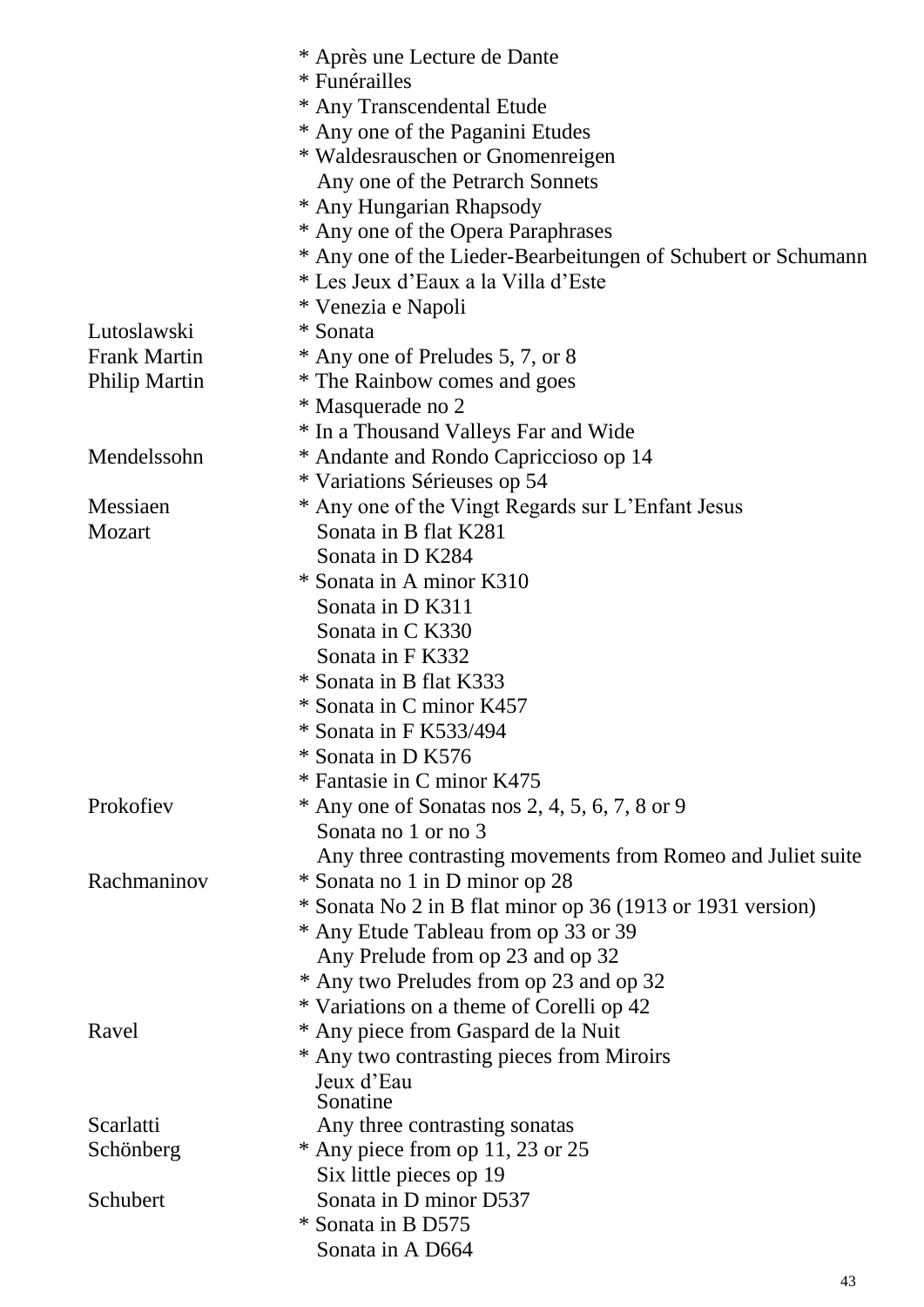| Schubert contd      | * Sonata in A minor D784                                                                   |
|---------------------|--------------------------------------------------------------------------------------------|
|                     | * Sonata in A minor D845                                                                   |
|                     | * Sonata in G D894                                                                         |
|                     | * Sonata in C minor D958                                                                   |
|                     | * Sonata in A D959                                                                         |
|                     | * Sonata in B flat D960<br>* Wanderer Fantasie D760                                        |
|                     |                                                                                            |
| Schumann            | * Abegg Variations op 1                                                                    |
|                     | Papillons op 2                                                                             |
|                     | * Davidsbündlertänze op 6                                                                  |
|                     | * Toccata op 7                                                                             |
|                     | * Carnaval op 9                                                                            |
|                     | * Sonata no 1 in F sharp minor op 11                                                       |
|                     | Any two pieces (except Des Abends and Warum) from                                          |
|                     | Phantasiestücke op 12                                                                      |
|                     | * Etudes Symphoniques op 13                                                                |
|                     | * Kreisleriana op 16                                                                       |
|                     | * Fantasie in C op 17                                                                      |
|                     | * Humoreske op 20                                                                          |
|                     | * Novelette in F sharp minor op 21 no 8                                                    |
|                     | * Sonata no 2 in G minor op 22                                                             |
|                     | Any two pieces from Faschingsschwank aus Wien op 26<br>Any two of the Three Romances op 28 |
| Scriabin            | * Any one of the 10 Sonatas                                                                |
|                     | * Fantasie in B minor op 28                                                                |
|                     | * Any etude                                                                                |
| Soler               | Any two contrasting sonatas                                                                |
| Stravinsky          | * Any etude                                                                                |
|                     | * Any one of the Trois mouvements de Petrouchka                                            |
| Szymanovsky         | * Any etude                                                                                |
|                     | * Masques op 34                                                                            |
|                     | Any Mazurka from op 50                                                                     |
| <b>Kevin Volans</b> | * March                                                                                    |
| Vine                | * Any Sonata                                                                               |
|                     | * Five Bagatelles                                                                          |
| Ian Wilson          | * Verschwindend                                                                            |
|                     |                                                                                            |